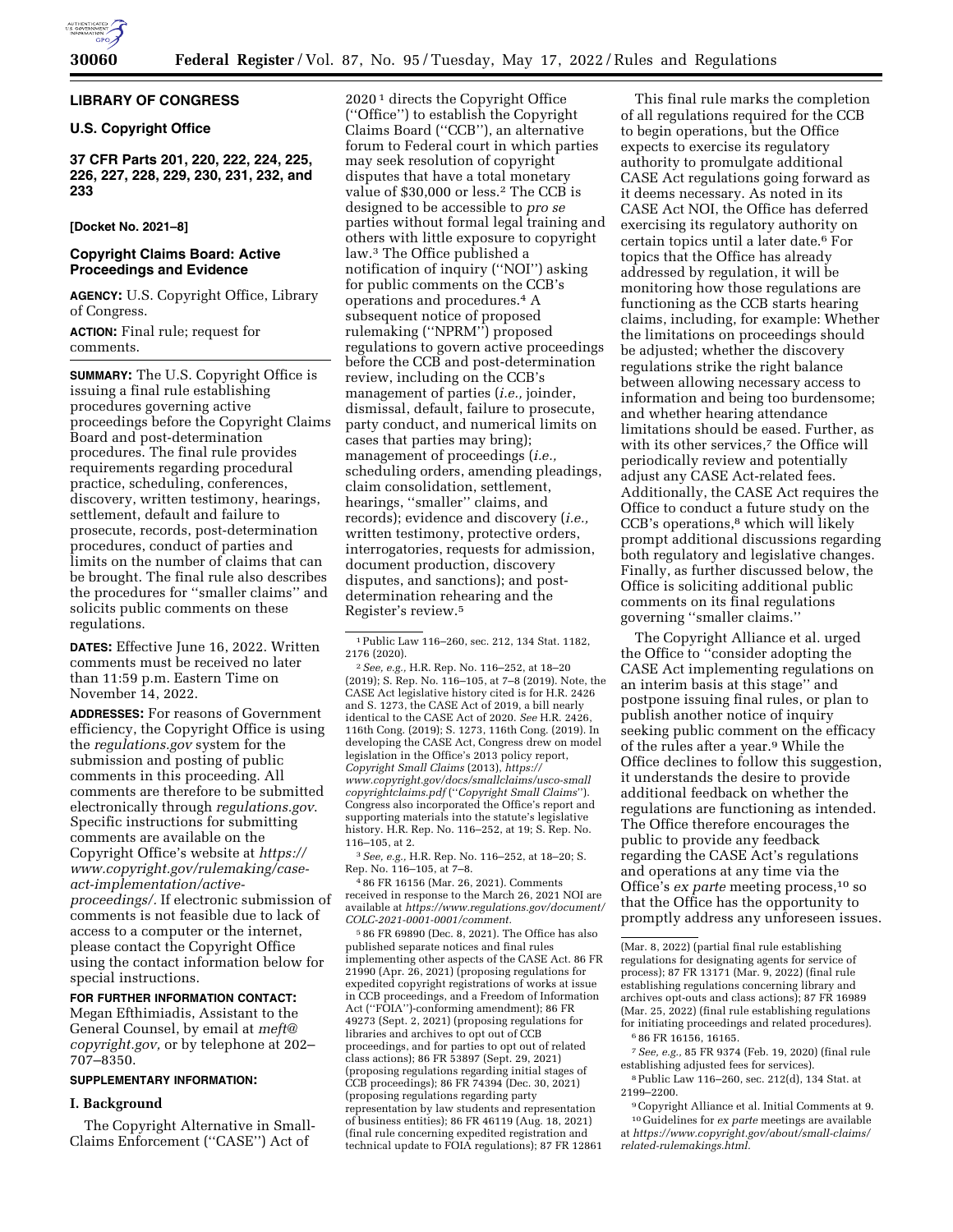### **II. Discussion of Final Rule**

#### *A. Overview*

The CASE Act's legislative history states that the Office should establish a process that is ''accessible especially for *pro se* parties and those with little prior formal exposure to copyright laws."<sup>11</sup> Congress acknowledged that ''federal court is effectively inaccessible to copyright owners seeking redress for claims of relatively low economic value, especially individual creators of limited resources,'' 12 and sought to ensure ''that copyright interests without high expected damages have some mode of enforceability."<sup>13</sup> The Office anticipates that many CCB parties will appear *pro se* (*i.e.,* without an attorney). In establishing the procedures to govern CCB proceedings, the Office is always guided by the CASE Act's goal to improve access to justice in copyright disputes by providing a simpler, yet fair alternative to Federal litigation.

In response to the NPRM, the Office received comments that articulated specific suggestions on CCB practices and procedures.14 Commenters urged the Office to strike a proper balance between two vital goals: Minimizing the complexities of Federal litigation practice that can deter parties from bringing and defending copyright claims, while establishing procedural safeguards so that each participant can fairly develop and prosecute or defend its case.15 Some commenters voiced concerns that the proposed regulations might be both too complex in certain respects 16 and too vague in others,17 either of which could create problems,

14Comments in response to the NPRM are available at *[https://www.regulations.gov/document/](https://www.regulations.gov/document/COLC-2021-0007-0001/comment)  [COLC-2021-0007-0001/comment.](https://www.regulations.gov/document/COLC-2021-0007-0001/comment)* References to comments responding to the NPRM are by party name (abbreviated where appropriate), followed by ''Initial NPRM Comments'' or ''Reply NPRM

Comments,'' as appropriate. 15Amazon.com, Inc. (''Amazon'') Initial NPRM Comments at 2; Engine Initial NPRM Comments at

2. 16Authors Guild Initial NPRM Comments at 1–2; Anonymous I Initial NPRM Comments at 1; Anonymous II Initial NPRM Comments at 1; Copyright Alliance et al. Initial NPRM Comments at 8; H Smith Initial NPRM Comments; Engine Initial NPRM Comments at 5; Motion Picture Assoc., Inc. (''MPA'') & Recording Industry Assoc. of Am., Inc. (''RIAA'') Initial NPRM Comments at 2–3; Music Creators of N. Am. Reply NPRM Comments at 3; Science Fiction & Fantasy Writers of Am., Inc. (''SFWA'') Reply NPRM Comments at 2.

17Engine Initial NPRM Comments at 2, 5–6, 7– 8; Public Knowledge Initial NPRM Comments at 3; Southlaw Ent. Initial NPRM Comments; Verizon Initial NPRM Comments at 1–2; SFWA Reply NPRM Comments at 2–5.

particularly for *pro se* parties. As a result, the proposed regulations could put *pro se* parties at a disadvantage in proceedings against more sophisticated parties or representatives. The Office carefully reviewed the proposed rules with these comments in mind. As a result, the Office has made amendments to simplify the regulatory language while ensuring that sufficient procedural safeguards are in place to protect all parties.18

Some commenters cautioned that the Office should minimize complexity not only in the regulatory language but also in the substance of the rules. The Copyright Alliance et al. contended that ''the primary problem is not that the *language* used in the regulations is complex, but rather that the procedures set forth in the regulations are extremely complex.'' 19 Similarly, the MPA and RIAA jointly commented that ''[c]omplex rules and procedures, and extensive discovery, are simply not necessary or appropriate for the type of cases that will be litigated in CCB, where the universe of relevant documents and information will typically be quite limited.'' 20 Some individuals expressed concern that the complexity of the proposed regulations is contrary to the intended purpose of the CCB<sup>21</sup> and may foreclose their ability to utilize it.<sup>22</sup> These commenters urged the Office to simplify the process so that it is more accessible to individuals.23 The Authors Guild ''emphasize[d] the importance of keeping the CCB process simple and easily navigable for individual creators who often make a living juggling several jobs and lack the knowledge or resources to manage the demands of a complicated legal process,'' and feared that the ''proposed rule's complexity and the use of legalese undermines the very purpose of the CCB and will deter pro se parties from using the CCB.'' 24

The Office has addressed these concerns in the final rule, where possible. Some proposed procedures were simplified or eliminated, and the Office has revised the proposed rules in several respects to reduce the parties' procedural and knowledge burdens, as

Anonymous I Initial NPRM Comments at 1; Anonymous II Initial NPRM Comments at 1.

23H. Smith Initial NPRM Comments at 1; Anonymous I Initial NPRM Comments at 1; Anonymous II Initial NPRM Comments at 1.

24Authors Guild Initial NPRM Comments at 1.

discussed below. However, CASE Act proceedings will still require sufficient information and evidence sharing to ensure just determinations. Proof in copyright cases is typically factdependent.25 Because the proceedings must be fundamentally fair to both claimants and respondents, all parties must have a reasonable opportunity to develop and submit the facts bearing on their claims and defenses. To provide a fair opportunity for presentation of the evidence, the procedures must allow for some degree of complexity in those situations where complexity is inherent in the factual context. Commenters also raised concerns about procedural complexities outside of the discovery process.26 The Office has sought to further streamline and simplify procedural requirements throughout the proceedings where appropriate, while seeking to ensure that the procedures will be fair to all parties and address the various situations that may occur.

While most claims heard by the CCB will likely be fairly straightforward, the Office also must anticipate less straightforward claims and has promulgated regulations to accommodate both types. Even commenters asking for simpler rules recognized that certain circumstances would require more detailed regulations.27

26*E.g.,* Authors Guild Initial NPRM Comments at 3 (commenting that allowing third-party intervention ''could add an additional level of complication that a pro se party likely will not have the legal knowledge or wherewithal to address in a response''); *id.* at 4 (noting the Office should ''consider simplifying these rules [related to sanctions]''); Copyright Alliance et al. Initial NPRM Comments at 9 (encouraging the Office to ''focus on ways to scale back on the requirements''); MPA & RIAA Initial NPRM Comments at 4–5 (''The NPRM's proposed rules for smaller claims are much too complex and allow much too much discovery''; proposing a smaller-claims system with ''*no*  discovery or motion practice permitted'').

27*E.g.,* Copyright Alliance et al. Initial NPRM Comments at 19 (proposing new requirement that parties certify, after a proceeding is over, their return or disposal of any discovery material received from other parties); *id.* at 20 (urging the Office to add a provision giving parties an opportunity to object before CCB removes confidentiality designation from any material); *id.*  at 23 (proposing that the Office add a procedure allowing parties to seek leave to submit additional testimony or evidence after a hearing on the merits); Copyright Alliance et al. Reply NPRM Comments at 8 (''We . . . strongly urge the Office to *simplify the*  Continued

<sup>11</sup>H.R. Rep. No. 116–252, at 17; *see also* S. Rep.

<sup>&</sup>lt;sup>12</sup> H.R. Rep. No. 116–252, at 19 (quoting *Copyright Small Claims* at 8). 13 *Id.* 

<sup>18</sup>*See* Authors Guild Initial NPRM Comments at 2.

<sup>19</sup>Copyright Alliance et al. Reply NPRM

Comments at 7. 20MPA & RIAA Initial NPRM Comments at 3. 21H. Smith Initial NPRM Comments at 1;

Anonymous I Initial NPRM Comments at 1. 22H. Smith Initial NPRM Comments at 1;

<sup>25</sup>*See, e.g., Three Boys Music Corp.* v. *Bolton,* 212 F.3d 477, 481 (9th Cir. 2000) (''Absent direct evidence of copying, proof of infringement involves fact-based showings that the defendant had 'access' to the plaintiff's work and that the two works are 'substantially similar.' '') (*quoting Smith* v. *Jackson,*  84 F.3d 1213, 1218 (9th Cir. 1996)); *Peter Pan Fabrics, Inc.* v. *Martin Weiner Corp.,* 274 F.2d 487, 489 (2d Cir. 1960) (''The test for infringement of a copyright is of necessity vague. . . . Decisions must . . . inevitably be ad hoc.'').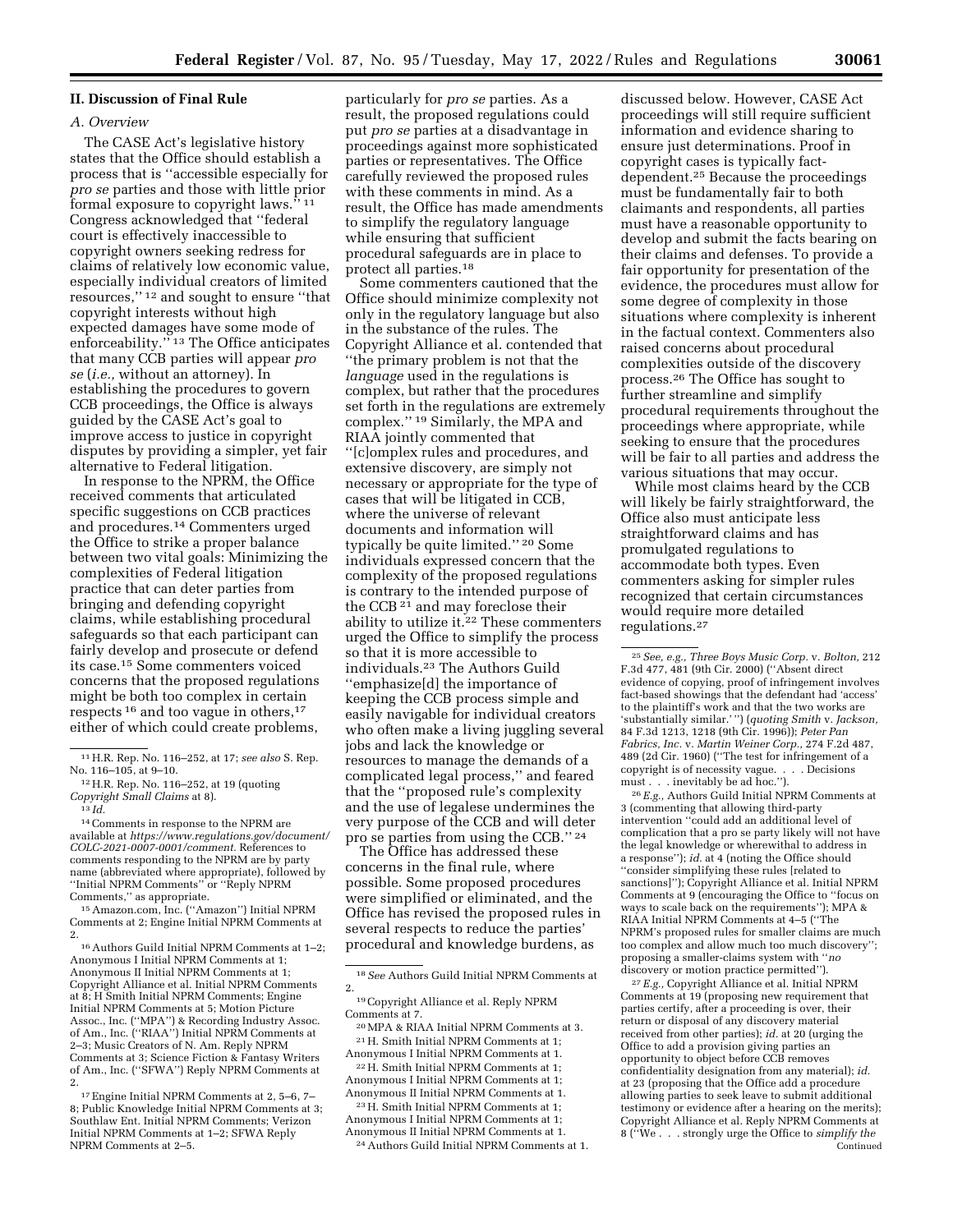In addition to the regulations themselves, the Office intends to take many steps to help parties manage the process with or without legal counsel. A CCB Handbook, which will be available on the *CCB.gov* website and written in easy-to-understand language, will be a primary resource for parties navigating all aspects of CCB proceedings. The CCB Handbook was described in the NPRM and the Office received no comments critical of the proposal. The Authors Guild urged the Office to ''invest heavily in developing a clear and easy to use handbook,'' which ''should spell out in plain language all the procedures that a party would need to follow to bring or defend a claim in the CCB, so that parties to proceedings can refer just to the handbook without having to look up and understand the regulations.'' 28 While the statute and regulations govern CCB proceedings as a legal matter, the Authors Guild's comment accurately sums up the Office's guiding purpose in developing a CCB Handbook that can serve as a more convenient guide for all parties.29 The CCB Handbook will be updated, as needed, based on interested parties' feedback.30 And as the regulations note, it will not override any existing statute or regulation.

Additional information on *CCB.gov*  will provide details about each stage of a CCB proceeding. In addition, a userfriendly electronic filing system (''eCCB'') will simplify filings by walking the parties through each step of the claim, response, and counterclaim process, with prompts to help them fully present their positions, and by providing fillable forms for situations that may arise throughout the proceeding. Copyright Claims Attorneys and other CCB staff will be available to further guide parties through any difficulties that they encounter.

28Authors Guild Initial NPRM Comments at 2; *see also* Copyright Alliance et al. Initial NPRM Comments at 9–10 (urging Office to ''create a handbook for parties that is *significantly* less complex than the regulations, easy to understand, and easy to follow'').

29*See also* Copyright Alliance et al. Reply NPRM Comments at 7 (anticipating the Handbook ''will be an invaluable tool for pro se parties'').

30*See* Authors Guild Initial NPRM Comments at 2 (recommending that the Handbook be developed with input from stakeholders who represent potential parties before the CCB).

#### *B. Management of Parties*

### 1. Joinder and Intervention

The CASE Act requires dismissal of a claim for the failure to join a necessary party.31 The NPRM proposed a process for parties to bring the failure to join a necessary party to the CCB's attention and for non-parties to seek to intervene in the claim.32 Except as noted below, the final rule makes no substantive revisions to what was proposed.

The Authors Guild commented that requests for joinder, consolidation, and intervention could be too complicated for *pro se* parties to address.33 It opposed allowing intervention by third parties and suggested that, if a necessary party seeks to join a proceeding, ''the CCB should simply schedule a conference to advise the parties that a third party has requested to join, explain the consequences of a joinder, and get both parties' consent before allowing the joinder.'' 34

The Office recognizes that concepts of joinder and necessary parties, as well as intervention, may be difficult for *pro se*  parties to understand. The final rule simplifies the procedure for resolving a request to intervene by having such requests and any response filed via a simple form on eCCB. The CCB then may hold a conference to discuss the proposed intervention with the parties to the proceeding and the party seeking to intervene. If the party requesting intervention is found to be a ''necessary'' party, the claims will be dismissed if the parties do not consent to its addition or intervention.

#### 2. Voluntary Withdrawal and Dismissal

Parties may voluntarily dismiss their own claims or counterclaims without prejudice before a response is filed.35 Under the final rule, a claim or counterclaim cannot be voluntarily dismissed after a response, but the claimant or counterclaimant may request to withdraw the claim and the CCB will have discretion, with input from the parties, to dismiss the claim with or without prejudice. Factors to be considered by the CCB in exercising its discretion include the point in the proceedings at which the dismissal is requested and whether dismissal without prejudice is in the interests of justice.36 Several commenters expressed

36 86 FR 69890, 69907 (proposed 37 CFR 222.16(b)). While the concept of ''the interests of justice" is subjective and will vary based upon the support for the proposed rule, which provided for this discretion.37 The Authors Guild suggested that ''[t]he proposed Handbook should explain what 'with prejudice' and 'without prejudice' mean in plain English.'' 38 The Office agrees, and will include such explanations in the CCB Handbook.

### 3. Default and Failure To Prosecute

### a. Default Determinations

The CASE Act provides that the CCB may enter a default determination if ''the respondent has failed to appear or has ceased participating in the proceeding.'' 39 Under the proposed rule, respondents that do not respond to CCB deadlines will receive an opportunity to cure the first two times they miss a deadline without cause. After the third missed deadline, the CCB may proceed to a default judgment in its discretion without giving an opportunity to cure. This rule is designed to prevent respondents from taking advantage of the CCB proceedings to obtain what would amount to unlimited extensions of deadlines without seeking permission. Several commenters ''commend[ed] the Office for developing a default procedure that balances the interests of the parties.'' 40 Commenters took different views about the CCB's discretion to commence default proceedings without providing the respondent another missed-deadline warning after a third missed deadline, and whether the CCB could consider defenses *sua sponte* on behalf of defaulted respondents, as discussed below.

Public Knowledge disapproved of the provision authorizing the CCB to begin default proceedings at its discretion

37*See* Sergey Vernyuk Initial NPRM Comments at 1 (''I agree with this approach because it avoids harassment where a claimant files a claim and then dismisses it once a defense is mounted, only to reassert it later.''); Am. Intell. Prop. L. Assoc. (''AIPLA'') Initial NPRM Comments at 1–2 (''Postresponse voluntary dismissals should generally be with prejudice, to protect the interests of respondents and reduce the chance of abuse or gamesmanship. . . . [But] the CCB should retain discretion to permit voluntary dismissal without prejudice where it is in the interests of justice.''); SFWA Reply NPRM Comments at 2 (''SFWA supports the amount of discretionary judgment accorded to the CCB, particularly with regard to granting dismissals without prejudice.'').

38Authors Guild Initial NPRM Comments at 3. 39 17 U.S.C. 1506(u).

40AIPLA Initial NPRM Comments at 2; *see also*  Sergey Vernyuk Initial NPRM Comments at 1; Engine Initial NPRM Comments at 3; SFWA Reply NPRM Comments at 2.

*procedures* proposed in the NPRM''); SFWA Reply NPRM Comments at 2 (commenting that ''many writers and other creators will almost certainly be bewildered by the CCB's rules and procedures''); *id.*  at 6 (proposing that standardized interrogatories and document requests should be tailored ''for different media, formats, and kinds of publication. For example, publication has different meanings for different media.'').

<sup>31</sup> 17 U.S.C. 1506(f)(3)(A).

<sup>32</sup> 86 FR 69890, 69906 (proposed 37 CFR 222.13(a)–(b)).

<sup>33</sup>Authors Guild Initial NPRM Comments at 2–3. 34 *Id.* at 3.

<sup>35</sup> 17 U.S.C. 1506(q)(1)–(2).

circumstances of a particular request to withdraw a claim, the Office does not understand the term to include withdrawal of a claim because a claimant wishes to seek higher damages in Federal court after discovery has been completed in a CCB proceeding.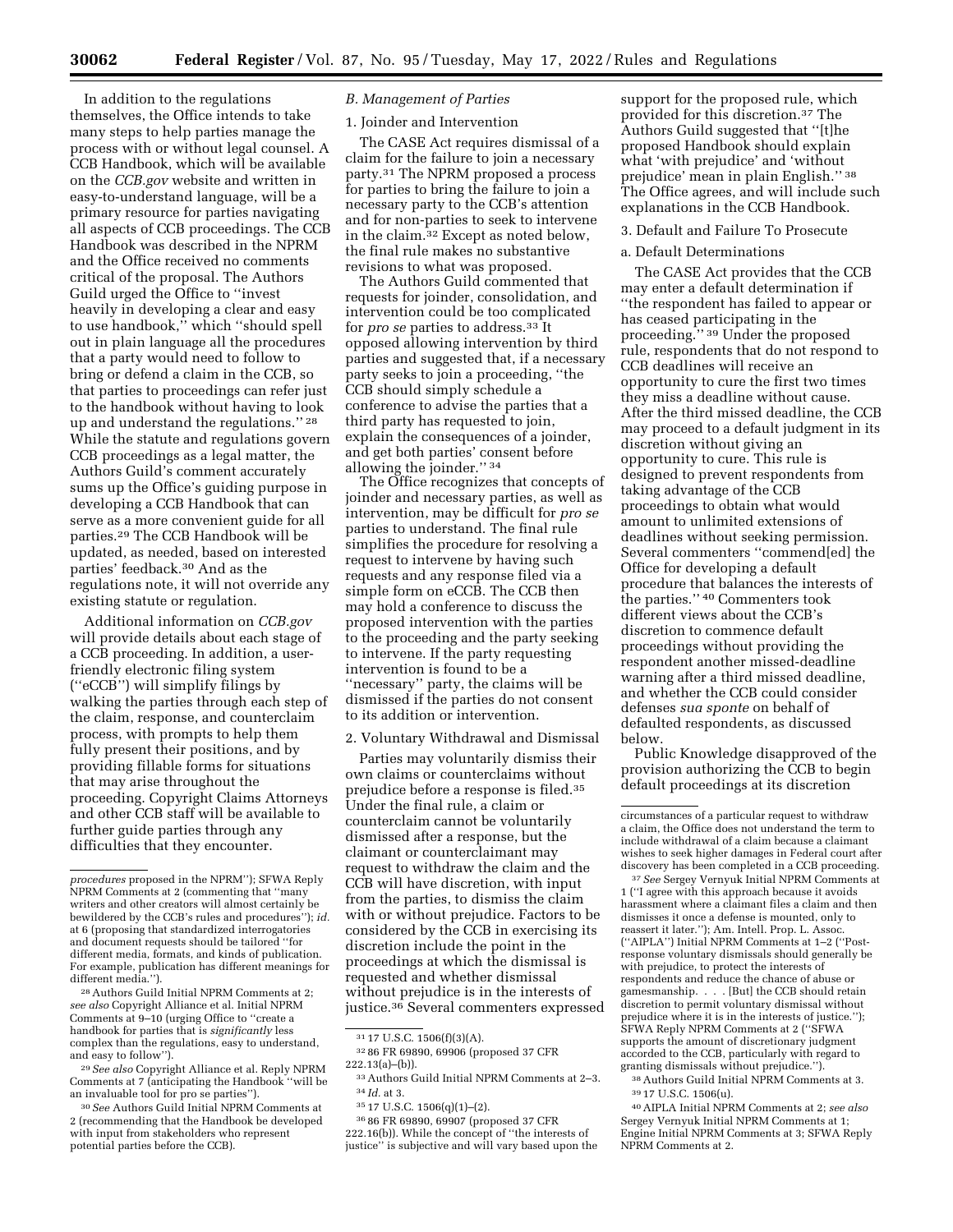without further warning notices after a respondent misses three deadlines without good cause.<sup>41</sup> Copyright Alliance et al. disagreed with Public Knowledge and approved of the proposed rule, commenting that the CCB ''has to draw the line at some point and cannot continue to reward a party that makes a practice of ignoring deadlines with extension after extension." <sup>42</sup> As the Office explained in the NPRM, ''[t]his provision is aimed at encouraging timely participation and preventing respondents from repeatedly using the default provisions as a backdoor extension for deadlines.'' 43 The final regulation spells out in greater detail the procedural steps leading up to a default determination and the steps taken after a request to vacate a default determination.

Public Knowledge also argued that the CCB should not ''allow default judgments based merely on Claimant testimony,'' which it contended would be ''without any substantive evidence to support the claim," and with "no opposing party to refute their testimony.'' 44 Yet as Copyright Alliance et al. noted in reply, testimony *is*  evidence.45 When a respondent fails to appear after multiple notices, or ceases to participate by missing multiple deadlines, the statute states that the CCB ''shall require the claimant to submit relevant evidence and other information in support of the claimant's claim and any asserted damages'' and determine whether that evidence supports a finding of default.46 Public Knowledge's position would leave the CCB powerless to fulfill that statutory authority. The implementing regulations provide extensive safeguards against defaults and give a respondent the opportunity to oppose the claimant's testimony upon default.

Engine suggested that the Office should ''require the CCB to consider common defenses (such as noninfringement, innocent infringement, fair use, and licensure) *sua sponte* in each case, including before entering a default judgment and awarding damages.'' 47 In the default context, that comment is broadly consistent with the proposed rule that

 $^{\rm 45}$  Copyright Alliance et al. Reply NPRM

''the Board shall consider whether the respondent has a meritorious defense.'' 48 In contrast, Copyright Alliance et al. urged the CCB to refrain from invoking any defenses on behalf of defaulted respondents, stating, ''the Office must recognize a clear distinction between permitting CCAs [Copyright Claims Attorneys] to assist parties in properly articulating their own legal arguments versus allowing the Board or the CCAs to provide legal advice to the parties or invoke arguments and defenses on their behalf, essentially becoming advocates for one party." 49 Copyright Alliance et al. further contended that the CASE Act provision regarding defaults ''does *not* include raising a defense that has not been properly raised by a respondent.'' 50 However, the statute is not so absolute. Moreover, Federal courts are permitted to deny judgments in a plaintiff's favor on default when a meritorious defense is present,<sup>51</sup> and the legislative history indicates that the CCB ''has both more statutory authority and a greater obligation to scrutinize the merits of a claim'' 52 when default is sought. ''In cases where the respondent is absent, the Board is expected to carefully scrutinize the available evidence . . . and consider applicable affirmative defenses such as fair use, where warranted by the circumstances of the case.'' 53 Furthermore, the statute requires that the CCB only issue relief after a default if the claimant's submissions ''are sufficient to support a finding in favor of the claimant under applicable law.'' 54 By definition, if there is a clear defense to the case on the face of the submissions, there cannot be evidence sufficient to support a finding for the claimant. The Office is mindful that the CCB must maintain impartiality, as Copyright Alliance et al. insists,55 but that does not preclude it

Comments at 8–9.<br><sup>50</sup>Copyright Alliance et al. Reply NPRM<br>Comments at 9–10 (discussing 17 U.S.C. 1506(u)).

<sup>51</sup> See, e.g., Gunnells v. Teutul, 392 F. Supp. 3d 451, 453–54 (S.D.N.Y. 2019) (noting that courts should look at whether there is a ''meritorious defense'' before granting default judgment and deciding that copyright claims appeared to be outside the statute of limitations); *Pierson* v. *Gamer World News Entm't, Inc.,* Case No. CV 18–10137– CJC (KSxx), 2019 WL 8064255, \*3–4 (C.D. Cal. Sept. 20, 2019) (denying default judgment and ordering plaintiff to show cause why copyright infringement claim should not be dismissed based on the doctrine of fair use).

- 54 17 U.S.C. 1506(u)(1).
- 55Copyright Alliance et al. Initial NPRM Comments at 14.

from requiring claimants to show that their claims can withstand relevant defenses present on the face of the claims. AIPLA proposed that, if the CCB determines that a defaulting respondent has a meritorious defense, the rules should permit the claimant to submit evidence relevant to the defense.56 The Office has implemented this suggestion and, under the final rule, before the CCB finds for a defaulting respondent, it will provide the claimant with a tentative ruling and an opportunity to address it, including through the submission of further evidence.

### b. Failure To Prosecute

The Copyright Alliance et al. observed that the proposed regulations allow respondents to cure default after ''multiple missed deadlines,'' but have no equivalent provision for claimants to cure a failure to prosecute.57 The Office agrees that a similar procedure should be included for a claimant's failure to prosecute and has added this to the final rule.

#### 4. Bad-Faith Conduct

Parties and their representatives appearing before the CCB who engage in bad-faith conduct may be required to pay an award of reasonable costs and attorney's fees.58 Upon repeated badfaith acts in CCB proceedings, parties and their representatives may be barred from participating in further proceedings for a year and have pending proceedings dismissed.59 The proposed rule set forth procedures for the CCB to address bad faith *sua sponte* or upon a party's allegations, providing opportunities for the accused to respond in writing and at a conference. Commenters supported the proposed regulation on bad-faith conduct. For instance, ''SFWA strongly supports the [Office's] proposed rules in section 232.3, which go a considerable way to protecting writers and legitimate publishers from being preyed upon by unscrupulous copyright trolls who file meritless claims and counterclaims falsely asserting that they represent the true owner of the copyright.'' 60 Several commenters specifically approved the provision allowing the CCB to temporarily bar those who repeatedly

59 *Id.* at 1506(y)(3).

<sup>41</sup>Public Knowledge Initial NPRM Comments at 3–4; *see* 86 FR 69890, 69913 (proposed 37 CFR

<sup>&</sup>lt;sup>42</sup> Copyright Alliance et al. Reply NPRM<br>Comments at 10

<sup>&</sup>lt;sup>43</sup> 86 FR 69890, 69892.<br><sup>44</sup> Public Knowledge Initial NPRM Comments at<br>4–5.

Comments at 11 (citing proposed 37 CFR 227.2, 222.14(b)). 46 17 U.S.C. 1506(u)(1). 47Engine Initial NPRM Comments at 4.

 $^{48}$  86 FR 69890, 69913 (proposed 37 CFR 227.3(a)).

<sup>227.3(</sup>a)).<br><sup>-49</sup>Copyright Alliance et al. Reply NPRM<br>Comments at 9; *see also* MPA & RIAA Initial NPRM

<sup>52</sup>H.R. Rep. No. 116–252, at 24.

<sup>53</sup> *Id.* at 24–25.

<sup>56</sup>AIPLA Initial NPRM Comments at 2 (discussing proposed 37 CFR 222.7(3)(a)); *see* 86 FR 69890, 69913.

<sup>57</sup>Copyright Alliance et al. Initial NPRM Comments at 16 (discussing proposed 37 CFR 227.1(d), 228.2); *see* 86 FR 69890, 69913–14.

<sup>58</sup> 17 U.S.C. 1506(y)(2).

<sup>60</sup>SFWA Reply NPRM Comments at 2–3; *see also*  Verizon Initial NPRM Comments at 1 (''We commend the Office for their commitment to prevent abuse.'').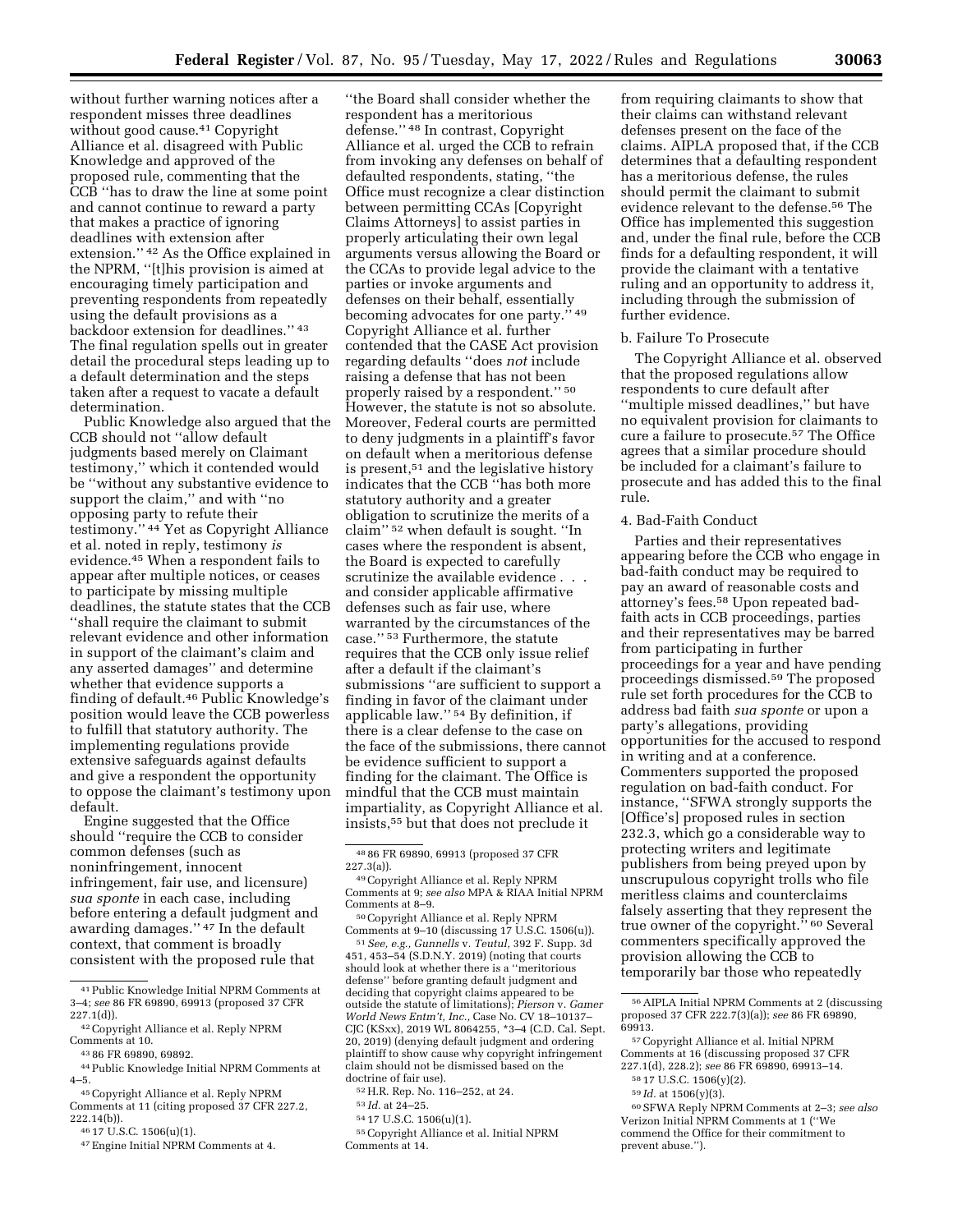act in bad faith from participating in further proceedings.<sup>61</sup>

The Copyright Alliance et al. proposed that the definition of ''badfaith conduct'' should be explicit that it encompasses any action taken in support of a claim, counterclaim, or defense.62 The Office adopts this suggestion in the final rule. The Office also adopts Copyright Alliance et al.'s proposal to add the term ''before the CCB'' to the final rule, to make clear that its penalties apply to those who repeatedly act in bad faith before the CCB, and not necessarily elsewhere.63 The Office also agrees with, and adopts, the Copyright Alliance et al.'s suggestion to clarify in the final rule that the penalties for repeated acts of bad faith may include a bar to not only ''initiating proceedings,'' but also "participating" in any capacity.<sup>64</sup>

The Copyright Alliance et al. also commented that ''the regulations should clearly articulate what is necessary to constitute a showing of bad-faith conduct.'' 65 The Office does not consider the suggestion practical, as it cannot now anticipate every form in which misconduct may manifest itself in a CCB proceeding, and the CCB's ability to respond to such misconduct should be in its discretion.<sup>66</sup> Instead, the CCB Handbook will provide illustrative examples of bad-faith conduct to help participants avoid such conduct.

The Copyright Alliance et al. urged that ''anyone accused of bad-faith

62Copyright Alliance et al. Initial NPRM Comments at 16; *see also* SFWA Reply NPRM Comments at 3 (approving Copyright Alliance et al.'s proposed definition of bad-faith conduct); *see, e.g.,* Engine Initial NPRM Comments at 8 (''[I]t is important to recognize that a substantial portion of abusive intellectual property assertion occurs through demand letters that are sent before any complaint is filed.'').

63Copyright Alliance et al. Initial NPRM Comments at 18; *see* 86 FR 69890, 69916 (proposed 37 CFR 232.4(a)).

64Copyright Alliance et al. Initial NPRM Comments at 18; *see* 86 FR 69890, 69916 (proposed 37 CFR 232.4(d)).

65Copyright Alliance et al. Initial NPRM Comments at 17.

66*See generally* Verizon Initial NPRM Comments at 1 (anticipating that participants ''will inevitably seek creative ways to abuse the CCB processes'').

conduct before the CCB should be notified of such accusation and given an opportunity to explain and defend their actions before a finding of bad-faith conduct is officially made and recorded.'' 67 The proposed rule (and the final regulation) expressly provides an opportunity for parties and representatives accused of bad-faith conduct to respond, whether the accusation comes from another party or the CCB on its own initiative.68 Copyright Alliance et al. expressed concern over whether that opportunity would be available if ''the proceeding does not mature into an active case before the Board, or the case has otherwise been dismissed.'' 69 Whether before, during, or after an active proceeding, an accusation of bad faith will trigger an opportunity to respond.<sup>70</sup>

Amazon approved of the proposed regulation allowing the CCB to consider prior bad acts when assessing bad faith conduct and proposed that the rule should go further and mandate such consideration.71 The CCB will have the discretion to consider the relevant indicia of bad faith as it may arise. The Office does not believe it is appropriate to determine in advance what it must consider in any particular case.

Verizon suggested that the penalty of barring a party or representative who has acted in bad faith from initiating claims for a year, ''while a good start, is not sufficient. Such a rule may send the wrong message that a party is free to act in bad faith at least once a year with no consequences.'' 72 Verizon proposed stronger ''consequences up to and including, a ban on all future participation at the CCB.'' 73 The CASE Act prescribes the penalty available for a bad faith determination.74 Moreover, the Office does not agree that parties are ''free to act in bad faith at least once a year,'' because other penalties, including the awarding of attorney's fees, are available to the CCB to impose after even a single act of misconduct.75

The NPRM included a request for comments on whether the Office should publish a list of bad-faith actors barred from CCB proceedings, but the proposed

67Copyright Alliance et al. Initial NPRM Comments at 17.

69Copyright Alliance et al. Initial NPRM Comments at 17.

71Amazon Initial NPRM Comments at 3–4

(referring to proposed 37 CFR 232.4(c)); *id.* at add. at A–38.

72 Verizon Initial NPRM Comments at 1–2.

73 *Id.* at 2.

rule did not include such a list ''because the Office believes that such a list would be unduly harsh, especially for non-attorneys.'' 76 Several commenters advocated for this,77 but the Office remains wary of the impact of a public bad-faith list and does not consider it necessary at this time. The determinations of the CCB will be available to the public,  $^{78}$  and the eCCB will allow for searches of information about parties and attorneys appearing before the CCB, including any orders related to bad faith.

Finally, a few commenters raised specific concerns about the formatting and timing of filings raising or responding to assertions of bad faith.79 The Office addresses these comments in the final rule as part of a broader revision of the regulations addressing the procedures for filing requests before the CCB, discussed below. These revisions specify the formatting and timing of party submissions to establish consistency and streamline the proceedings.

#### *C. Management of Proceedings*

### 1. Limitations on Proceedings

The Office is authorized to limit ''the permitted number of proceedings each year by the same claimant . . . in the interests of justice and the administration of the Copyright Claims Board.'' 80 Congress explained that this power ''functions as both a docket management tool for the Board and as protection against abusive conduct.'' 81 In the NPRM, the Office proposed limiting claimants to 10 proceedings filed in any 12-month period, and to limit private attorneys or law firms representing claimants to 40 proceedings in any 12-month period.82 The Office invited comments ''as to whether these limitations strike the proper balance between the interests of the parties and the efficient management of the CCB's work.'' 83

77AIPLA Initial NPRM Comments at 2; Verizon Initial NPRM Comments at 2; SFWA Reply NPRM Comments at 3.

79*See* Amazon Initial NPRM Comments at 3 n.8 (''the Office should clarify'' whether the page limit is for single- or double-spaced filings); *id.* at add. at A–24; Authors Guild Initial NPRM Comments at 4 (recommending extending the timeline to respond).

83 *Id.* at 69896.

<sup>61</sup>Copyright Alliance et al. Initial NPRM Comments at 17–18 (''This is an important mechanism for protecting claimants and respondents from attorneys whose previous history of bad-faith conduct might put them in jeopardy.''); Amazon Initial NPRM Comments at 3 (''Amazon supports the Proposed Rule. In particular, Amazon believes the Office's suggestion for a historical review of the accused party's past legal claims is crucial.''); SFWA Reply NPRM Comments at 3 (''SFWA also agrees with AIPLA on the proposal to bar attorneys who have engaged in bad-faith conduct from representing parties before the CCB for the specified time periods.''); *see* 86 FR 69890, 69916–17 (proposed 37 CFR 232.4).

<sup>68</sup>*See* 86 FR 69890, 69916 (proposed 37 CFR 232.3(b)).

<sup>70</sup>*See* 86 FR at 69916 (proposed 37 CFR 232.3(b)– (c)).

<sup>74</sup> 17 U.S.C. 1506(y)(3).

<sup>75</sup> *Id.* at 1506(y)(2).

<sup>76</sup> 86 FR 69890, 69894.

<sup>78</sup> 17 U.S.C. 1503(a)(1)(I), 1506(b).

<sup>80</sup> 17 U.S.C. 1504(g).

<sup>81</sup>H.R. Rep. No. 116–252, at 31; *see* 86 FR 69890, 69917 (proposed 37 CFR 233.2(a)) (prescribing rules pertaining to maximum number of CCB proceedings filed by a party).

<sup>82</sup> 86 FR 69890, 69917 (proposed 37 CFR

<sup>233.2(</sup>a)).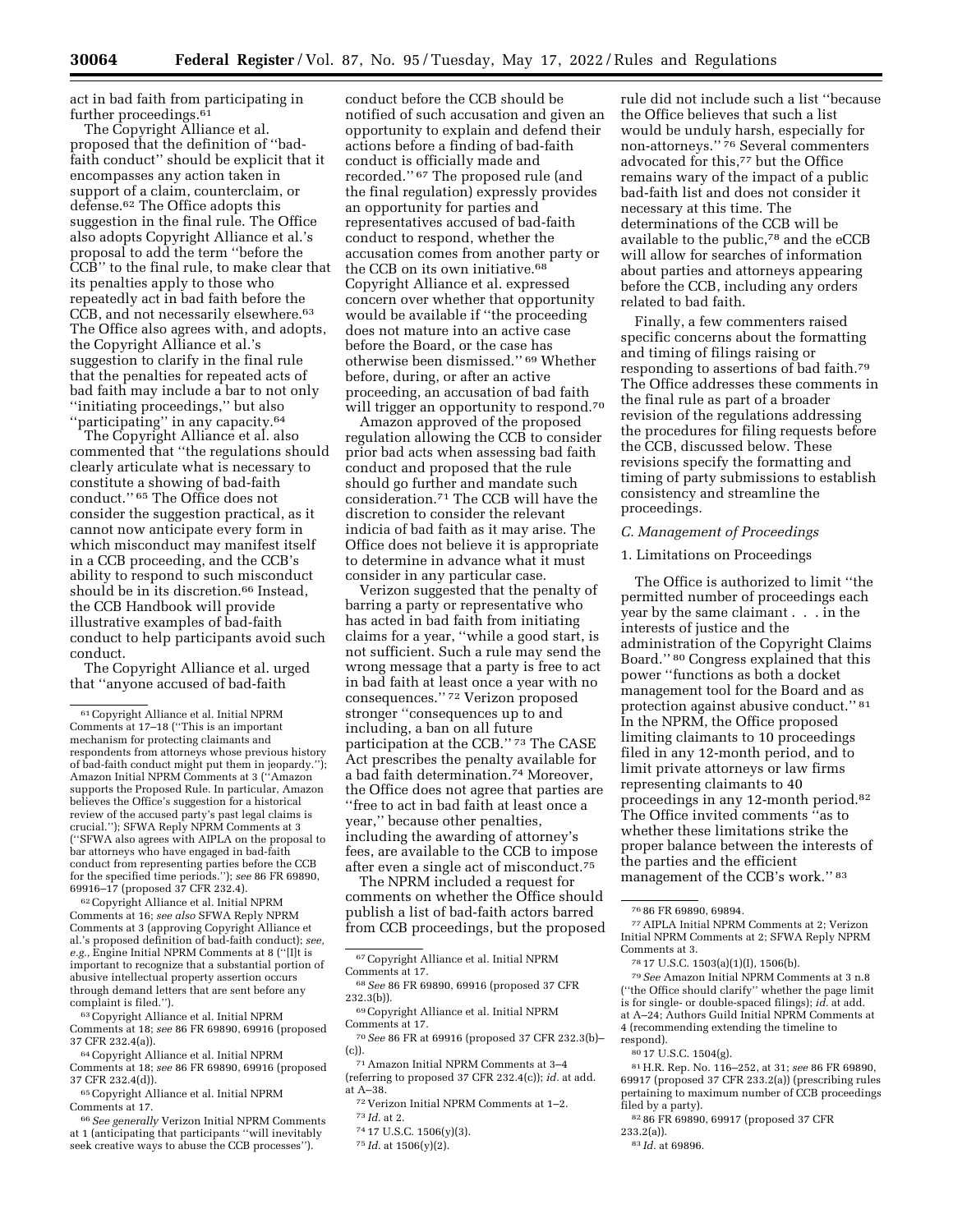Multiple commenters commended the proposed regulation. Engine commented, ''[w]e strongly support the Office's attention to trying to prevent abuse of the CCB process, and appreciate the proposal to cap the number of CCB proceedings that a party may bring in any twelve-month period to ten cases. This rule, and the limit on private attorneys and law firms representing claimants in no more than forty CCB proceedings in any twelvemonth period, are useful ideas to help curb abuse of the CCB.'' 84 Verizon also expressed its support, stating, ''[w]e commend the Office for their commitment to prevent abuse,'' and cautioning that ''bad actors could circumvent the yearly case cap [through] multiple corporate structures designed to handle smaller batches of cases.'' 85

Some commenters supported the imposition of limitations, but disagreed with certain aspects of the Office's proposed rule. For example, while SFWA supported limitations on the number of actions each year, it took the position that it would be unfair to count cases where a respondent opted out.86 The Copyright Alliance et al. also argued that the limits should only apply to active proceedings.<sup>87</sup>

The Office understands why commenters suggested that case limits be restricted only to active cases, but it finds the suggestion impractical. While active proceedings require more of the CCB's resources, every new claim requires the CCB's compliance review. This compliance review process requires several steps, including possible communication with the claimant before the claim is approved for service.88

Further, a limitation on the number of filed claims is more easily managed. At the time of filing, it is impossible to determine when or if the case may become active. Some cases may become active several months after they are filed. A limitation on only active proceedings would leave claimants and attorneys in limbo during this time

regarding whether they have met their filing limit. By contrast, Copyright Claims Attorneys, parties, and representatives will be able to readily determine how many claims a party or attorney has filed in the preceding year by conducting a search on eCCB.

To address commenters' concern that a claimant's limit may be exhausted without a single proceeding becoming active, the Office has raised the number of cases that may be filed by each claimant per year. The final rule raises the limit to 30 proceedings in a 12 month period. The Copyright Alliance et al. commented that, because respondents can opt out, the 10 proceeding limit could ''prevent a claimant that has never had a single case heard by the Board from bringing additional cases for the remainder of the year.'' 89 Raising the limit will not eliminate that possibility, but it will create many more opportunities for claims to be resolved on the merits by CCB determinations.

Some commenters, while supporting the limits on a claimant's filings, challenged the authority of the Office to limit the number of cases filed by attorneys, as compared to claimants. The Copyright Alliance et al. argued that ''the Office lacks the authority to establish a limitation on the number of cases filed by attorneys.'' 90 AIPLA commented that the limits on attorneys and law firms are ''inappropriate'' because, among other reasons, they ''would impair claimants' ability to retain counsel of their choice.'' 91 AIPLA proposed that the limit on counsel, if imposed, should be ''applied on a perattorney, not per-firm, basis.'' 92

Several sections of the CASE Act authorize the Office and the CCB to limit the number of claims both to avoid abusive conduct and to ensure the CCB can operate in a timely and efficient manner. For example, the Act provides the CCB the authority to dismiss claims if the number or complexity of the claims exceed what ''the Copyright Claims Board could reasonably administer.'' 93 In another part of the Act, the Register is directed to issue regulations that will ''provide for the efficient administration of the Copyright Claims Board, and for the ability of the Copyright Claims Board to timely complete proceedings.'' 94 The statute expressly contemplates that the Register

89Copyright Alliance et al. Initial NPRM Comments at 10.

will adopt ''mechanisms to prevent harassing or improper use of the Copyright Claims Board by any party'' 95 and the CASE Act's legislative history notes the risk of abuse by vexatious claimants.96 In promulgating these rules, the Office has given this topic close attention.

The Office believes that these stated goals of the CASE Act are best served by imposing reasonable limits on the number of proceedings that both claimants and counsel may bring. These limits will minimize the potential for abusive behavior—which can occur either by a party or counsel—and will ensure that the CCB can manage and conduct its proceedings effectively. Thousands of copyright infringement lawsuits are filed in Federal court each year, with the 6,209 filed in 2018 setting a new record.97 The Office expects that a portion of those litigation matters will instead be filed as claims in the CCB once it commences operations, and that copyright owners heretofore dissuaded from enforcement by the prohibitive costs of litigation will bring additional claims before the CCB.98 Permitting a handful of claimants or attorneys to monopolize the CCB's resources with multiple filings would deny others the equitable opportunity to advance claims. Setting limits promotes the ''efficient administration'' of the CCB,99 within the meaning of the statute, because it will maximize the number of claimants to whom the CCB can provide services. The Office is not persuaded otherwise by AIPLA's comment that limitations on counsel ''would impair claimants' ability to retain counsel of their choice." 100 The CCB is an extension, not a contraction, of available tribunals for certain copyright claims. The right to retain counsel does not confer a right for that chosen counsel to appear in every forum. The Office therefore does not believe the limitation impinges on the right to choose counsel. A claimant set on working with an attorney or law firm that has reached the annual maximum will be free to bring the claim instead in a Federal court or

97U.S. Courts, *Just the Facts: Intellectual Property Cases—Patent, Copyright, and Trademark* (Feb. 13, 2020), *[https://www.uscourts.gov/news/2020/02/13/](https://www.uscourts.gov/news/2020/02/13/just-facts-intellectual-property-cases-patent-copyright-and-trademark)  [just-facts-intellectual-property-cases-patent](https://www.uscourts.gov/news/2020/02/13/just-facts-intellectual-property-cases-patent-copyright-and-trademark)[copyright-and-trademark.](https://www.uscourts.gov/news/2020/02/13/just-facts-intellectual-property-cases-patent-copyright-and-trademark)* 

98*See Copyright Small Claims* at 8–9 (''[T]he number of infringement actions actually filed in federal court likely significantly underrepresents the number of cases that copyright owners would choose to bring if they were able.'').

<sup>84</sup>Engine Initial NPRM Comments at 7.

<sup>85</sup> Verizon Initial NPRM Comments at 1. The Office notes that under the final rule, actions taken to circumvent the limit may be subject to penalties as bad-faith conduct. *See* 86 FR 69890, 69917 (proposed 37 CFR 233.2(b)).

<sup>86</sup>SFWA Reply NPRM Comments at 3.

<sup>87</sup>Copyright Alliance et al. Initial NPRM Comments at 10. The Copyright Alliance et al. also suggested a higher limit should be applied to ''smaller claims.'' *Id.* The Office will not set a separate case filing limit for smaller claims at this time, but will monitor the CCB's experience with smaller claims to determine if any future changes are needed.

<sup>88</sup> 37 CFR 224.1(c).

<sup>90</sup> *Id.* at 11.

<sup>91</sup>AIPLA Initial NPRM Comments at 2.

<sup>92</sup> *Id.* at 3.

<sup>93</sup> 17 U.S.C. 1506(f)(3)(C).

<sup>94</sup> *Id.* at 1510(a)(1).

<sup>95</sup> *Id.* 

<sup>96</sup>*See* S. Rep. No. 116–105, at 8.

<sup>99</sup> 17 U.S.C. 1510(a)(1).

<sup>100</sup>AIPLA Initial NPRM Comments at 2.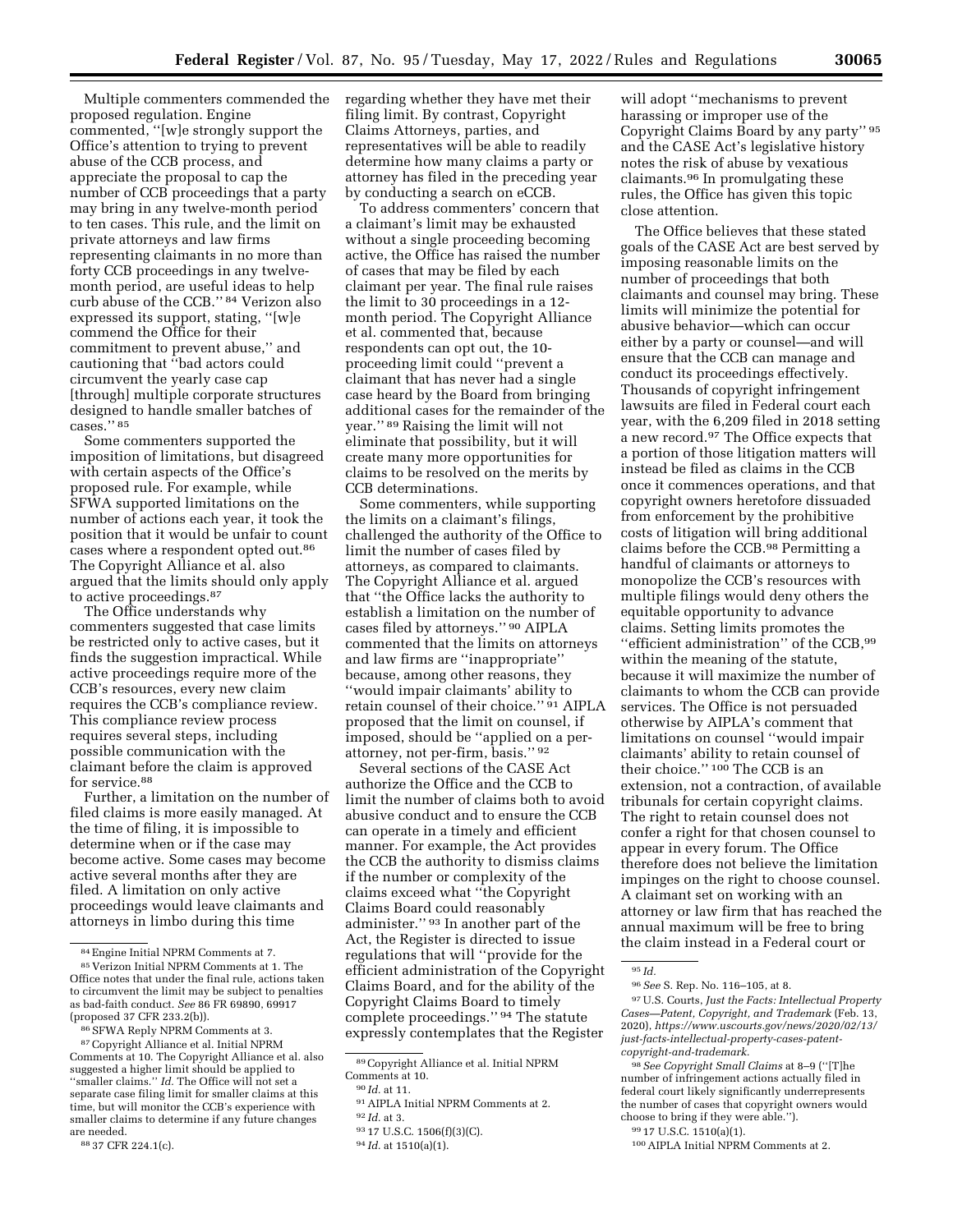wait until the attorney can file the case before the CCB at a future time.<sup>101</sup>

AIPLA also raised a concern that ''enforcement of such a limit [on representatives] could unduly prejudice innocent claimants. . . . [C]laimants who pay the filing fee and file proceedings that count against their limit should not have their claims dismissed or rejected because a lawyer or firm exceeded its limit. Rather, the CCB could require withdrawal or substitution of counsel.'' 102 The Office agrees, and articulates a procedure in the final regulation in which, if an attorney or law firm files a new claim that exceeds its limit, that attorney or law firm must withdraw. The CCB may then issue a stay of proceedings for 60 days to allow the claimant to find substitute counsel or proceed *pro se,*  which may be extended for good cause. The final rule also provides that a claim that exceeds a claimant's limit will be dismissed without prejudice.

AIPLA commented that ''[a] firm with hundreds of attorneys should not be subject to the same limit as a sole practitioner,'' 103 and Copyright Alliance et al. commented that the limit on attorneys and law firms ''fails to account for the variation in size from one firm to another (for example, an international law firm employing thousands of attorneys should be permitted to bring far more than 40 cases annually).'' 104 After considering the comments regarding the proposed limitations, the Office has made adjustments in the final rule. The Office is increasing the limit on law firms to 80 filed proceedings in a 12-month period, while maintaining the limit of 40 per attorney.

Finally, the Office understands that it may benefit from the experience of seeing how these limitations on parties, attorneys, and firms work in practice. Accordingly, the Office will review and revisit the propriety of all limitations set for the number of filings permitted by parties, attorneys, and firms as necessary after seeing the types of filings it receives and considering the CCB's workload.

103 *Id.* at 3.

104Copyright Alliance et al. Initial NPRM Comments at 11.

2. Applicability of Federal Rules of Civil Procedure and Federal Rules of Evidence

Some commenters criticized the proposed rule as too closely modeled on the Federal Rules of Civil Procedure and the Federal Rules of Evidence.105 SFWA asserted that ''it is imperative that the proposed rules grant more flexibility than the Federal Rules of Evidence and the Federal Rules of Civil Procedure, particularly in light of the number of non-lawyers who can be expected to represent themselves in CCB claims.'' 106 This continues to be a goal of the Office as well. The Office drafted the CCB's procedures to be considerably more flexible, accessible, and permissive than in Federal court.107 The Office has reviewed the proposed rules in light of the comments about complexity and made further changes to tailor them to the needs of CCB parties, including removing all references to the Federal Rules of Civil Procedure and the Federal Rules of Evidence apart from stating that the CCB is not bound by those rules.

3. Written Requests and Other Filings

While the CASE Act generally prohibits the ''formal motion practice'' 108 that is at the heart of Federal civil procedure,<sup>109</sup> parties may ''make requests to the Copyright Claims Board to address case management and discovery issues.'' 110 Commenters proposed that the CCB streamline and make the form of such requests more consistent. The Authors Guild advised against ''unnecessary formatting requirements, such as page limits, font, and indent sizes,'' and recommended word limits instead.111 Copyright Alliance et al. suggested that the Office ''focus on consistency,'' setting a single formatting requirement for all party submissions, with each limited to either 5, 10, or 15 pages, and with the timelines for submissions plainly set forth.112 In response to these comments, the Office has revised the regulations

106SFWA Reply NPRM Comments at 4. 107*See* 86 FR 69890, 69890 (noting the Office's decision to not adopt Rules 19 and 20 of the Federal Rules of Civil Procedure).

111Authors Guild Initial NPRM Comments at 2. 112Copyright Alliance et al. Initial NPRM Comments at 9; *see also* Sergey Vernyuk Initial NPRM Comments at 2 (proposing consistent formatting requirements for documents prepared for submission to the CCB).

governing the formatting and timing of party submissions.

The final rule streamlines written requests by the parties into three tiers, with the majority falling under the first two tiers, which simply require use of a fillable form on eCCB subject to a character limit. All requests in tier one will be subject to a 4,000 character limit with a 7-day response time, and all party requests in tier two will be submitted through a 10,000 character limit with a 14-day response time. Accordingly, participants in eCCB proceedings will not have to worry about page limits, fonts, formatting, or different response times for the majority of requests and responses. Tier three is for more substantial written submissions (for example, party statements), which will also be uploaded to eCCB. With respect to tier three submissions, the Office has made changes to standardize the formatting, page limits, and response times in the final rule, where possible.

### 4. Scheduling Order

Under the proposed rule, requests to modify a proceeding's scheduling order could be made orally or by letter and an objecting party would have three days to file a response after service of a letter request. However, the rule was silent about the timing of a response to an oral request, and Copyright Alliance et al. requested clarification.113 When an oral request is made at a hearing or conference, any other party may respond orally at that time or request a reasonable amount of time to submit a written response. In the final rule, any written submissions related to modification of the scheduling order will fall into the fillable form tier system.

#### 5. Amending Claims and Counterclaims

Under the proposed rule, amended claims or counterclaims would be subject to compliance review by a Copyright Claims Attorney, and amending a claim after service would be prohibited without leave of the CCB.114 The only comments to address this rule supported it.115 In the final rule, the

 $^{\rm 101}$  The statute distinguishes ''an attorney'' who may represent a party from ''a law student'' who may do so instead. 17 U.S.C. 1506(d). Accordingly, the limitation on parties and attorneys does not apply to law students, law clinics, or *pro bono* legal services organization with a connection to the participating law student's law school.

<sup>102</sup>AIPLA Initial NPRM Comments at 2.

<sup>105</sup>MPA & RIAA Initial NPRM Comments at 2– 3; Copyright Alliance et al. Initial NPRM Comments at 8, 9; Authors Guild Initial NPRM Comments at 2.

<sup>108</sup> 17 U.S.C. 1506(m).

<sup>109</sup>*See* Fed. R. Civ. P. 6, 11, 12, 25, 50, 56, 59, 60, 62.1.

<sup>110</sup> 17 U.S.C. 1506(m)(1).

<sup>113</sup>Copyright Alliance et al. Initial NPRM Comments at 20 (discussing proposed 37 CFR

<sup>225.1(</sup>b)). 114*See* 86 FR 69890, 69905 (proposed 37 CFR

<sup>222.11). 115</sup>Amazon Initial NPRM Comments at 6; SFWA Reply NPRM Comments at 4. Amazon proposed adding language to the regulation that would make explicit that a party may seek the CCB's leave for ''amendments after the opt-out period has expired.'' Amazon Initial NPRM Comments at add. at A–4. The Office sees no need for revision because that was already the effect of the proposed regulation. *See* 86 FR 69890, 69905 (proposed 37 CFR 222.11(d)).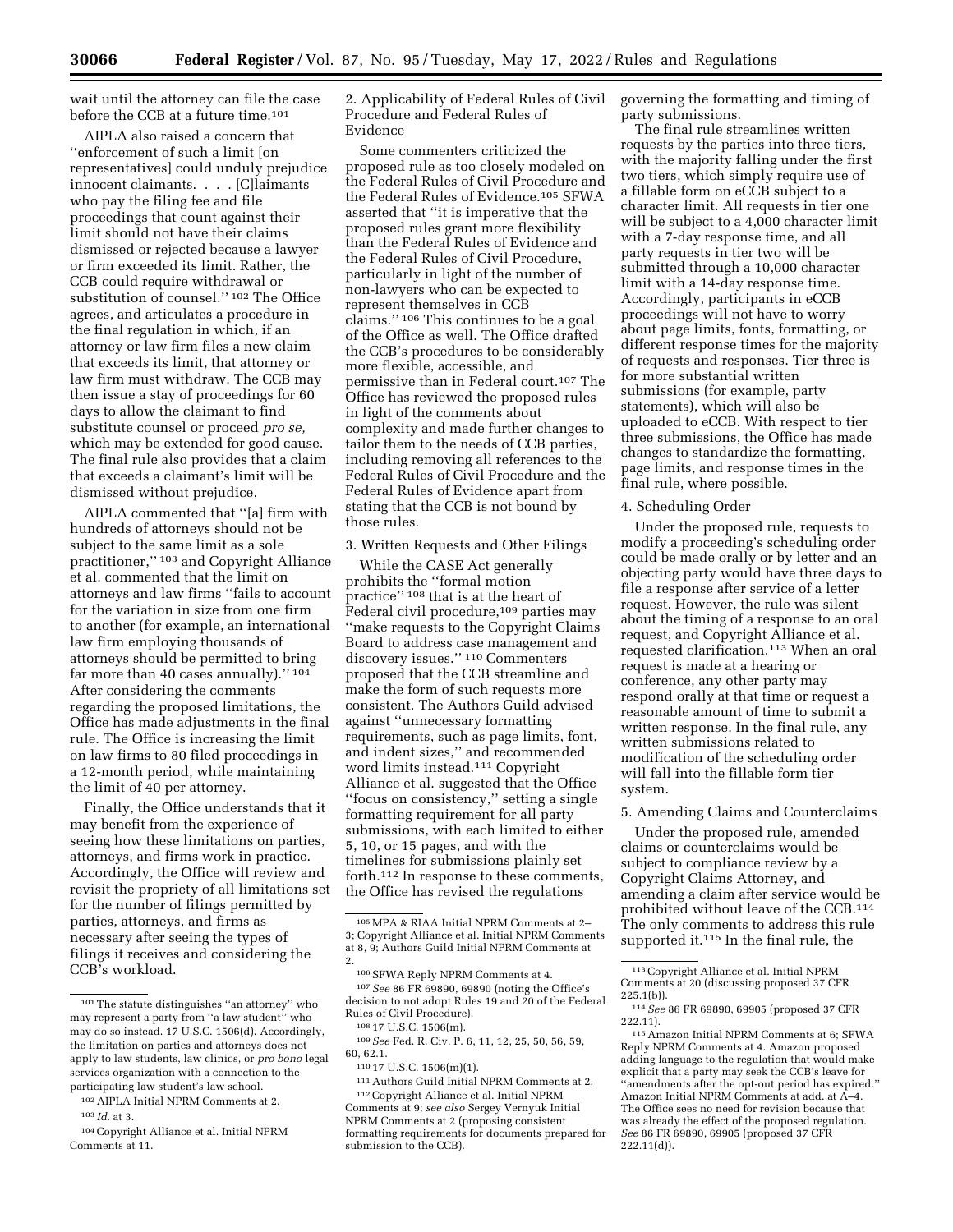Office is also prohibiting amendments to claims during the opt-out period. The Office believes that allowing claim amendments during the opt-out period would require additional compliance review and service, and cause undue administrative difficulty, delay, and burdens on respondents.

In the final rule, written submissions related to requests for leave to amend claims will fall into the fillable form tier system. The final rule also clarifies that a claim or counterclaim may be freely amended if it is found to be noncompliant as part of the Board's compliance review. However, if a request for leave to amend is granted, then the pleading may only be amended as identified in the request.

#### 6. Consolidation and Severance

The NPRM proposed that proceedings that involve the same parties or arise out of the same facts and circumstances may be consolidated for purposes of conducting discovery, submitting evidence, or holding hearings, but not for purposes of CCB determinations and any damages award.116 Regarding severance, the NPRM noted that in ordinary circumstances, Copyright Claims Attorneys likely will be able to identify during their compliance review instances where multiple claims involving disparate facts and circumstances have been asserted, and can require that the claimant separate out these unrelated claims.117 However, the Office also proposed a rule permitting the CCB to sever proceedings with respect to some or all parties, claims, and issues where it becomes evident that a proceeding includes distinct claims involving disparate facts and circumstances that would be inappropriate to resolve in a single proceeding.118

Commenters expressed concern about these provisions. The Authors Guild cautioned that *pro se* parties might not know how to respond to a request to sever or consolidate proceedings, and urged that claims be consolidated or severed only by authority of the CCB.<sup>119</sup> AIPLA and SFWA expressed concerns about the impact that severance and consolidation would have on the CASE Act's caps on damages.120 In light of these comments and concerns expressed

by commenters cautioning against perceived complexities in the proposed rules as a whole,121 and following a review of the statutory framework regarding consolidation and severance, the Office has concluded that the proposed rule is redundant in light of other provisions in the statute.

The CASE Act prohibits a claimant from combining more than one claim in a single proceeding unless all of the claims ''arise out of the same allegedly infringing activity or continuous course of infringing activities and do not, in the aggregate, result in the recovery of such claim or claims for damages that exceed the [CASE Act's monetary damages] limitations.'' 122 Hence, a proceeding initiated by a claimant that includes multiple claims involving disparate facts and circumstances would not survive compliance review, and the claimant would be required to file separate proceedings for each of the claims. Because the statute already provides a mechanism to address the issues that the proposed rule on severance would have addressed, the final rule does not include such a provision.

In contrast, the provision permitting consolidation will permit the CCB to achieve efficiencies in managing multiple proceedings filed by a claimant against the same respondent when those proceedings arise out of the same facts and circumstances. In such cases, the CCB may consolidate matters such as discovery, the submission of evidence, and hearings, while rendering separate determinations for each proceeding. Because consolidation only combines certain procedural steps and does not actually join the claims into a single proceeding, the existing caps on damages for each proceeding will continue to apply. The Office is mindful of the concern expressed by the Authors Guild that *pro se* parties may not know how to respond to a request to sever or consolidate proceedings 123 and, consistent with the Authors Guild's recommendation, has retained the language reserving the authority to consolidate proceedings to the CCB.

#### 7. Settlement

Commenters generally supported the proposed rule on settlement conferences,124 while proposing certain

procedural and textual amendments. The NPRM requested comments concerning the role of the Copyright Claims Officer who presides over a settlement conference, specifically concerning that Officer's role in a final determination.125 AIPLA commented, ''parties are more likely to participate in settlement discussions if the Officer presiding over the settlement conference is not deciding the merits. We believe the Office's proposed structure, in which the Officer presiding over settlement discussions is recused from the final decision except to break a tie, is permitted under the plain language of the statute.'' 126 Copyright Alliance et al. favored the proposal that the presiding settlement Officer would serve only as a tiebreaker in the final determination, adding that the ''Officer should be permitted to review the record and sit in on hearings, etc., but should not be permitted to actively participate in the discussions in any manner that might influence the independence of the remaining two Officers.'' 127 The Office agrees, and the final rule incorporates the commenters' suggestions. The final rule provides for the recusal of the Officer who presides over a settlement conference unless required as a tiebreaker in the final determination.

The proposed rule provided that the CCB ''shall encourage voluntary settlement between the parties of any claims or counterclaims,'' 128 and the Office solicited comments ''on whether the CCB should be able to order a settlement conference where it sees a possible benefit to holding a conference even where one or more parties object.'' 129 SFWA cautioned against ''mandating settlement conferences where there is extreme animosity or a significant power imbalance between parties.'' 130 Verizon urged that the settlement process should ''be done on a fully voluntary and mutually agreeable basis,'' and ''urge[d] the Office to exercise caution regarding the notion of 'encouraging' settlements to ensure the CCB process is not converted from an adjudicatory body into a settlement collection process.'' 131 The legislative history is explicit that the CASE Act ''reflects an intent to encourage compromise and settlement'' and is

131 Verizon Initial NPRM Comments at 2.

<sup>116</sup> 86 FR 69890, 69905–06 (proposed 37 CFR 222.12).

<sup>117</sup> *Id.* at 69897. 118 *Id.* 

<sup>119</sup>Authors Guild Initial NPRM Comments at 3. 120AIPLA Initial NPRM Comments at 3; SFWA Reply NPRM Comments at 4. *See* 17 U.S.C.  $1504(e)(1)(A)(ii)$  (caps on statutory damages for infringement claims per work infringed); *id.* at 1504(e)(1)(D) (cap on total damages per proceeding).

<sup>121</sup>*See supra* note 18.

<sup>122</sup> 17 U.S.C. 1504(c)(6).

<sup>123</sup>*See* Authors Guild Initial NPRM Comments at 3.

<sup>124</sup>*See* SFWA Reply NPRM Comments at 5 (''[W]e believe the proposed rules are sensible and straightforward.''); AIPLA Initial NPRM Comments at 3 (''We commend the Office's desire to encourage voluntary settlement.'').

<sup>125</sup> 86 FR 69890, 69898.

<sup>126</sup>AIPLA Initial NPRM Comments at 3.

<sup>127</sup>Copyright Alliance et al. Initial NPRM Comments at 19.

<sup>128</sup> 86 FR 69890, 69907 (proposed 37 CFR 222.17(a)).

<sup>129</sup> *Id.* at 69898.

<sup>130</sup>SFWA Reply NPRM Comments at 5.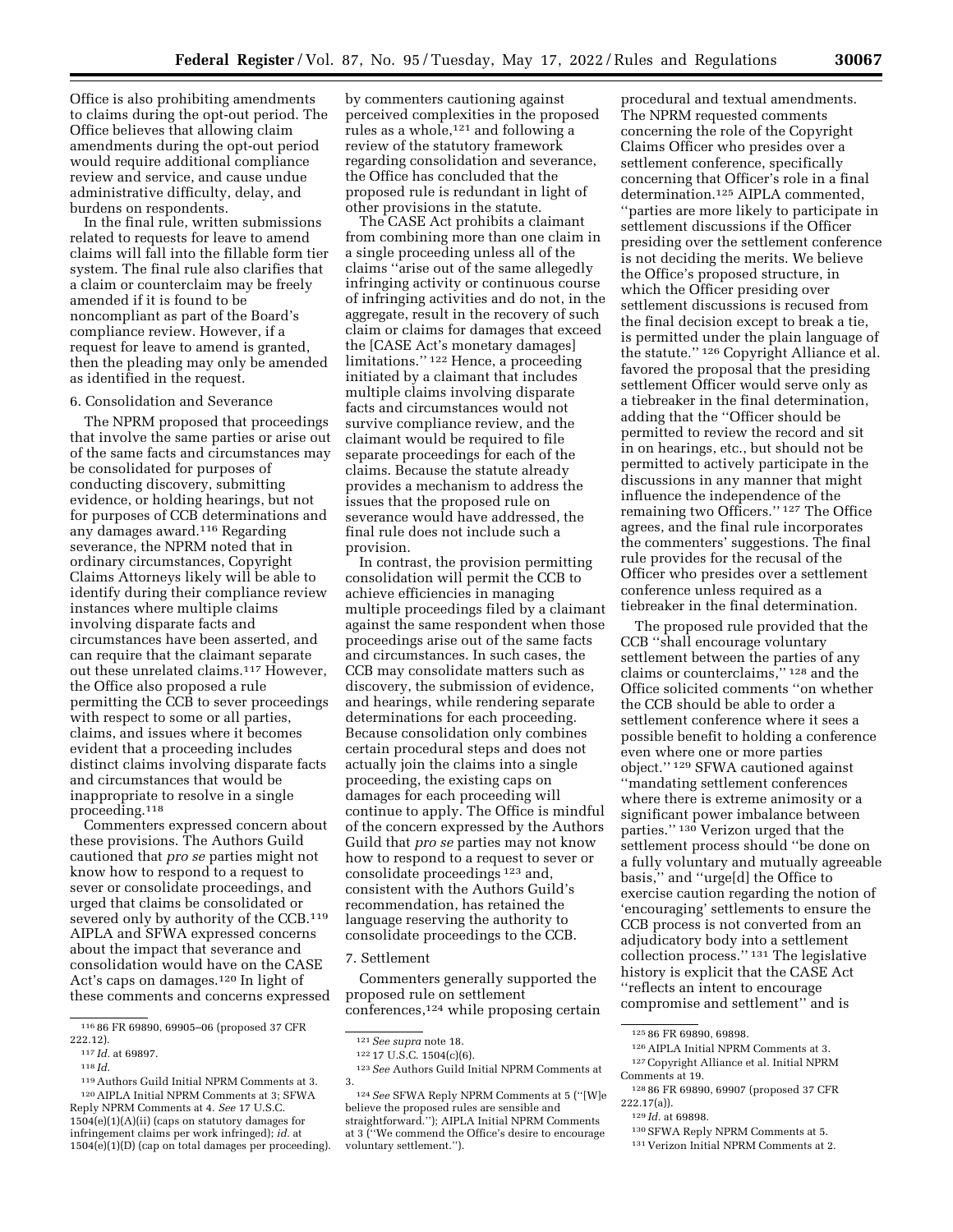''designed to promote compromise.'' 132 Indeed, AIPLA specifically ''commend[ed] the Office's desire to encourage voluntary settlement.'' 133 Nevertheless, mindful of commenters' concerns, the Office is modifying the rule's text to state that the CCB shall ''facilitate,'' and not ''encourage,'' settlement. This is consistent with the statutory text, under which facilitating settlement is one of the Copyright Claims Officers' express functions.134

Under the proposed rule, before parties participate in a settlement conference, they are required to email their position statements to the presiding Copyright Claims Officer and, if the parties agree, the parties shall "serve" their statements on the other participating parties.135 Upon a suggestion by the Authors Guild,<sup>136</sup> the Office changes the language of the provision from ''serve'' to ''send,'' to clarify that formal service is not required when the parties exchange settlement statements.

# 8. Records and Publication

The CCB's final determinations will be made available on a publiclyaccessible website, and the statute directs the Office to establish regulations related to the publication of other records and information.137 As stated in the NPRM, the ''proposed rule seeks to balance public access with the confidentiality interests of the parties." 138

The NPRM also noted that the CCB will generally create hearing transcripts through ''standard speech to text transcript technology that is available with the CCB's videoconferencing system,'' and invited comments on ''whether such informal raw transcripts, which may contain various errors, should be added to the official record.'' 139 The Copyright Alliance et al. commented ''that hearing transcripts should not be made public as a part of the official record.'' 140 Sergey Vernyuk favored making the transcripts available to promote transparency.141 At this time, the Office does not believe that publishing the uncorrected transcripts is

138 86 FR 69899.

- 140Copyright Alliance et al. Initial NPRM Comments at 22.
- 141Sergey Vernyuk Initial NPRM Comments at 1.

advisable, given the potential for errors, although the parties will have the ability to request and pay for an official reporter. The Office may reevaluate this position over time based on further experience and review of the transcripts.

The final rule limits attendance at hearings to the parties and their representatives, except with leave of the CCB.142 While Sergey Vernyuk proposed making hearings open to the public by default and ''seal[ed]'' only with leave,<sup>143</sup> the Office is concerned that the virtual nature of CCB proceedings may pose technological or security concerns if they are fully open to the public. The Office will consider reevaluating the issue in the future.

### *D. Discovery and Evidence*

In the NPRM, the Office proposed a discovery process intended to be a streamlined, easy-to-use system that offered standardized discovery requests. Several commenters supported the Office's proposed system of standardized discovery. For example, AIPLA wrote that it ''believes that the proposed approach to written discovery is sound and supports the establishment of standard interrogatories and document requests. . . . These procedures will go a long way towards making discovery manageable for *pro se*  claimants and respondents.'' 144 Amazon, the Authors Guild, and SFWA all submitted similar comments supporting the Office's proposed use of limited, standardized discovery.145 Engine added that the ''CCB-issued interrogatories and document requests

. . . go some way towards addressing our concerns about the early disclosure of relevant evidence and combatting discovery abuse.'' 146

Some commenters considered the scope of discovery too broad under the proposed regulations. MPA and RIAA commented that, if the CASE Act is

145Amazon commented, ''[t]he Office's proposed mechanisms, including standardized discovery requests and limitations on the production of electronically stored information ('ESI'), will promote an efficient and inexpensive discovery process in CCB proceedings. . . . Amazon strongly supports the use of CCB-issued interrogatories and document requests, and limited requests for admissions.'' Amazon Initial NPRM Comments at 4 (footnote omitted). The Authors Guild, ''applaud[ed] the use of standard forms for discovery requests'' and ''strongly agree[d] with the use of standard interrogatories and standard document requests.'' Authors Guild Initial NPRM Comments at 4. SFWA ''strongly approve[d] of standardized interrogatories and RFPs.'' SFWA Reply NPRM Comments at 6.

146Engine Initial NPRM Comments at 5.

''implemented without significant cabining, the discovery rules for CCB would result in significant burdens for litigants to propound, respond to, and dispute discovery, overwhelming the amount in dispute, undermining the effectiveness of the system, and leading both potential claimants and respondents to opt out.'' 147 Copyright Alliance et al. stated that ''the discovery process should be limited by requiring that all discovery requests, including requests for production of documents, be: (i) Narrowly targeted; (ii) highly likely to result in the production of evidence that is directly relevant to the claims and defenses; and (iii) serve the goal of efficient resolution of the case in light of the nature of the claims and defenses and the amount in dispute.'' 148

The Office has carefully reviewed its proposed regulations with these comments in mind. It has made changes to the regulations regarding interrogatories and document requests to ensure that the scope of allowed discovery is not overly extensive. The Office believes that the final rule provides for a discovery process that is properly tailored to assist in resolving claims before the CCB, and is substantially narrower than what the Federal rules allow. In addition, on a case-by-case basis, parties will need to show good cause to conduct additional discovery. Moreover, a party concerned that the scope of discovery is too broad may raise the issue during the prediscovery conference held in each case, identifying any of the standard requests that may be overly burdensome or not relevant.

When the Office proposed a smallclaims system for copyright, it suggested that ''the parties likely will not have access to extensive discovery and will instead be limited to presenting the most critical evidence. Cases will be developed using abbreviated procedures, in shorter time frames, in order to simplify and speed the process.'' 149 The Office believes that the proposed regulations serve this vision. It has endeavored to establish a process that, while streamlined, is also just.150 Commenters generally recognized this important balance, and as stated above,

150As the Office previously stated, ''[a]ny system to adjudicate small claims must grapple with the nature and amount of discovery to be permitted. . . . [T]he broad availability of discovery and related frustration of discoveryrelated disputes are significant factors in the timing and expense of federal litigation. At the same time, it is difficult to resolve a dispute fairly without access to relevant information.'' *Id.* at 124.

<sup>132</sup>H.R. Rep. No. 116–252, at 24.

<sup>133</sup>AIPLA Initial NPRM Comments at 3.

<sup>134</sup> 17 U.S.C. 1503(a)(1)(F), 1506(r)(1)(A); *see also id.* at 1502(b)(3)(A)(iii) (requiring that one Copyright Claims Officer shall have experience in

alternative dispute resolution). 135 86 FR 69890, 69907–08 (proposed 37 CFR

<sup>222.17(</sup>d)).

<sup>136</sup>Authors Guild Initial NPRM Comments at 3. 137 17 U.S.C. 1506(t)(3).

<sup>139</sup> *Id.* 

<sup>142</sup> 86 FR 69890, 69915 (proposed 37 CFR 229.1(c)).

<sup>143</sup>Sergey Vernyuk Initial NPRM Comments at 1. 144AIPLA Initial NPRM Comments at 4.

<sup>147</sup>MPA & RIAA Initial NPRM Comments at 5. 148Copyright Alliance et al. Initial NPRM Comments at 15.

<sup>149</sup>*Copyright Small Claims* at 103.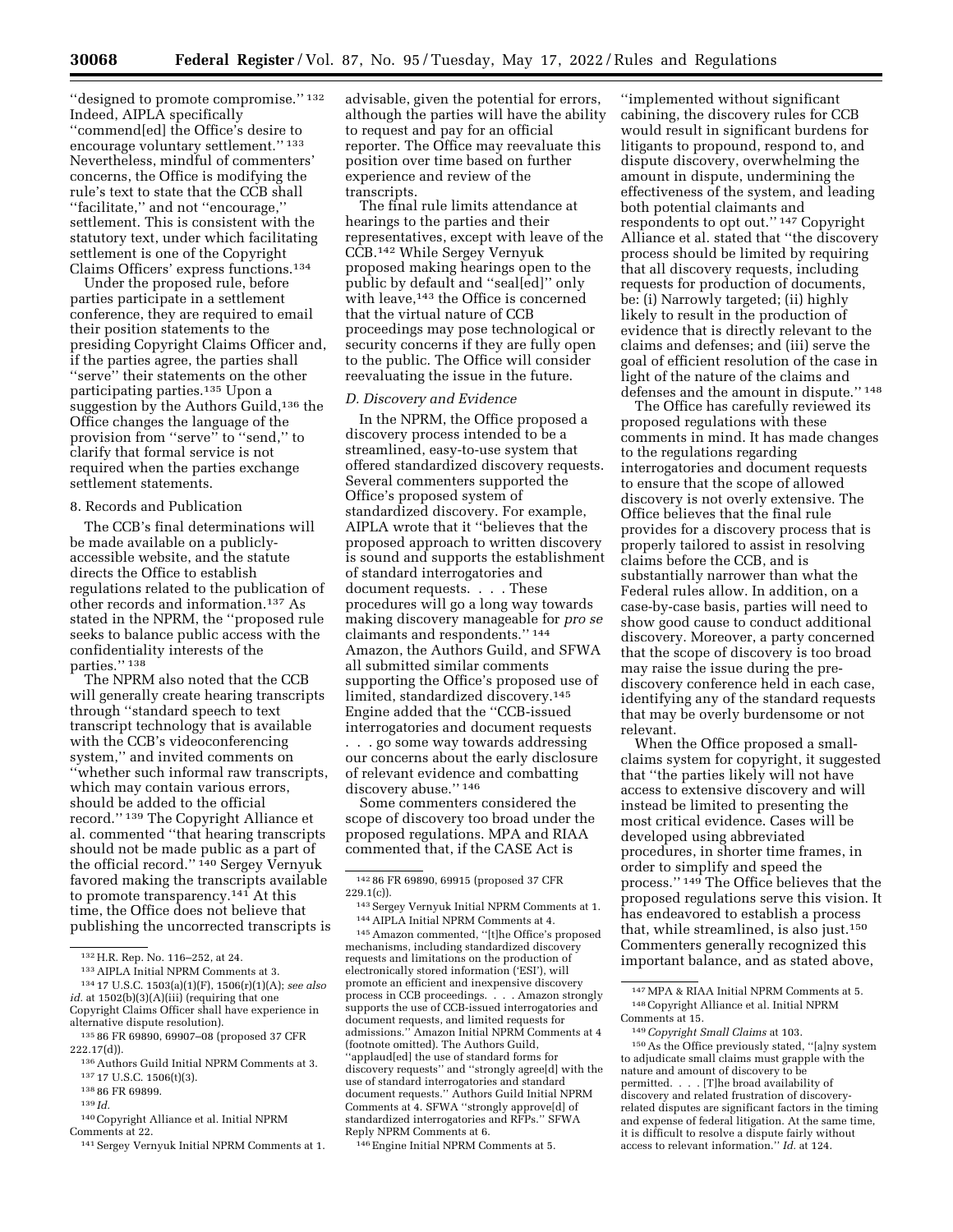supported the idea of standardized discovery.151

Standardized discovery has the key benefit of reducing the burden on parties to develop their own discovery requests, particularly for those parties appearing *pro se.* At the same time, it must be broad enough to capture common issues that will arise in the majority of proceedings. But that does not mean that all such requests are appropriate for every claim, and additional limitations on the scope of discovery may be called for in some circumstances. Where this is the case, a party should bring this to the CCB's attention in a conference.

The Authors Guild requested that the CCB notify parties that they have a duty to update information they provide in response to interrogatories and to disclose responsive documents no longer in their possession.152 As currently drafted, the regulation both imposes a duty to update and obligates parties ''to preserve all material documents.'' 153 These duties will be addressed in the CCB Handbook and in the parties' pre- and post-discovery conferences.

The Authors Guild also suggested that the CCB ''should give reminders for deadlines.'' 154 The Office considers the request impracticable for discoveryrelated deadlines that will be triggered by exchanges between the parties outside of eCCB, but is working to have eCCB send out email reminders related to certain deadlines that require a filing.

AIPLA noted that it ''supports the requirement that parties meet and confer regarding [discovery] disputes, before raising the issue with the CCB,'' but warned that the requirement should not become a means for parties ''to avoid disputes by failing to meet and confer.'' 155 A party's failure to confer will not prevent the CCB from addressing discovery disputes when needed. The final rule provides that parties whose reasonable efforts to confer are frustrated can explain the steps taken to resolve the dispute before seeking CCB assistance when requesting a conference.

The proposed rule required parties to certify discovery responses, and the

final rule clarifies the scope of certification. The producing party must certify that interrogatory responses are accurate and truthful, and that documents produced are genuine and unaltered, to the best of that party's knowledge. The Authors Guild asked the Office to provide the specific wording of the required certification in the CCB Handbook and on CCB forms.156 The Office agrees, and plans on providing certification language in the CCB Handbook. The Office also intends to create forms for responding to standard interrogatories, and expects to include the certification.

Amazon supported the certification requirement and suggested further requiring parties to certify that they have reviewed the CCB's standard protective order, and that any materials they designate as confidential fit the protective order's definition of "confidential." <sup>157</sup> To keep the required certification easy to use and understand by all parties, the Office is not inclined to make it more complicated or include a reference to protective orders that will only be present in certain cases.158 However, the Office notes that protective order violations may constitute bad-faith conduct.

As noted above, in response to the comments received, the Office has conducted a complete review of all of the discovery regulations to ensure they are narrowly tailored and to make them more understandable to the general public. Specific changes that have been adopted are discussed below. Guidance will also be available to the parties through the Copyright Claims Attorneys, and the CCB Handbook will have detailed easy-to-understand instructions about the discovery process.

#### 1. Protective Orders

The Office is incorporating commenters' amendments to the proposed rule on protective orders. Amazon proposed that the categories of discovery material subject to designation as ''confidential'' should include advertising plans not previously disclosed to the public.159 Amazon also proposed a regulatory revision specifying that parties ''must'' (rather than ''are expected to'') attempt to resolve disputes over confidentiality designations before bringing such

disputes to the CCB.160 The Office understands the benefits of having parties first discuss these issues directly before engaging with the CCB. At the same time, the Office is sensitive to the expertise imbalance that could occur when, for example, one party is represented and one party is *pro se.* The Copyright Alliance et al. urged that the proposed rule, which allowed the CCB to unilaterally de-designate materials labeled ''confidential,'' should provide the affected party a chance to object beforehand.161 The final rule makes each of these requested amendments, and the CCB will be tasked with ensuring that the protective order procedures are not misused when one party is *pro se.* 

#### 2. Interrogatories

As noted above, commenters generally favored the CCB's use of standard form interrogatories.162 SFWA proposed that the interrogatories ''should be standardized for different media, formats, and kinds of publication.'' 163 The Office does not believe that multiple versions of standardized interrogatory requests are required at this time, but will consider the adoption of different versions in the future. Under the final rule, parties that require media-specific discovery may request it under the process for additional discovery.

Engine raised a concern that the language in the standard interrogatories, as summarized in the proposed regulation, might be ''difficult enough to parse[ ] for attorneys'' and ''unclear for pro se parties who are encountering the discovery process for the first time.'' 164 The Office has reviewed the proposed rule and made some simplifying revisions. Further, the Office notes that the rule describes the interrogatory categories, but does not include their final text. The actual interrogatory forms will adopt easy-to-understand language, and the Office intends to provide instructional materials, *e.g.,* through the CCB Handbook, to guide the parties.

Engine also commented that section 512(f) misrepresentation claims are likely to require more and different interrogatories than a standard CCB misrepresentation discovery would provide, and, in particular, ''[t]he CCB-

<sup>151</sup>*See, e.g.,* Engine Initial NPRM Comments at 6 (''efforts to streamline the discovery process . . . [should] not come at the expense of parties gaining access to the information they need to make their case'').

<sup>152</sup>Authors Guild Initial NPRM Comments at 4 (discussing proposed 37 CFR 225.2(f) & 225.4(f)(4)). 153 86 FR 69890, 69912 (proposed 37 CFR 225.4(f)(5)).

<sup>154</sup>Authors Guild Initial NPRM Comments at 3.

<sup>155</sup>AIPLA Initial NPRM Comments at 4

<sup>(</sup>discussing proposed 37 CFR 225.5(a)); *see* 86 FR 69890, 69912.

 $^{\rm 156}\!$  Authors Guild Initial NPRM Comments at 4. 157Amazon Initial NPRM Comments at 4, add. at A–15.

<sup>158</sup>*See* 86 FR 69890, 69908 (proposed 37 CFR 222.18(a)) (noting that protective orders only apply ''[a]t the request of any party'').

<sup>159</sup>Amazon Initial NPRM Comments at 4 n.19, add. at A–12.

<sup>160</sup> *Id.* at add. at A–13.

<sup>161</sup>Copyright Alliance et al. Initial NPRM Comments at 20.

<sup>162</sup>*See* AIPLA Initial NPRM Comments at 4; Amazon Initial NPRM Comments at 4; Authors Guild Initial NPRM Comments at 4; Engine Initial NPRM Comments at 5; SFWA Reply NPRM Comments at 6.

<sup>163</sup>SFWA Reply NPRM Comments at 6.

<sup>164</sup>Engine Initial NPRM Comments at 5.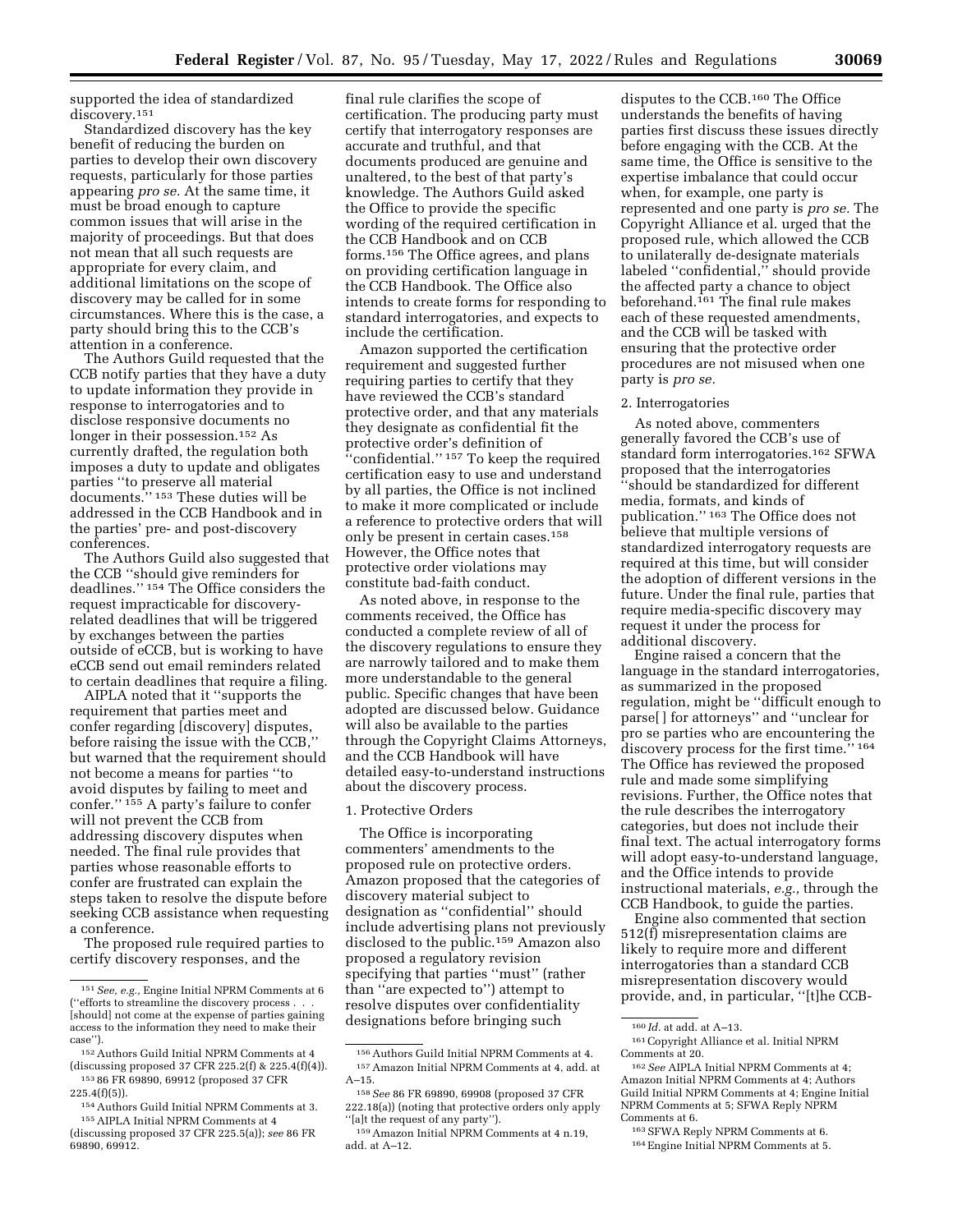issued interrogatories for [section] 512(f) cases, as they are currently phrased, are unlikely to capture the full range of evidence that a claimant would need to prove subjective bad faith.'' 165 It proposed ''eliminating the good cause requirement for an initial number of additional discovery requests in [section] 512(f) claims.'' 166 The Office does not agree that this exception to the standard discovery rules is necessary. If a party asserting or responding to a section 512(f) claim believes that it needs additional information that is not captured by the standard misrepresentation interrogatories, it may make a request to propound further interrogatories under the provisions pertaining to additional discovery.

Sergey Vernyuk requested a definition or further explanation of which documents count as ''material.'' 167 A "material" document is one that could be used to prove or disprove a fact that is in dispute in a proceeding and may have influence on the outcome of the proceeding. As the universe of ''material'' documents is unlimited, rather than put forward any sort of list in the regulations, the Office intends to provide guidance to *pro se* parties and provide examples in the CCB Handbook.

Finally, SFWA also proposed that the Office make the interrogatories ''available for comment separately so that individual creator groups can fine tune them for maximum clarity.'' 168 The Office appreciates the interest and will welcome feedback once the forms are final and publicly available, but finds that an additional round of public comment would be impractical as the CCB is due to commence operations shortly.

#### 3. Requests for Admission

The CASE Act specifically refers to ''written requests for admission, as provided in regulations established by the Register of Copyrights.'' 169 This is a standard form of discovery in Federal civil litigation.170 The NPRM proposed limiting parties to ten requests for admission, with compound requests barred.171 Some commenters, however, strongly advocated for eliminating them from CCB proceedings entirely.172

171 86 FR 69890, 69911 (proposed 37 CFR 225.3(a)–(b)).

MPA and RIAA commented that requests for admission (''RFAs'') are 'prone to use of tendentious language by both the propounder of the RFA as well as the responding party, resulting in semantic battles between sophisticated attorneys that are unlikely to advance the adjudication of a copyright small-claims matter. . . . Drafting and responding to RFAs would consume significant time, and likely for little benefit.'' 173 The MPA and RIAA also voiced ''serious doubts that many *pro se* litigants, either claimants or respondents, would be able to engage in meaningful exchange of RFAs and responses—or engage in motion practice to resolve potential disputes about them.'' 174 The Authors Guild opined that requests for admission ''could prove to be a trap for pro se parties litigating against sophisticated parties.'' 175 Likewise, Copyright Alliance et al. opposed the use of requests for admission on grounds of the complexity and burden.176

Some commenters did not object to the use of requests for admission in CCB discovery, and one strongly supported including them on a limited basis. Sergey Vernyuk agreed with the Office's decision not to provide standard forms, leaving the content of the requests up to the parties.177 AIPLA considered the Office's proposed ten-request limit ''reasonable,'' 178 and Amazon ''strongly support[ed] . . . limited requests for admission.'' 179

The Office finds the comments requesting the elimination of requests for admission persuasive and believes that the elimination from the ordinary case would significantly streamline discovery without substantially affecting parties' ability to develop the facts. The final rule classifies requests for admission as a form of additional discovery that the CCB may allow ''on a limited basis'' and ''for good cause shown.'' 180 They will not be available as ''of right,'' and requesting parties must provide the specific RFAs they seek to propound and show good cause for each. These restrictions are consistent with suggestions by the

commenters who opposed the use of RFAs.181

### 4. Production of Documents

Some commenters, including some who approved of the CCB-issued standardized discovery requests,182 contended that specific document requests described in the proposed rule are too broad. The NPRM proposed requiring parties responding to infringement claims or counterclaims to produce ''documents related to'' revenues, profits, and deductible expenses ''directly related to the sale or use of the allegedly infringing material.'' 183 To ''safeguard against overbroad and potentially irrelevant discovery related to this type of financial information,'' Amazon suggested that infringement respondents instead should be required to produce only ''documents sufficient to show'' those matters, arguing that the NPRM version of the request ''may result in unintended and burdensome discovery.'' 184 The Office agrees that this is a reasonable limitation and the final rule reflects the change.

Some commenters proposed excluding certain categories of documents from the standardized requests. These proposals have not been adopted in the final rule. For example, Copyright Alliance et al. commented that ''a party should not be entitled to discovery related to past licensing fees assessed by a copyright owner.'' 185 The Office believes that a copyright owner's licensing practices, and the licensing history of the infringed work and similar works, may be relevant to determining damages. Discovery of such relevant evidence should not be categorically excluded.

For misrepresentation claims, Amazon recommended that respondents should be required to produce only ''documents sufficient to show'' the truth or falsity of representations made in the notification or counternotification, rather than all ''[d]ocuments pertaining to'' those matters, which could ''result in

 $^{165}\,Id.$  at 6–7.

<sup>166</sup> *Id.* at 7.

<sup>167</sup> Sergey Vernyuk Initial NPRM Comments at 2. 168SFWA Reply NPRM Comments at 6.

<sup>169</sup> 17 U.S.C. 1506(n).

<sup>170</sup>*See* Fed. R. Civ. P. 36.

<sup>172</sup>*See* Authors Guild Initial NPRM Comments at 4; Copyright Alliance et al. Initial NPRM Comments at 15; MPA & RIAA Initial NPRM Comments at 6– 7.

<sup>173</sup>MPA & RIAA Initial NPRM Comments at 6. 174 *Id.* at 6–7.

<sup>175</sup>Authors Guild Initial NPRM Comments at 4. 176Copyright Alliance et al. Initial NPRM Comments at 15.

<sup>177</sup>Sergey Vernyuk Initial NPRM Comments at 1 (citing 86 FR 69890, 69900).

<sup>178</sup>AIPLA Initial NPRM Comments at 4. 179Amazon Initial NPRM Comments at 4. 180 17 U.S.C. 1506(n)(1).

<sup>181</sup>*See* MPA & RIAA Initial NPRM Comments at 7; Copyright Alliance et al. Initial NPRM Comments at 15.

<sup>182</sup>*See* Amazon Initial NPRM Comments at 4 (supporting standardized interrogatories and document requests).

<sup>183</sup> 86 FR 69890, 69911 (proposed 37 CFR 225.4(c)(5)).

<sup>184</sup>Amazon Initial NPRM Comments at 5, add. at  $A-22.$ 

<sup>185</sup>Copyright Alliance et al. Initial NPRM Comments at 15 n.6; *see also* MPA & RIAA Initial NPRM Comments at 5 (stating that discovery ''should not extend to *other* transactions in which either party may have engaged, even if they are similar to the case at bar'').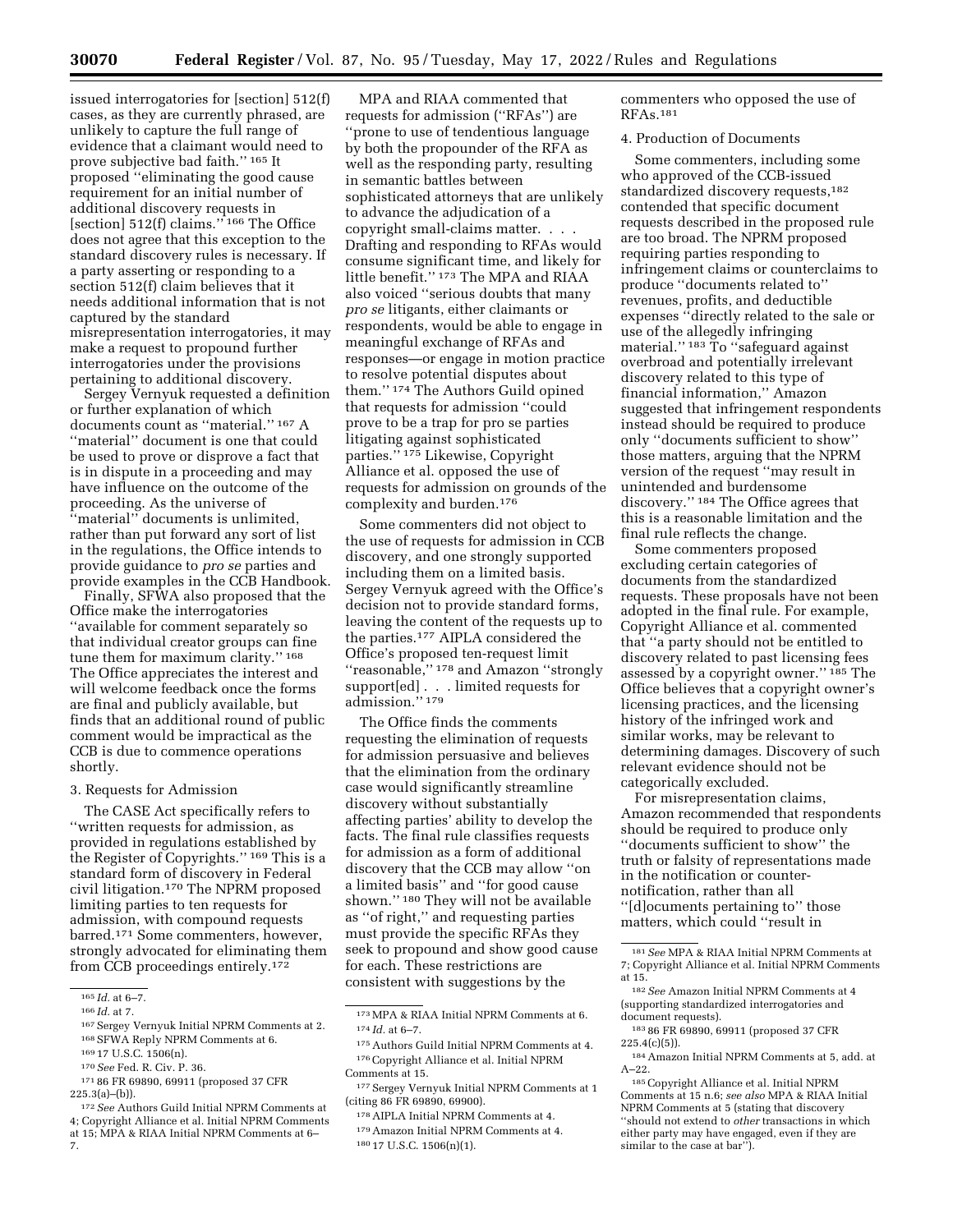overbroad, irrelevant, and burdensome discovery.'' 186 The Office believes the proposed change could be read to permit a respondent to produce only exculpatory documents ''sufficient to show" that its statements were true, while withholding documents that support the misrepresentation claim. However, to limit the universe of potentially responsive documents, the Office revises the rule to ''[d]ocuments directly pertaining to'' truth or falsity.

''[T]o make clear that parties are permitted to withhold privileged documents,'' Copyright Alliance et al. proposed that the Office should revise the proposed rule on the standard production of documents by excluding documents ''privileged or protected from disclosure.'' 187 The Office is concerned that introducing such legal terminology may prove counterproductive, especially when dealing with *pro se* parties, but the Office recognizes the importance of the attorney-client privilege. The final rule specifies that confidential communications between a party and its counsel reflecting or seeking legal advice related to the merits of the proceeding shall be considered privileged categorically and need not be produced. Parties seeking to withhold other types of documents must first seek and receive leave of the CCB.

MPA and RIAA contended that two provisions in the proposed rule (requiring production of ''[a]ll documents related to damages'' and ''[a]ll other documents of which the party is reasonably aware that conflict with the party's claims or defenses'') ''seem to encompass large volumes of documents that are *not* directly related to the dispute itself.'' 188 While the Office considers both categories of documents relevant, it also recognizes that other categories in the proposed rule cover the same subject matter.189 Thus, it is removing the broad category ''[a]ll documents related to damages'' from the final rule and narrowing the other request by adding the phrase ''in the proceeding'' to the request for documents that conflict with the party's claims or defenses.

Commenters raised concerns about the scope of a party's obligation to search for responsive documents and

electronically stored information (*e.g.,*  email) to produce in discovery, with Amazon stating that such searches should not be of the documents of any of the party's agents, employees, representatives, or others acting on the party's behalf without limitation, but rather those whom the party reasonably believes would or should have responsive documents.190 In the final rule, the Office has limited the files that must be searched to files in the party's possession or under their control, to the files of any of the party's agents, employees, representatives, or others acting on the party's behalf ''who the party reasonably believes may have responsive documents.''

The Office disagrees with Amazon's suggestion that the rule should state that ''parties are *not* required to run custodial email searches to locate responsive documents.'' 191 If a party reasonably believes that responsive documents are in its possession or under its control, including in emails and computer files, it must conduct a reasonable search. For that reason, the Office also disagrees with MPA and RIAA's position that ''[s]earches for responsive documents should be limited to the responding party itself,'' and should not reach the files of its ''agents, employees, representatives, or others acting on the party's behalf.'' 192 If a third party's files are under the party's control, they are not inaccessible, and the efficient resolution of CCB claims will require reasonable searches for the limited universe of documents subject to production. The final rule also establishes an explicit reasonable investigation standard for discovery responses.

The Copyright Alliance et al. noted that the proposed rule, which set out a baseline expectation for manual searches of electronically stored information ''that are easily accomplished by a layperson,'' 193 appeared to prohibit parties from conducting more extensive searches.194 The Office never intended its rule to prohibit parties who want to conduct such searches from doing so. Adopting Copyright Alliance et al.'s suggestion,

192MPA & RIAA Initial NPRM Comments at 6 (discussing proposed 37 CFR 225.4(f)(2)); *see also*  86 FR 69890, 66912 (proposed 37 CFR 225.4(f)(2)). 193 86 FR at 66912 (proposed 37 CFR

225.4(f)(2)(i)).

the Office revises the rule to provide that such searches ''need not,'' rather than ''shall not,'' exceed that baseline. The Copyright Alliance et al. further noted that the proposed rule treats document productions that ''include large amounts of irrelevant or duplicative material,'' 195 commonly referred to as ''document dumps,'' 196 as acts of ''per se 'bad faith.' '' 197 Copyright Alliance et al. suggested that the CCB should retain the discretion to make determinations of bad faith ''in light of all relevant context.'' 198 The Office agrees, and the final rule modifies the proposed regulation by providing that such voluminous productions ''may,'' rather than ''shall,'' constitute bad-faith conduct.

### 5. Depositions

Depositions will not be permitted in CCB proceedings. Testimony is primarily submitted in written form and oral testimony is presented only at a hearing conducted before the CCB.199 Commenters asked the Office to make the prohibition of depositions explicit 200 and the final rule does so.

# 6. Expert Disclosure

The statute provides that ''in exceptional cases,'' the CCB may permit ''expert witness testimony . . . for good cause shown.'' 201 The proposed rule adds that ''[t]he use of expert witnesses in proceedings before the Board is highly disfavored and requests shall be rarely granted'' and provides that the CCB will grant a request ''only in exceptional circumstances and upon a showing that the case cannot fairly proceed without the use of the expert.'' 202 Some commenters proposed requiring parties to disclose any intent to use an expert witness at an early stage in the proceeding, whether in the claim or before the response.203 If adopted, the proposal would let parties weigh the costs of retaining rebuttal experts at a

197Copyright Alliance et al. Initial NPRM Comments at 16.

199 17 U.S.C. 1506(o)(2), (p). 200MPA & RIAA Initial NPRM Comments at 7; Copyright Alliance et al. Initial NPRM Comments at 15; *cf.* Amazon Initial NPRM Comments at 5–6, add. at A–15 (noting that ''depositions are generally not permitted in small claims courts around the country and are a costly discovery tool'' and requesting that the Office clarify that they only are permitted ''upon a showing of good cause''). 201 17 U.S.C. 1506(o)(2).

202 86 FR 69890, 69909 (proposed 37 CFR 225.1(e)).

<sup>186</sup>Amazon Initial NPRM Comments at 5, add. at A–23; 86 FR 69890, 69911 (proposed 37 CFR 225.4(e)(2)).

<sup>187</sup>Copyright Alliance et al. Initial NPRM Comments at 22 (discussing proposed 37 CFR  $225.4(a)$ ).

<sup>188</sup>MPA & RIAA Initial NPRM Comments at 6; 86 FR 69890, 69911 (proposed 37 CFR 225.4(a)(2)–(3)). 189*See* 86 FR 69890, 69911 (proposed 37 CFR 225.4(b)(7), (c)(5)).

<sup>190</sup>Amazon Initial NPRM Comments at 4–5, add. at A–23 (discussing proposed 37 CFR 225.4(f)(1)– (2)), MPA & RIAA Initial NPRM Comments at 6 (discussing proposed 37 CFR 225.4(f)(2)); *see* 86 FR at 66911–12 (proposed 37 CFR 225.4(f)(1)–(2)).

<sup>191</sup>Amazon Initial NPRM Comments at 4–5, add. at A–23.

<sup>194</sup>Copyright Alliance et al. Initial NPRM Comments at 21–22.

<sup>195</sup> 86 FR 69890, 66912 (proposed 37 CFR 225.4(f)(3)).

<sup>196</sup>*See id.* at 66901.

<sup>198</sup> *Id.* 

<sup>203</sup>MPA & RIAA Initial NPRM Comments at 7– 8; Copyright Alliance et al. Initial NPRM Comments at 21.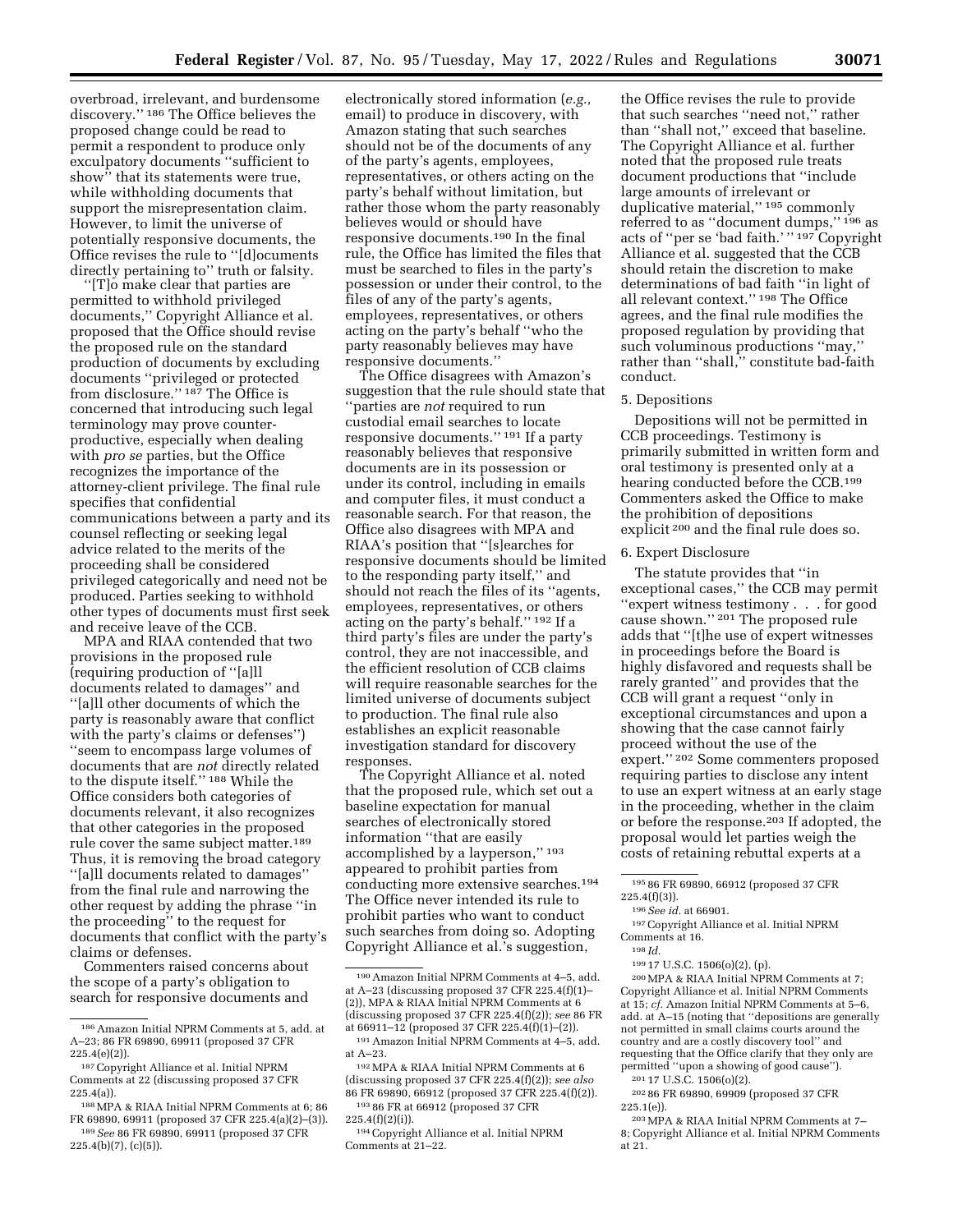stage when opting out or voluntarily dismissing would still be viable alternatives. However, the Office considers the proposed requirement impractical. The CCB will rarely, if ever, allow expert testimony. In all likelihood, parties will rarely request it, considering the typical costs of experts compared to the maximum damages recoverable.204 Moreover, a party often will not know if it needs an expert until it sees the other side's evidence. Accordingly, although expert testimony will rarely be allowed, the intention to request it need not be disclosed at the beginning of CCB proceedings.

# 7. Written Testimony

Commenters requested that the CCB provide parties with ''instructions about how to draft written testimony and what should be included.'' 205 The Office intends to provide such guidance in the CCB Handbook, and takes note of the specific topics that commenters suggested for inclusion.

The Office is making two changes to the proposed regulations on written testimony to make the process more accessible to *pro se* parties. First, parties are provided 15 additional days (45 total) to file response testimony and 7 additional days (21 total) to file reply testimony.206 Second, the Office is streamlining the proposed regulations by omitting certain provisions regarding witness sponsorship of documentary evidence,207 as these are overly burdensome and other regulatory provisions suffice to ensure authentication.208 The Office will also be creating forms that will make the submission of materials with party statements easier.

### *E. Hearings*

Noting that the statute appears to require virtual hearings, although permitting ''alternative arrangements'' for submission of physical or other nontestimonial evidence that cannot be

208*See id.* at 69909 (proposed 37 CFR 225.1(a)(1)).

presented virtually,209 the Office solicited comments on whether the statute can be read to allow an in-person hearing when all parties request it and can attend.210 Two commenters opined that the statute does not appear to permit such hearings, beyond the limited situations it specifically describes.211 Another commenter ''agree[d] with the Office's proposal that in-person hearings be permitted if requested by all parties,'' but did not cite any statutory authority for this position.212 The final rule provides for virtual proceedings, except as expressly described in the statute. Recognizing that the CCB is a new tribunal which has not yet held a hearing, the Office does not take a position at this time regarding whether, in exceptional circumstances, additional in-person proceedings may be permissible.

The proposed rule stated that ''[c]onferences may be held by one or more Officers.'' 213 At the same time, the Office solicited comments in the NPRM on whether it is authorized to have Copyright Claims Attorneys conduct non-substantive hearings to streamline the proceedings.214 Two comments addressed the point. AIPLA commented that it believes such a procedure is permissible, and added, ''[a]ll parties should retain the right to have any given conference held by an Officer.'' 215 The Copyright Alliance et al. commented ''that there should be a presumption that those conferences will be held by Officers, however Copyright Claims Attorneys should be permitted to hold those conferences if deemed necessary to ensure that proceedings are 'streamlined.'<sup>"</sup> 216

The Office makes no changes to the final rule with respect to this subject. It concludes that the statute clearly describes the duties of the Copyright Claims Officers and those of the Copyright Claims Attorneys.217 Among other duties, Officers shall: (1) Determine the claims and defenses asserted by the parties; (2) rule on ''scheduling, discovery, evidentiary, and other matters''; (3) conduct hearings and conferences; and (4) make damage awards.218 At the same time, the CASE

<sup>209</sup> 17 U.S.C. 1506(c)(2). 210 86 FR 69890, 69902–03. 211Copyright Alliance et al. Initial NPRM Comments at 22; SFWA Reply NPRM Comments at

<sup>212</sup> AIPLA Initial NPRM Comments at 4.<br><sup>213</sup> 86 FR 69890, 69905 (proposed 37 CFR<br>222.10(b)(2), (b)(8), (c)).

- 
- <sup>214</sup> *Id.* at 69896.<br><sup>215</sup> AIPLA Initial NPRM Comments at 3.<br><sup>216</sup> Copyright Alliance et al. Initial NPRM<br>Comments at 18.

Act authorizes the Attorneys ''[t]o provide assistance to the Copyright Claims Officers in the administration of the duties of those Officers under'' the statute and ''[t]o provide assistance to members of the public with respect to the procedures and requirements of the [CCB].'' 219 The Office is of the view that 17 U.S.C. 1503(a)(2)(A) and (B) provide flexibility as to how the Attorneys may assist the Officers and communicate with the public, including parties, regarding the ''procedures and requirements'' of the CCB. For example, the Attorneys may communicate with the parties regarding administrative, scheduling, or logistical matters, allowing such nonsubstantive matters to be resolved more quickly. If the Attorney's communication with the parties reveals an unresolved substantive issue or dispute, the issue will be referred to an Officer and a conference may be scheduled.

The proposed regulation would have barred post-hearing submissions of additional testimony or evidence ''unless at the Board's specific request.'' 220 The Copyright Alliance et al. proposed allowing such submissions with leave of the CCB.<sup>221</sup> The Office agrees and adopts the proposed amendment.

The Authors Guild argued against requiring *pro se* parties to conduct direct or cross examinations of testifying witnesses and suggested that the CCB conduct the questioning of witnesses instead.222 The Office notes that no parties are required to ask questions of witnesses, but it does not think parties should be denied this option just because they appear *pro se.* As described earlier, the Office envisions that any questioning of witnesses during hearings will be significantly less formal than in Federal court proceedings. *Pro se* parties will not be expected to master, or indeed have any familiarity with, evidentiary rules concerning the questioning of witnesses. Officers also will take an active role in managing hearings and will have the ability to ask their own questions of witnesses to ensure that testimony is fully developed.

The Copyright Alliance et al. criticized the proposed rule's references to direct examination, crossexamination, redirect examination, and witness impeachment as inappropriately reliant on Federal

<sup>204</sup>*See generally Fharmacy Records* v. *Nassar,*  729 F. Supp. 2d 865, 874, 879 (E.D. Mich. 2010) (awarding defendant costs of \$10,325 for expert musicologist and \$18,142.57 for computer forensics expert in copyright case), *aff'd,* 465 F. App'x 448 (6th Cir. 2012).

<sup>205</sup>Copyright Alliance et al. Initial NPRM Comments at 22; *see also* Authors Guild Initial NPRM Comments at 3 (''The proposed Handbook should explain exactly what should be provided in the written testimony, including documentary evidence and witness and party statements, in addition to providing lists of topics, sample documents, and forms.'').

<sup>206</sup>*See* 86 FR 69890, 69906 (proposed 37 CFR 222.14(a)).

<sup>207</sup>*See id.* (proposed 37 CFR 222.14(b)(1)(ii), (b)(2)(iv)).

<sup>&</sup>lt;sup>217</sup> 17 U.S.C. 1503(a)(1), (a)(2).<br><sup>218</sup> *Id.* at 1503(a)(1)(A), (C), (E), (G)(i).

<sup>219</sup> *Id.* at 1503(a)(2)(A)–(B).

<sup>220</sup> 86 FR 69890, 69907 (proposed 37 CFR 222.15(f)).

<sup>221</sup>Copyright Alliance et al. Initial NPRM Comments at 23.

<sup>222</sup>Authors Guild Initial NPRM Comments at 3.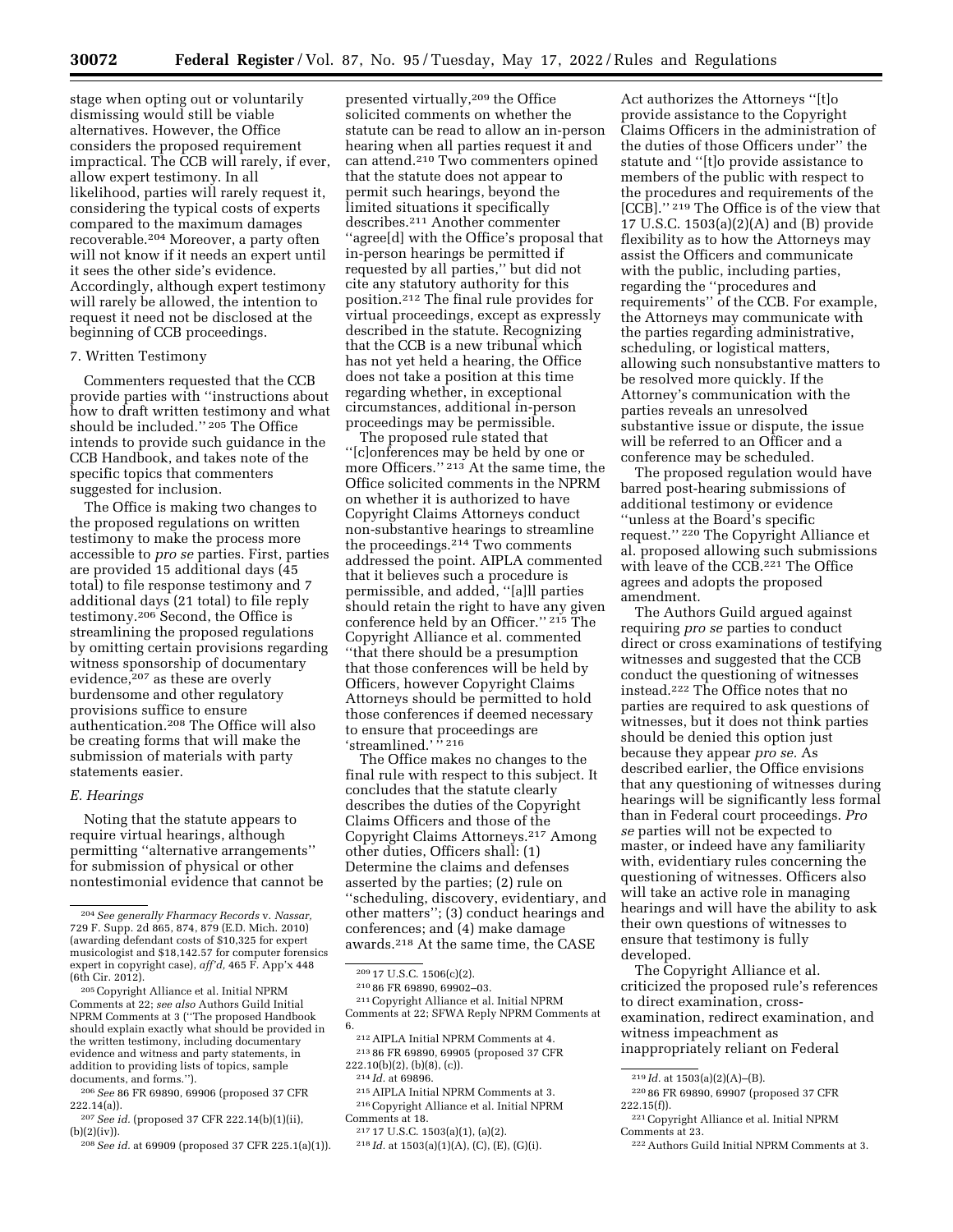procedures and too procedurally complex for *pro se* parties.223 The Office is modifying the final rule to clarify that CCB hearings will not mirror Federal courtroom practices and procedures. For example, questioning during hearings will be significantly less formal and regimented than Federal hearings and trials. The CCB Handbook will also greatly help CCB participants through the process. In addition, unlike in Federal court, Copyright Claims Officers will guide participants through the process of a hearing, including how to submit witness testimony. The final rule therefore provides, using less legal jargon, that parties may ask questions of witnesses, and eliminates the provision on formal objections to evidence during a hearing. Due to the CCB proceeding's nature and the likelihood that there may be *pro se* participants on one or both sides, the Office does not believe that such a process is necessary and might be disruptive to proceedings or allow represented participants to take advantage of *pro se* participants.

AIPLA commented, ''[a]bsent justification, parties should not be permitted in CCB proceedings to rely on documents in their case-in-chief that they failed to produce during discovery. Even if not produced in discovery, such documents should be permitted in rebuttal, consistent with federal district court practice.'' 224 The comment is generally consistent with the proposed rule.225 However, to streamline the procedures, minimize legalese, and accommodate parties who may not be familiar with formal rules of evidence, the Office is modifying the final rule to provide in more direct terms that exhibits not submitted in written testimony may not be used at a hearing without leave of the CCB.

#### *F. Post-Determination Review*

The proposed rule included procedures related to the two levels of review of final CCB determinations described in the statute: Reconsideration by the CCB and review by the Register of Copyrights.226 The Office received no comments related to requests for reconsideration, and

implements those regulations in the form proposed in the NPRM.

The statute provides that a party may request review by the Register of Copyrights if the CCB denies that party's request for reconsideration.227 It does not expressly state whether the nonrequesting party, if it loses the reconsideration request, may request the Register's review.228 The NPRM did not provide a process for the non-requesting party to seek the Register's review after reconsideration. The Office invited comment on this issue.229

Two commenters responded.230 AIPLA approved of not allowing such review, stating, ''[o]ne purpose of the Act is to provide a simple and speedy process. . . . [P]ost-determination proceedings should be kept to a minimum. The best way to give effect to the statute as written, while keeping post-determination proceedings to a minimum, is to restrict the Register's review to a party losing a request for reconsideration.'' 231 On the other hand, Sergey Vernyuk questioned the fairness in denying the ability to seek the Register's review to a party who initially received a favorable determination only to have it reversed on reconsideration.232 He proposed that a non-requesting party that loses on reconsideration could seek reconsideration itself, ''and if that second reconsideration request is denied . . . then at that point both parties had sought reconsideration and can thus seek the Register's review.'' 233

The Office agrees that it would be unfair if a party who had initially prevailed, but subsequently finds itself on the losing side after a request for reconsideration, had no recourse. Under the statute, the CCB's determination after granting reconsideration constitutes an ''amended final determination.'' 234 The Office concludes that the party that opposed the initial request for reconsideration may request reconsideration or amendment by the CCB of the amended final determination.235 If that party is

230Sergey Vernyuk Initial NPRM Comments at 2; AIPLA Initial NPRM Comments at 5.

235*Cf. id.* at 1506(x) (providing that when the Register reviews a final determination and remands it to the CCB for reconsideration ''and for issuance of an amended final determination. Such amended final determination shall not be subject to further consideration or review'' by the CCB or the Register).

unsuccessful before the CCB, it may then request review by the Register.

AIPLA further commented that ''the proposed filing fee of \$300 is appropriate for Register review. The amount is both affordable and high enough to discourage prolonging proceedings.'' 236 There were no contrary comments. The Office is maintaining the proposed fee.

### *G. Additional Considerations*

### 1. Data Collection

Engine recommended that the Office collect and make available data sets, in a transparent and anonymized fashion, including statistics on the number of cases filed, defaulting respondents, optouts, waivers of service of process, ''how often defaulting respondents later try to correct their default and either opt-out or participate,'' and ''the type and amount of damages awards made.'' 237 Engine asserted that collecting data could assist the Office in developing procedures that are fair to all parties and that prevent abuse, including enabling the Office to identify which, if any, categories of respondents may be misusing the default process.238 As one of the four overarching goals in Copyright Office's recently released *Strategic Plan 2022–2026,* the Office intends to ''enhance the development and use of data as an evidentiary foundation for policymaking and to improve measurements of organizational performance, and will make more data easily accessible to both internal and external audiences.'' 239 Consistent with this goal, the CCB will be tracking data relevant to its operations internally and, while the scope of that data collection is still undetermined, the Office will ultimately issue a public report on the CCB that will likely include data related to its operations.

# 2. Other Issues

The Copyright Alliance et al. pointed out that the proposed regulation inconsistently referred to ''attorneys'' as either included in, or distinct from, ''parties.'' 240 The Office has clarified references in the final rule, made other modest revisions for the purpose of

<sup>223</sup>Copyright Alliance et al. Initial NPRM Comments at 8.

<sup>224</sup>AIPLA Initial NPRM Comments at 4.

<sup>225</sup>*See* 86 FR 69890, 69909 (proposed rule 37 CFR 222.19(e)) (''Exhibits not submitted as part of written testimony may be shown to a witness on cross-examination or redirect examination only for the purposes of impeachment or rehabilitation. Copies of such exhibits must be distributed to the Board and other parties before being shown, unless the Board directs otherwise.'').

<sup>226</sup> *Id.* at 69915 (proposed 37 CFR pts. 230, 231); *see* 17 U.S.C. 1506(w)–(x).

<sup>227</sup> 17 U.S.C. 1506(x).

<sup>228</sup> *Id.; see also* 86 FR 69890, 69903. 229 86 FR 69890, 69903.

<sup>231</sup>AIPLA Initial NPRM Comments at 5.

<sup>232</sup>Sergey Vernyuk Initial NPRM Comments at 2. 233 *Id.* 

<sup>234</sup> 17 U.S.C. 1506(w).

<sup>236</sup>AIPLA Initial NPRM Comments at 5.

<sup>237</sup>Engine Initial NPRM Comments at 8. 238 *Id.* at 5.

<sup>239</sup>U.S. Copyright Office, *Strategic Plan 2022– 2026,* 9 (Jan. 2022), *[https://www.copyright.gov/](https://www.copyright.gov/reports/strategic-plan/USCO-strategic2022-2026.pdf)  [reports/strategic-plan/USCO-strategic2022-](https://www.copyright.gov/reports/strategic-plan/USCO-strategic2022-2026.pdf) [2026.pdf.](https://www.copyright.gov/reports/strategic-plan/USCO-strategic2022-2026.pdf)* 

<sup>240</sup>Copyright Alliance et al. Initial NPRM Comments at 18. Under the CASE Act, ''party'' is defined to mean both a party and a party's attorney, as applicable. .'' 17 U.S.C. 1501(3).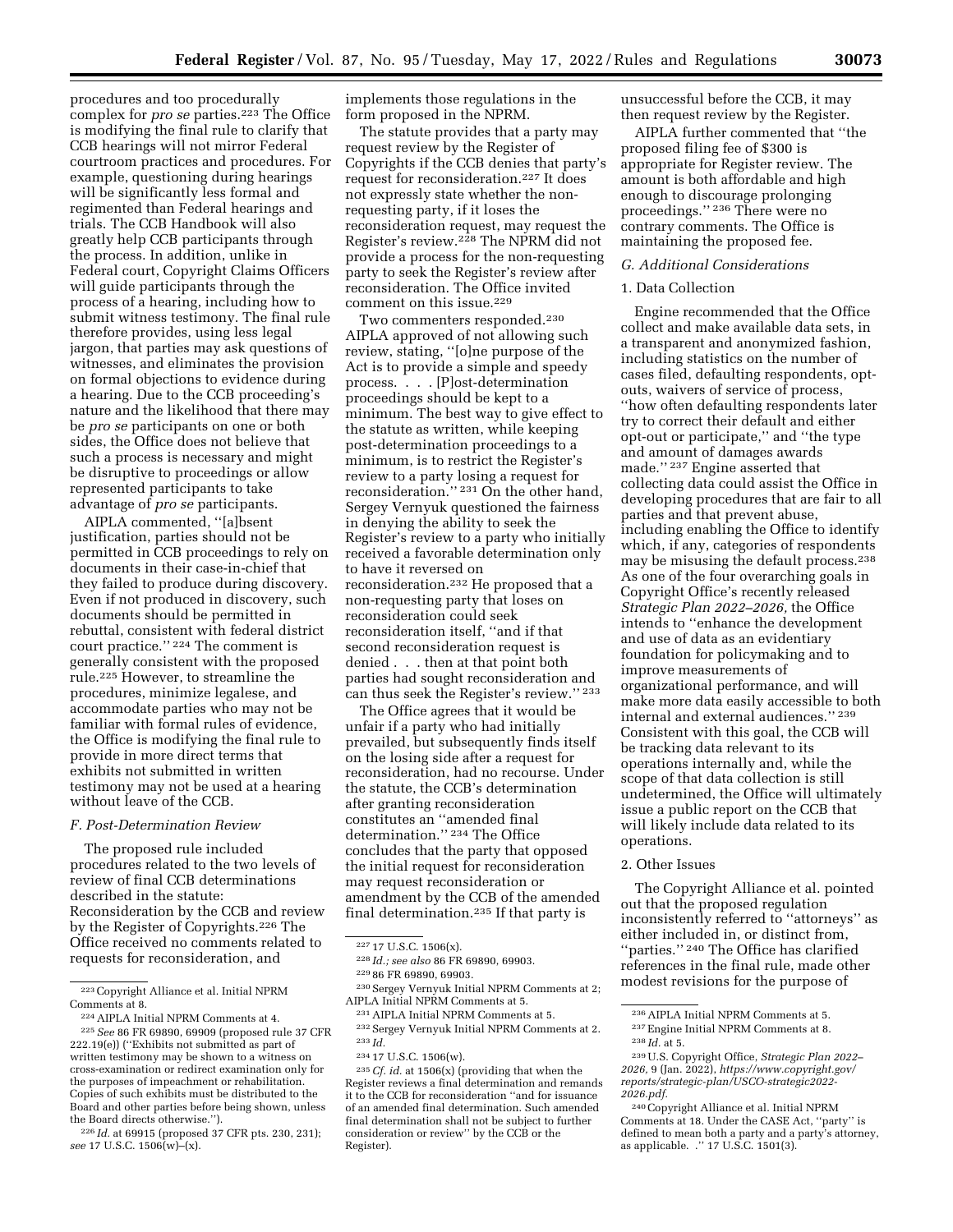clarity, and corrected typographical errors.

# *H. Smaller Claims*

The CASE Act provides that the Register shall establish regulations to provide for the determination of ''smaller claims,'' *i.e.,* claims in which total damages sought do not exceed \$5,000.241 Such smaller claims must be determined by not fewer than one Copyright Claims Officer.242 The Office issued proposed rules governing smaller claims in its NPRM, including provisions limiting discovery to ''standard interrogatories, requests for admission, and the standard production of document requests provided by the CCB,'' prohibiting expert testimony, and prohibiting hearings.<sup>243</sup> The Office also asked for comments addressing whether the proposed rule struck ''a proper balance between streamlining the [CCB's] process while providing the procedural protections available to other claims before the CCB.'' 244

SFWA supported the proposed rule.245 MPA and RIAA and the Copyright Alliance et al. advocated for further streamlined procedures, especially for eliminating standard discovery in smaller claims proceedings.246 MPA and RIAA stated that ''permitting even the standard types of discovery in these 'smaller' cases is too much; the costs involved with propounding, responding to, and potentially disputing discovery matters through motion practice, would quickly exceed the maximum \$5,000 in dispute.'' 247 The Copyright Alliance et al. suggested that ''[e]liminating discovery would make the [smaller] claims process much more attractive to claimants seeking damages awards of less than \$5,000 and to respondents who would be much more amenable to participating in the small claims process (and not opting out) if there was no discovery.'' 248 The Copyright Alliance et al., however, would allow for discovery in smaller claims proceedings ''upon a showing of good cause or where the CCB [O]fficers need to ask questions to complete the record and make a determination,'' though it would limit this discovery to ''only a few

- 244 *Id.* at 69898–99.
- 245SFWA Reply NPRM Comments at 5.
- 246MPA & RIAA Initial NPRM Comments at 3– 5; Copyright Alliance et al. Initial NPRM Comments at 12–13.

247MPA & RIAA Initial NPRM Comments at 4. 248Copyright Alliance et al. Initial NPRM Comments at 12.

specific items that are relevant, probative, and likely to impact the outcome of the case.'' 249

On review, the Office agrees that a more expedited and less formal process is appropriate for smaller claims. The final rule streamlines the smaller claims process by using written submissions and informal conferences to minimize party burdens and by allowing the presiding Officer to take a more active role in case management. Discovery will be significantly limited, if allowed at all. The extent of any discovery will typically be addressed at an initial conference, which will take the place of the pre-discovery conference held in non-smaller claims proceedings. The smaller claims proceeding will also allow for a party position statement, a merits conference to discuss the evidence and the issues presented, a tentative finding of facts by the presiding Officer, the opportunity for parties to respond to those findings, and a final determination. Additional details about these steps are provided below.

The initial conference will allow a presiding Officer to discuss the claims and defenses with the parties and to determine whether any discovery beyond the evidence appended to the claim and response should be required. Consistent with the Copyright Alliance et al.'s suggestion,250 any request for the production of information or documents that the presiding Officer may approve will be narrowly tailored to the issues raised in the proceeding and highly likely to lead to production of relevant evidence. In addition, the presiding Officer will ensure that such request will not result in an undue burden on any party. Parties will provide the requested evidence to each other, along with any additional evidence they intend to use to support their claims and defenses.

After the exchange of evidence between the parties, each party shall file the evidence it wishes the presiding Officer to consider and may submit a written statement outlining its position, as well as statements from witnesses. These written statements are the only submissions allowed—no responsive statements will be permitted. Further, parties may not submit expert testimony for consideration. The presiding Officer will then hold a merits conference, at which the parties and the Officer will fully discuss the claims, counterclaims, defenses, and evidence. Each party will

have an opportunity to respond to the evidence and any other submissions provided by the other party. The Officer may also hear from and question any witnesses present at the conference. After this, the Officer will issue preliminary findings of fact to which each party will have an opportunity to respond. The Officer will have the discretion to hold another conference, if necessary. After considering any responses to the preliminary findings of fact, the Officer will issue a final determination.

In addition to these important changes, the final rule clarifies procedures related to the timing of the smaller claims election, requesting a smaller claims proceeding, and the content of the initial and second notice in a smaller claims proceeding. The Copyright Alliance et al. sought clarification about the consequences of a smaller claims respondent filing a counterclaim for damages above the smaller claims limit.251 Under the final rule, a counterclaim for damages above the smaller claims limit is not permitted. A respondent who is not content with a counterclaim limited to \$5,000 may decline to use the smaller claims track and either use the standard proceeding by bringing a separate claim against the original claimant or bring the claim to Federal court.

Further, the rule makes clear that a claimant may change its election from proceeding as a smaller claim proceeding to a standard proceeding (or from a standard proceeding to a smaller claim proceeding) before service of the initial notice. If the claimant makes such an election, it must request an updated initial notice before serving the notice on a respondent.252

Finally, the final rule clarifies that when a claimant elects a smaller claims proceeding, the initial notice and second notice to the respondent will differ in some respects from the notices issued with standard claims. Smaller claims notices will indicate that the

252The Copyright Alliance et al. stated that ''section 1506(q) of the Copyright Act gives the claimant the ability to change its mind, dismiss the claim without prejudice, and refile the claim under the procedures for standard small claims if it decides that discovery is necessary.'' *Id.* at 12. The Office disagrees with any suggestion that 17 U.S.C. 1506(q) provides an independent basis for a claimant to voluntarily dismiss a claim after a respondent files a response. Section 1506(q) only allows a claimant to voluntarily dismiss a claim before a respondent files a response. *See* 17 U.S.C. 1506(q). Section 222.17(c) of the regulations governs voluntary dismissal of claims after a response is filed and only allows for voluntary dismissal without prejudice when either the CCB determines that such dismissal would be in the interests of justice or if the parties agree in writing.

<sup>241</sup> 17 U.S.C. 1506(z).

<sup>242</sup> *Id.* 

<sup>243</sup> 86 FR 69890, 69898–99, 69912–13 (Dec. 8, 2021).

<sup>249</sup> *Id.* at 12.

<sup>&</sup>lt;sup>250</sup> See id. (stating that discovery, when permitted, ''should be limited to only a few specific items that are relevant, probative, and likely to impact the outcome of the case'').

<sup>251</sup> *Id.* at 20.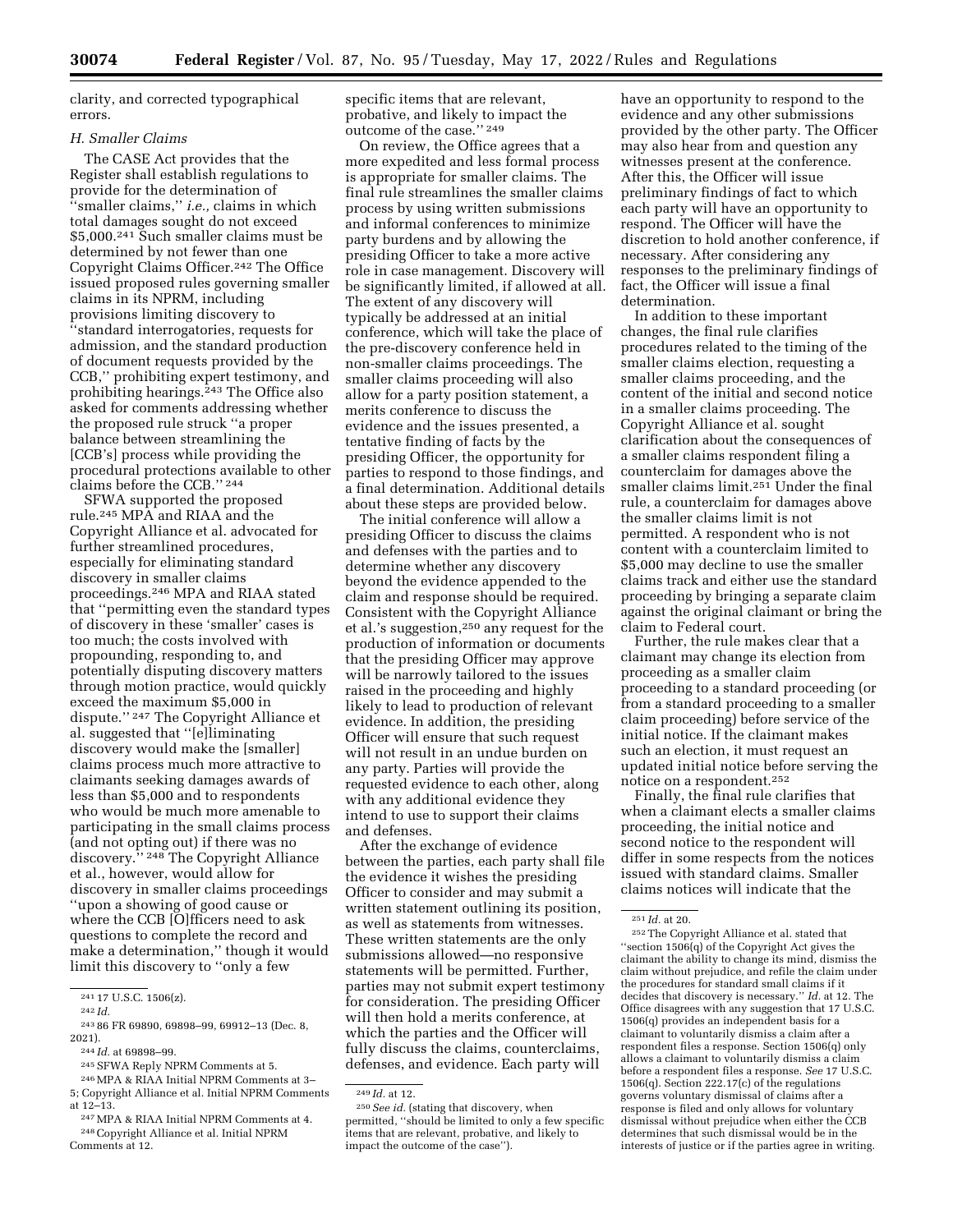claim is a smaller claim and provide a brief explanation of the procedural differences between smaller claims and standard claims. While the Office intended to provide such information under its authority to ''[i]nclude any additional information'' in the initial or second notices,253 it makes sense to make this requirement explicit in its regulations.

The Office believes that its updated, streamlined procedure for smaller claims substantially addresses commenters' concerns, will provide a clear alternative to both the CCB's standard proceeding and to Federal litigation, and will ultimately incentivize claimants to use the CCB's smaller claims procedures where appropriate. While this updated rule is a logical outgrowth of the NOI, NPRM, and public comments, the Office is offering the public the opportunity to submit additional comments on the smaller claims final regulations so it can determine whether they strike the proper balance between streamlining the smaller claims process and providing sufficient procedural protections to all parties.

# **List of Subjects**

*37 CFR Part 201* 

Copyright, General provisions.

*37 CFR Part 220* 

Claims, Copyright, General.

*37 CFR Parts 222, 224, and 225 Through 233* 

Claims, Copyright.

# **Final Regulations**

For the reasons stated in the preamble, the U.S. Copyright Office amends chapter II, subchapters A and B, of title 37 Code of Federal Regulations, to read as follows:

# **Subchapter A—Copyright Office and Procedures**

# **PART 201—GENERAL PROVISIONS**

■ 1. The general authority citation for part 201 continues to read as follows:

**Authority:** 17 U.S.C. 702.

\* \* \* \* \*  $\blacksquare$  2. In § 201.3, in table 4 to paragraph (g), add paragraph (g)(3) to read as follows:

**§ 201.3 Fees for registration, recordation, and related services, special services, and services performed by the Licensing Section and the Copyright Claims Board.** 

\* \* \* \* \*

 $(g) * * * *$ 

TABLE 4 TO PARAGRAPH (g)

| Copyright claims board fees                                                    |  |  |  | Fees<br>(S) |
|--------------------------------------------------------------------------------|--|--|--|-------------|
| $\star$                                                                        |  |  |  | ÷           |
| (3) Filing fee for review of a final<br>CCB determination by the Reg-<br>ister |  |  |  |             |

# **Subchapter B—Copyright Claims Board and Procedures**

■ 3. Revise part 220 to read as follows:

**PART 220—** 

### **GENERAL PROVISIONS**

Sec.<br>220.1

- Definitions.
- 220.2 Authority and functions.
- 220.3 Copyright Claims Board Handbook.<br>220.4 Timing.
- Timing. 220.5 Requests, responses, and written submissions.

**Authority:** 17 U.S.C. 702, 1510.

## **§ 220.1 Definitions.**

For purposes of this subchapter: (a) *Active proceeding* denotes a claim in which the claimant has filed proof of service and the respondent has not, within the sixty day opt-out period, submitted an opt-out notice to the Copyright Claims Board (Board).

(b) *Authorized representative* means a person, other than legal counsel, who is authorized under this subchapter to represent a party before the Board.

(c) *Bad-faith conduct* occurs when a party pursues a claim, counterclaim, or defense for a harassing or other improper purpose, or without a reasonable basis in law or fact. Such conduct includes any actions taken in support of a claim, counterclaim, or defense and may occur at any point during a proceeding before the Board, including before a proceeding becomes an *active proceeding.* 

(d) *Default determination* is a *final determination* issued as part of the default procedures set forth in 17 U.S.C. 1506(u) when the respondent does not participate in those procedures.

(e) *Final determination* is a decision that concludes an *active proceeding*  before the Board and is binding only on the participating parties. A *final determination* generally assesses the merits of the claims in the proceeding, except when issued to dismiss a claimant's claims for failure to prosecute.

(f) *Initial notice* means the notice described in 17 U.S.C. 1506(g) that is served on a respondent in a Board proceeding along with the claim.

(g) *Second notice* means the notice of a proceeding sent by the Board as described in 17 U.S.C. 1506(h).

(h) *Standard interrogatories* are written questions provided by the Board that a party in an *active proceeding*  must answer as part of discovery.

(i) *Standard requests for the production of documents* are written requests provided by the Board requiring a party to provide documents, other information, or tangible evidence as part of discovery in an *active proceeding.* 

# **§ 220.2 Authority and functions.**

The Copyright Claims Board (Board) is an alternative forum to Federal court in which parties may voluntarily seek to resolve certain copyright-related claims regarding any category of copyrighted work, as provided in chapter 15 of title 17 of the United States Code. The Board's proceedings are governed by title 17 of the United States Code and the regulations in this subchapter.

### **§ 220.3 Copyright Claims Board Handbook.**

The Copyright Claims Board may issue a handbook explaining the Board's practices and procedures. The handbook may be viewed on, downloaded from, or printed from the Board's website. The handbook will not override any existing statute or regulation.

# **§ 220.4 Timing.**

When the start or end date for calculating any deadline set forth in this subchapter falls on a weekend or a Federal holiday, the start or end date shall be extended to the next Federal workday. Any document subject to a deadline must be either submitted to the Board's electronic filing system (eCCB) by 11:59 p.m. Eastern Time on the date of the deadline or dispatched by the date of the deadline.

#### **§ 220.5 Requests, responses, and written submissions.**

(a) *Requests and responses submitted through fillable form.* Unless this subchapter provides otherwise or the Board orders otherwise, documents listed under this subsection shall be submitted through a fillable form on eCCB and shall comply with the following requirements:

(1) *Tier one requests and responses.*  Requests and responses to requests which are identified under this subsection shall be filed through the fillable form on eCCB and be limited to 4,000 characters. Any party may submit a response to a request identified in this subsection within seven days of the filing of the request. The Board may deny such a request before the time to

<sup>253</sup> 37 CFR 222.3(a)(16), 222.4(a)(16).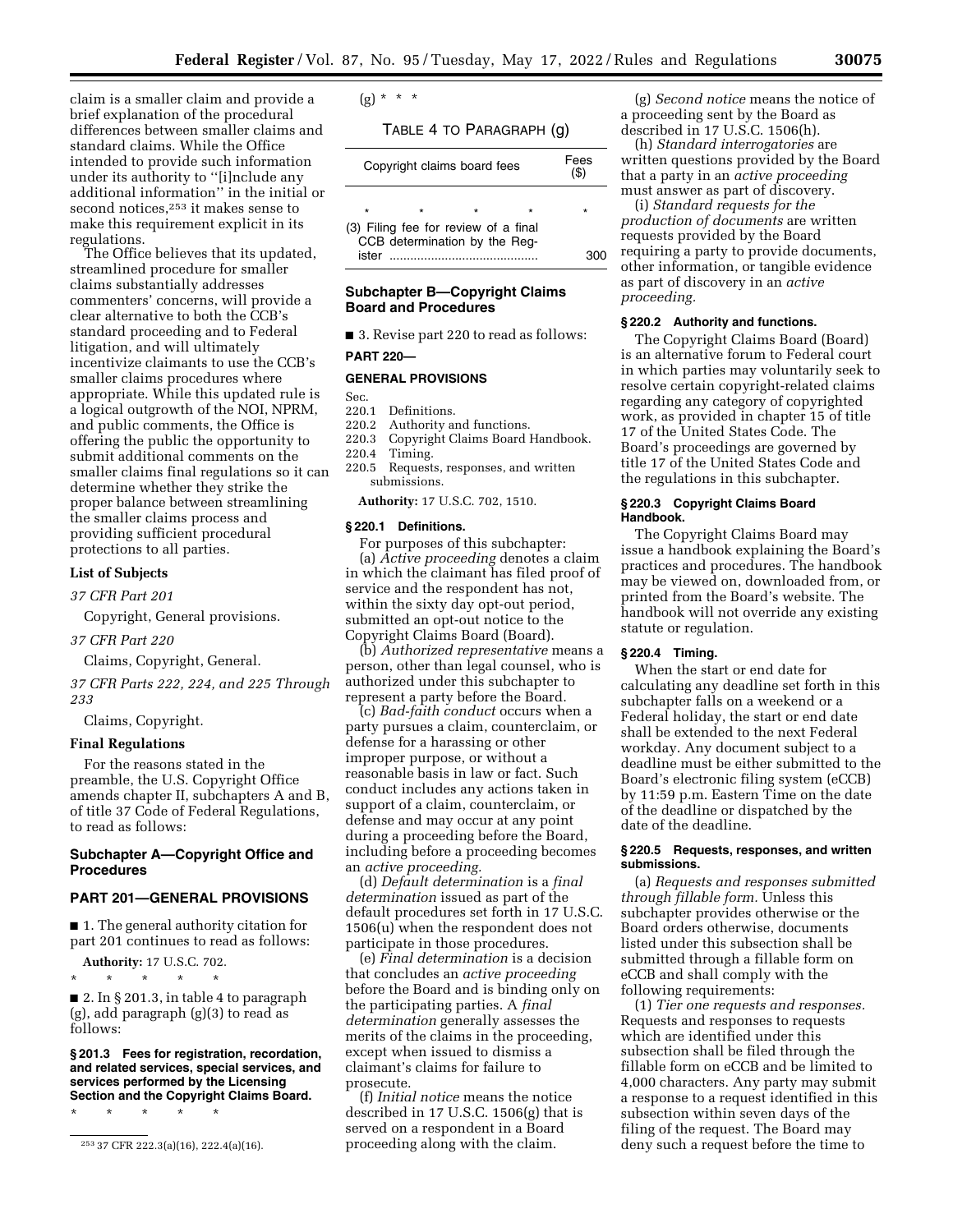submit a response expires, but the Board will not grant a request before the time to submit a response expires, unless the request is consented to by all parties. There shall be no replies from a party that submits a request, absent leave of the Board. Tier one requests and responses shall include:

(i) Requests to amend a scheduling order and responses to such requests under § 222.11(d)(2) of this subchapter;

(ii) Requests for a general conference or discovery conference (those not involving a dispute) and responses to such requests under § 222.11(c), § 225.1(c), or § 226.4(g) of this subchapter;

(iii) Statements as to damages under § 222.15(b)(3) of this subchapter;

(iv) Requests for a hearing under § 222.16(c) of this subchapter;

(v) Requests to withdraw claims or counterclaims under § 222.17 of this subchapter;

(vi) Requests for a settlement conference and responses to such requests under § 222.18(b)(2) of this subchapter;

(vii) Requests to stay proceedings for settlement discussions or requests to extend the stay of proceedings for settlement discussions, and responses to such requests, under § 222.18(f) of this subchapter;

(viii) Joint requests for a dismissal under § 222.18(g) of this subchapter;

(ix) Requests for the standard protective order under § 222.19(a) of this subchapter;

(x) Requests to remove a confidentiality designation and responses to such requests under § 222.19(a)(5) of this subchapter;

(xi) Requests for a custom protective order under § 222.19(b) of this subchapter;

(xii) Requests to use not previously submitted evidence at a hearing and responses to such requests under § 222.20(d) of this subchapter;

(xiii) Requests to modify the discovery schedule and responses to such requests under § 225.1(b) of this subchapter;

(xiv) Requests to withhold additional documents as privileged and responses to such requests under § 225.3(g) of this subchapter;

(xv) Requests to issue a notice regarding a missed deadline or requirement and responses to such requests under § 227.1(a) or § 228.2(a) of this subchapter;

(xvi) Responses to a Board-issued notice regarding a missed deadline in the default context under § 227.1(c) of this subchapter;

(xvii) Responses to a Board-issued notice regarding a missed deadline in the failure to prosecute context under § 228.2(c)(2) of this subchapter;

(xviii) Requests to designate an official reporter for a hearing and responses to such requests under § 229.1(d) of this subchapter;

(xix) Requests to withdraw representation under § 232.5 of this subchapter; and

(xx) Requests not otherwise covered under § 220.5(d).

(2) *Tier two requests and responses.*  Requests and responses to requests which are identified under this subsection shall be filed through the fillable form on eCCB and be limited to 10,000 characters, not including any permitted attachments. Any party may file a response within 14 days of the filing of the request or the order to show cause. The Board may deny a request before the time to submit a response expires, but the Board will not grant a request before the time to submit a response expires, unless the request is consented to by all parties. There shall be no replies from a party that submits a request, absent leave of the Board. Tier two requests and responses shall include:

(i) Requests to amend pleadings and responses to such requests under § 222.12(d)(2) of this subchapter;

(ii) Requests to consolidate and responses to such requests under § 222.13(c) of this subchapter;

(iii) Requests to intervene by a third party and responses to such requests under § 222.14(c) of this subchapter;

(iv) Requests to dismiss for unsuitability and responses to such requests under § 224.2(c) of this subchapter;

(v) Requests for additional discovery under § 225.4(a)(4) of this subchapter. Such requests must enter each specific additional discovery request (*e.g.,* the specific interrogatories, document requests or requests for admission sought) within the fillable form;

(vi) Responses to requests for additional discovery under § 225.4(a)(4) of this subchapter;

(vii) Requests to serve requests for admission and responses to requests to serve requests for admission under § 225.4(c) of this subchapter;

(viii) Requests to be able to present an expert witness and responses to such requests under § 225.4(b)(2) of this subchapter;

(ix) Requests for a conference to resolve a discovery dispute under § 225.5(b) of this subchapter. Such requests must attach any inadequate interrogatory responses or inadequate request for admission responses and may attach communications related to the discovery dispute or documents

specifically discussed in the request related to the inadequacy of the document production;

(x) Responses to requests for a conference to resolve a discovery dispute under § 225.5(b) of this subchapter. Such responses may attach communications related to the discovery dispute or produced documents specifically pertinent to the dispute;

(xi) Requests for sanctions and responses to such requests under § 225.5(e)(1) of this subchapter;

(xii) Requests for a third-party to attend a hearing and responses to such requests under § 229.1(c) of this subchapter;

(xiii) Responses to an order to show cause regarding *bad-faith conduct* under  $\S 232.3(b)(1)$  of this subchapter;

(xiv) Requests for a conference related to alleged *bad-faith conduct* and responses to such requests under § 232.3(b)(2) of this subchapter;

(xv) Responses to an order to show cause regarding a pattern of *bad-faith conduct* under § 232.4(b)(1) of this subchapter; and

(xvi) Requests for a conference related to a pattern of alleged *bad-faith conduct*  and responses to such requests under § 232.4(b)(2) of this subchapter.

(b) *Tier three: Uploaded written submissions.* (1) Unless the Board orders otherwise, written submissions not identified as tier one or tier two requests and responses under this section shall be uploaded to eCCB (with the exception of settlement statements under § 222.18(d) of this subchapter), shall comply with the applicable page limitations and response times set forth in this subchapter for such documents, and shall—

(i) Include a title;

(ii) Include a caption;

(iii) Be typewritten;

(iv) Be double-spaced, except for headings, footnotes, or block quotations, which may be single-spaced;

(v) Be in 12-point type or larger; and (vi) Include the typed or handwritten signature of the party submitting the document.

(2) Documents considered tier three submissions shall include:

(i) Direct party statements and response party statements under § 222.15(b)(3) of this subchapter;

(ii) Reply party statements under § 222.15(c)(3) of this subchapter;

(iii) Settlement position statements under § 222.18(d) of this subchapter;

(iv) Requests to reconsider determinations to dismiss for unsuitability and responses to such requests under § 224.2(b)(2) of this subchapter;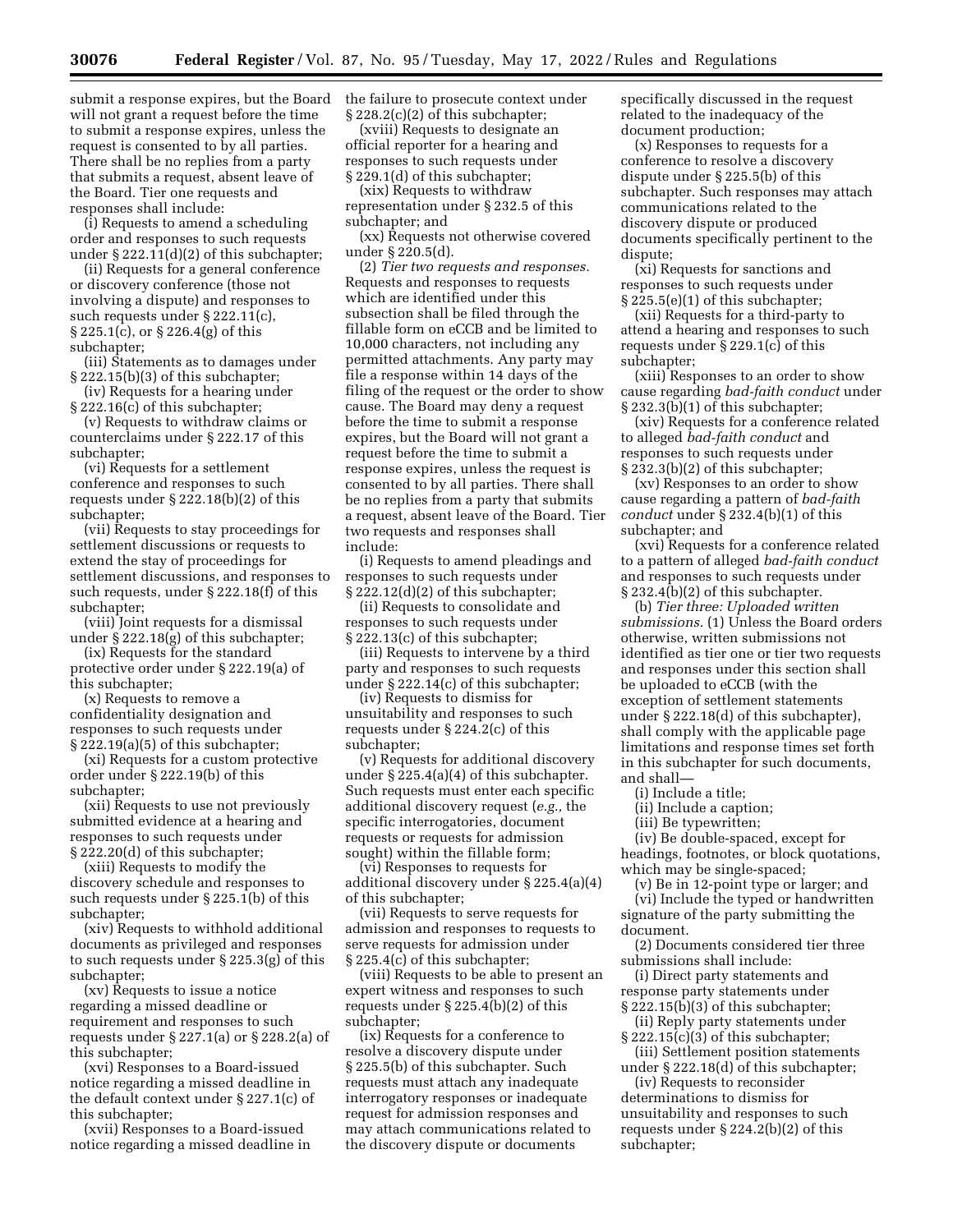(v) Smaller claims position statements under § 226.4(d)(2)(ii) of this subchapter;

(vi) Responses to smaller claims Board-proposed findings of fact under § 226.4(e)(1);

(vii) Claimant written direct party statement in support of default under § 227.2(a) of this subchapter;

(viii) Claimant response to Board determination after default that evidence is insufficient to find for claimant under § 227.3(a)(2) of this subchapter;

(ix) Response to notice of proposed *default determination* under § 227.4(a) of this subchapter;

(x) Requests to vacate a *default determination* and responses to such requests under § 227.5(c) of this subchapter;

(xi) Request to vacate a dismissal for failure to prosecute and responses to such requests under § 228.2(e) of this subchapter;

(xii) Requests for reconsideration under § 230.2 of this subchapter;

(xiii) Responses to requests for reconsideration under § 230.3 of this subchapter;

(xiv) Requests for review by the Register of Copyrights under § 231.2 of this subchapter; and

(xv) Responses to requests for review by the Register of Copyrights under § 231.3 of this subchapter.

(c) *Replies.* Other than written testimony submitted pursuant to § 222.15 of this subchapter, replies to any responses to requests or written submissions shall not be permitted, unless otherwise provided for in this subchapter or permitted by the Board.

(d) *Other requests and responses.* Any requests to the Board not specified in this part can be submitted by filing a request not otherwise covered under paragraph (a)(1) of this section. Depending on the nature of the request, the Board shall advise the parties whether the request is permitted and, if so, if and by when the response must be filed.

#### **PART 222—PROCEEDINGS**

■ 4. The authority citation for part 222 continues to read as follows:

**Authority:** 17 U.S.C. 702, 1510.

 $\blacksquare$  5. Add § 222.1 to read as follows:

#### **§ 222.1 Applicability of the Federal Rules of Civil Procedure and Federal Rules of Evidence.**

The rules of procedure and evidence governing proceedings before the Copyright Claims Board (Board) are set forth in this subchapter. The Board is not bound by the Federal Rules of Civil Procedure or the Federal Rules of Evidence.

- 6. In § 222.3:
- $\blacksquare$  a. In paragraph (a)(15), remove "and";
- b. Redesignate paragraph (a)(16) as
- paragraph (a)(17); and
- c. Add a new paragraph (a)(16).

The adition reads as follows:

# **§ 222.3 Initial notice.**

 $(a) * * * *$ 

(16) In the case of a proceeding in which the claimant has requested under § 222.2(c)(1) that the proceeding be conducted as a smaller claim under 37 CFR part 226, include a statement that the proceeding shall be conducted as a smaller claim and a brief explanation of the differences between smaller claims proceedings and other proceedings before the Board; and

■ 7. Amend § 222.4 as follows:

- a. In paragraph (a)(15), remove "and";
- b. Redesignate paragraph (a)(16) as
- paragraph (a)(17); and

\* \* \* \* \*

 $\blacksquare$  c. Add a new paragraph (a)(16). The addition reads as follows:

### **§ 222.4 Second notice.**

 $(a) * * * *$ 

(16) In the case of a proceeding in which the claimant has requested under § 222.2(c)(1) that the proceeding be conducted as a smaller claim under 37 CFR part 226, include a statement that the proceeding shall be conducted as a smaller claim and a brief explanation of the differences between smaller claims proceedings and other proceedings before the Board; and  $*$ 

■ 8. Amend § 222.8 by revising paragraph (f) to read as follows:

\* \* \* \* \*

# **§ 222.8 Response.**

\* \* \* \* \* (f) *Failure to file response.* A failure to file a response within the required timeframe may constitute a default 17 U.S.C. 1506(u), and the Board may begin proceedings in accordance with part 227 of this subchapter.

 $\blacksquare$  9. Amend § 222.10 by revising paragraph (d) to read as follows:

#### **§ 222.8 Response to counterclaim.**

\* \* \* \* \* (d) *Failure to file counterclaim response.* A failure to file a counterclaim response within the timeframe required by this section may constitute a default under 17 U.S.C. 1506(u), and the Board may begin default proceedings under part 227 of this subchapter.

■ 10. Add §§ 222.11 through 222.20 to read as follows:

Sec.

- 
- \* \* \* \* \* 222.11 Scheduling order.
- 222.12 Amending pleadings.
	-
- 222.13 Consolidation.<br>222.14 Additional par Additional parties.
- 222.15 Written testimony on the merits.
- 222.16 Hearings.
- 222.17 Withdrawal of claims; dismissal.
- Settlement.
- 222.19 Protective orders; personally
- identifiable information.
- 222.20 Evidence.

# **§ 222.11 Scheduling order.**

(a) *Timing.* Upon receipt of the second payment of the filing fee set forth in § 201.3(g) of this subchapter and after completion of the 14-day period specified in the Board's order pursuant to § 222.7, the Board shall issue an initial scheduling order through eCCB, subject to § 222.7(b)(1).

(b) *Content of initial scheduling order.*  The scheduling order shall include the dates or deadlines for:

(1) Filing of a response to the claim by the respondent;

(2) A pre-discovery conference with a Copyright Claims Officer (Officer) to discuss case management, including discovery, and the possibility of resolving the claims and any counterclaims through settlement;

(3) Service of responses to *standard interrogatories;* 

(4) Service of documents in response to *standard requests for the production of documents;* 

(5) Requests for leave to seek additional discovery;

(6) Close of discovery;

(7) A post-discovery conference with an Officer to discuss further case management, including the possibility of resolving the claims and any counterclaims through settlement; and

(8) Filing of each party's written testimony and responses, pursuant to § 222.15.

(c) *Conferences.* In addition to those identified in paragraph (b) of this section, the Board may hold additional conferences, at its own election or at the request of any party. Requests for a conference and any responses thereto shall follow the procedures set forth in § 220.5(a)(1) of this subchapter. All conferences shall be held virtually.

(d) *Amended scheduling order.* The Board may amend the initial scheduling order—

(1) Upon the clearance of a counterclaim by a Copyright Claims Attorney pursuant to § 224.1(c)(1) of this subchapter, to add a deadline for the service of a response by a claimant to a counterclaim and to amend other previously scheduled dates in the prior scheduling order;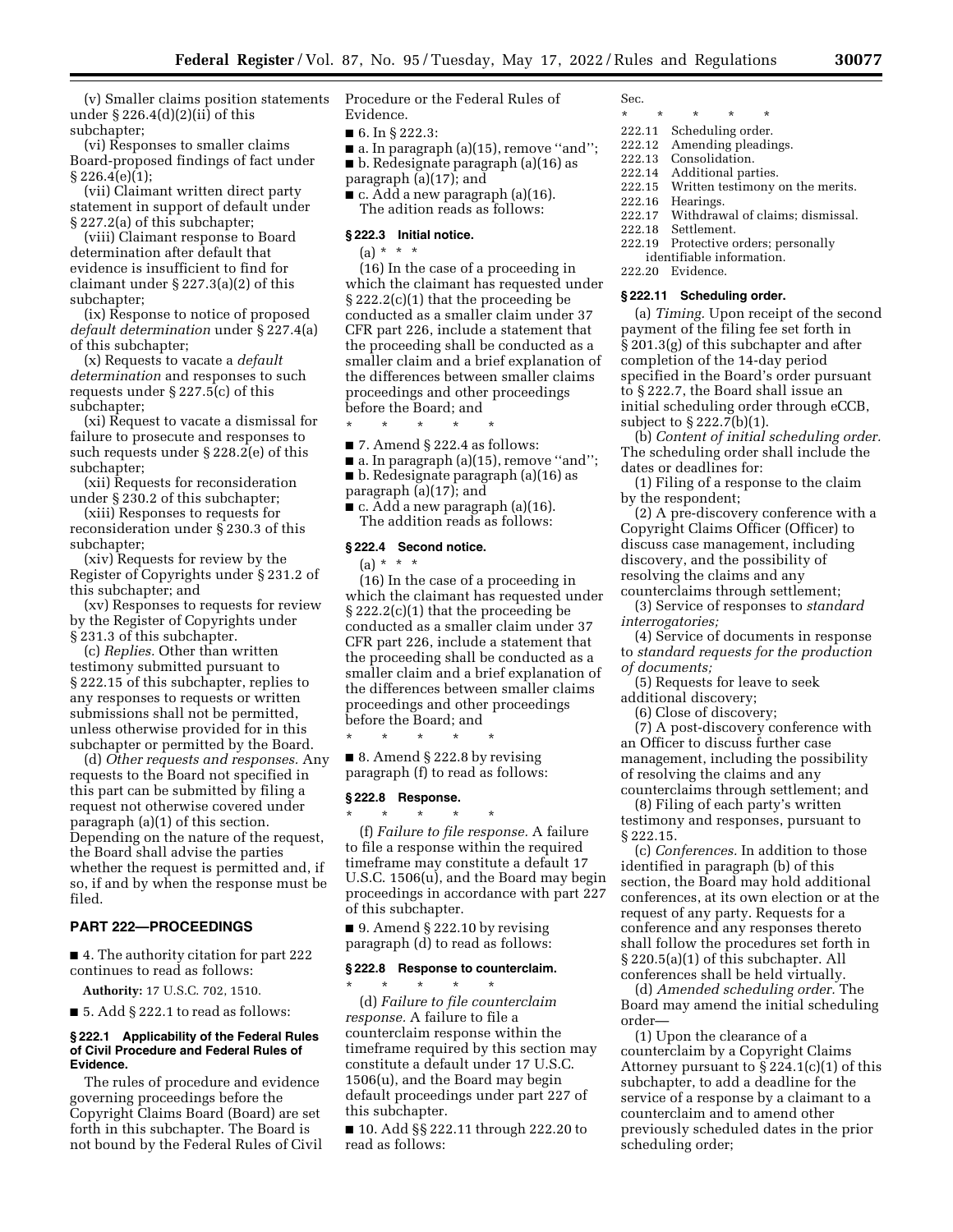(2) Upon request of one or more of the parties to an *active proceeding*  submitted through eCCB. Requests to amend the scheduling order and any responses thereto shall follow the procedures set forth in § 220.5(a)(1) of this subchapter;

(3) As necessary to adjust the schedule for conferences or hearings or the staying of the proceeding;

(4) As necessary to facilitate

settlement pursuant to § 222.18; or (5) Upon its own initiative in the interests of maintaining orderly administration of the Board's docket.

#### **§ 222.12 Amending pleadings.**

(a) *Amendments before service.* A claimant who has been notified pursuant to § 224.1(c)(2) of this subchapter that a claim does not comply with the applicable statutory and regulatory requirements may freely amend any part of the claim as part of an amended claim filed under 17 U.S.C.  $1506(f)(1)(B)$ . A claimant who has been notified pursuant to  $\S 224.1(c)(1)$  of this subchapter that a claim has been found to comply with the applicable statutory and regulatory requirements may freely amend the claim once as a matter of course prior to service. Any claim that is amended shall be submitted for compliance review under § 224.1(a) of this subchapter.

(b) *Amendments during the opt-out period.* A claimant may not amend a claim during the opt-out period for any respondent.

(c) *Amendment of counterclaim before response.* A counterclaimant may freely amend its counterclaim once as a matter of course prior to filing of the response to the counterclaim. The filing of any amended counterclaim shall suspend the time for responding to the counterclaim and the counterclaim shall be submitted for compliance review under § 224.1(a) of this subchapter. A counterclaimant who has been notified pursuant to  $\S 224.1(c)(2)$  of this subchapter that a counterclaim does not comply with the applicable statutory and regulatory requirements may amend any part of the counterclaim as part of an amended counterclaim filed under 17 U.S.C. 1506(f)(2). The counterclaim respondent shall file a response to the amended counterclaim within 30 days following compliance review approval of the amended counterclaim.

(d) *All other amendments.* In all other cases, a party may amend its pleading only with the Board's leave. If the Board grants leave, any amendment shall be submitted for a compliance review under § 224.1(a) of this subchapter.

(1) *Time to respond.* Unless the Board orders otherwise or as otherwise

covered by this subchapter, any required response to an amended pleading must be made within the time remaining to respond to the original pleading or within 30 days after the Board's notification that the amended pleading is compliant, whichever is later.

(2) *Procedure for request for leave to amend.* The party seeking leave to amend must submit a request to the Board setting forth the reasons why an amended pleading is appropriate. Requests for leave to amend and any responses thereto shall follow the procedures set forth in § 220.5(a)(2) of this subchapter.

(3) *Standard for granting leave to amend.* In determining whether to grant leave to amend a pleading, the Board shall grant leave if justice so requires after considering whether any other party will be prejudiced if the amendment is permitted (including the impact the amendment might have on a respondent's right to opt out of the proceeding), whether the proceedings will be unduly delayed if the amendment is permitted, and whether the basis for the amendment reasonably should have been known to the amending party before the pleading was served or during the time period specified in paragraph (a) of this section, along with any other relevant considerations. If leave is granted, it shall only be granted regarding the specific amendments described in the request.

#### **§ 222.13 Consolidation.**

(a) *Consolidation.* If a claimant has multiple *active proceedings* against the same respondent or that arise out of the same facts and circumstances, the Board may consolidate the proceedings for purposes of conducting discovery, submitting evidence to the Board, or holding hearings. Consolidated proceedings shall remain separate for purposes of Board determinations and any damages awards.

(b) *Timing.* The Board may consolidate proceedings at any time upon its own authority or following consideration of a request by any party, with reasonable notice and opportunity to be heard provided to all affected parties.

(c) *Procedure.* The party seeking consolidation must submit a request to the Board setting forth the reasons for the request, requesting a conference with the Board and the parties from each affected case, and providing the Board with the docket numbers for each affected proceeding. Requests for consolidation and any responses thereto shall follow the procedures set forth in § 220.5(a)(2) of this subchapter.

(d) *Standard for granting request.* In determining whether to grant a request to consolidate, the Board shall balance the need for and benefits of consolidation with the timeliness of the request and whether any undue prejudice has resulted from the delay in making the request.

#### **§ 222.14 Additional parties.**

(a) *When applicable.* A necessary party is a person or entity whose absence would prevent the Board from according complete relief among existing parties, or who claims an interest related to the subject of the proceeding such that reaching a determination in the proceeding may impair or impede that person's or entity's ability to protect that interest as a practical matter, or in whose absence an existing party would be subject to a substantial risk of incurring double, multiple, or inconsistent obligations because of that interest.

(b) *Failure to join a necessary party.*  At any time, any party who believes in good faith that a necessary party has not been joined, and therefore the case is unsuitable for Board proceedings, may file a request according to the procedures set forth in §§ 220.5(a)(2) and 224.2(c) of this subchapter. Any party opposing the request may file a response according to the procedures set forth in §§ 220.5(a)(2) and 224.2(c). If the Board determines that a necessary party has not been joined, it shall dismiss the proceeding without prejudice as unsuitable for CCB proceedings pursuant to § 224.2.

(c) *Intervention of a necessary party.*  At any time, a third party seeking to intervene on the ground(s)s that it is a necessary party may file a request setting forth the reasons for the request and requesting a conference with the Board. Requests to intervene and any responses thereto shall follow the procedures set forth in § 220.5(a)(2) of this subchapter. After evaluating the parties' submissions, the Board may hold a conference between the parties to the proceeding and the intervening party to address the request.

(d) *Board determination.* (1) If the Board determines that the intervening party is not a necessary party, it shall deny the request and resume the proceeding, unless all parties agree that the party should be joined.

(2) If the Board determines that the intervening party is a necessary party, it shall—

(i) Permit the intervening party to join the proceeding, if no party indicated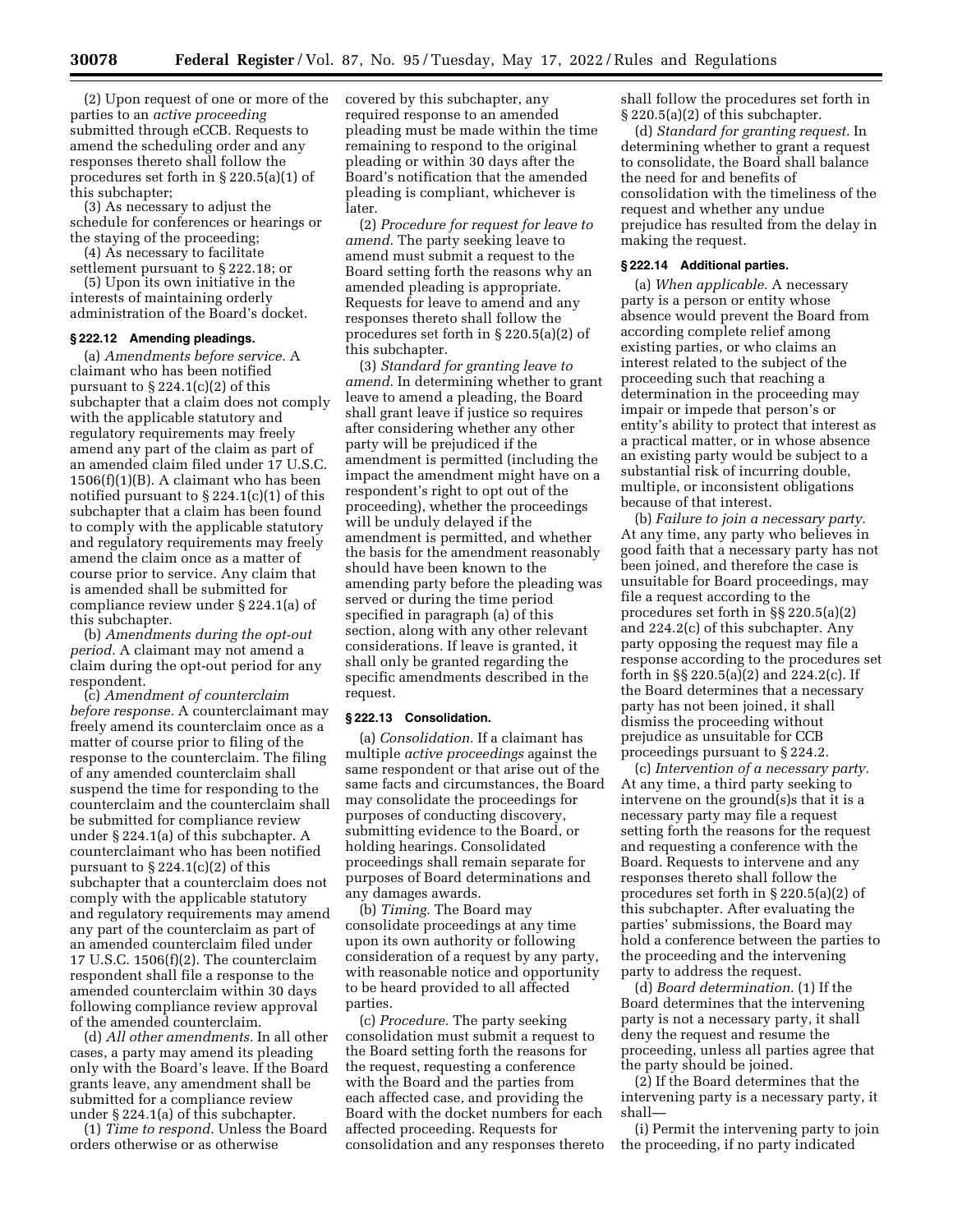that it opposed the request to intervene; or

(ii) Dismiss the proceeding without prejudice, if any party indicated that it opposed the request to intervene.

# **§ 222.15 Written testimony on the merits.**

(a) *Timing.* After the close of discovery and by the times specified within the scheduling order, any party asserting a claim or counterclaim shall file written direct testimony in support of that claim or counterclaim. Any party responding to a claim or counterclaim shall file written response testimony within 45 days following the date of service of written direct testimony. Any party who asserted a claim or counterclaim may file written reply testimony within 21 days following the date of service of written response testimony. All written testimony shall be uploaded to eCCB.

(b) *Direct and response testimony.*  Written direct and response testimony shall consist of documentary evidence and a party statement, and may include witness statements.

(1) *Documentary evidence.* (i) Documentary evidence must be accompanied by a statement that lists each submitted document and provides a brief description of each document and how it bears on a claim or counterclaim; and

(ii) Direct or response documentary evidence shall only include documents that were served on opposing parties pursuant to the scheduling order, absent leave from the Board, which shall be granted only for good cause.

(2) *Witness statements.* A witness statement must—

(i) Be sworn under penalty of perjury by the witness;

(ii) Be detailed as to the substance of the witness's knowledge and must be organized into numbered paragraphs; and

(iii) Contain only factual information based on the witness's personal knowledge and may not contain legal argument.

(3) *Party statement.* A party statement—

(i) Shall set forth the party's position as to the key facts and damages, as well as any position as to the law;

(ii) Need not have a table of contents or authorities;

(iii) Shall be limited to 12 pages, other than any optional table of contents or authorities, and shall meet the requirements set forth in § 220.5(b) of this subchapter;

(iv) For a claimant or counterclaimant seeking damages for copyright infringement, shall include a statement as to whether the party is electing to

seek statutory damages or actual damages and any profits. Alternatively, at any stage of the proceedings, either before or after the submission of written testimony, a claimant or counterclaimant may submit a statement following the procedures set forth in § 220.5(a)(1) of this subchapter indicating the election of the form of damages. This election may be changed at any time up until *final determination*  by the Board; and

(v) For a respondent or counterclaim respondent, may include a statement as to whether, if found liable on a claim or counterclaim, the party would voluntarily agree to an order to cease or mitigate any unlawful activity. Such an election must be made, or changed if made earlier, no later than the filing of the respondent's or counterclaim respondent's party statement, or at a hearing if one is ordered by the Board. Such an election may be considered in appropriate cases by the Board in determining an amount of damages, if any, pursuant to 17 U.S.C. 1504. Such a statement will not be considered by the Board in any way in making its determination as to liability, and shall be considered only as to damages.

(c) *Reply testimony.* Written reply testimony must be limited to addressing or rebutting specific evidence set forth in written response testimony. Written reply testimony may consist of documentary evidence, witness statements, and a party statement as set forth in this paragraph (c).

(1) *Documentary evidence.* In addition to the requirements of paragraph (b)(1) of this section, documentary evidence presented by a party as part of written reply testimony must be limited to documentary evidence required to contradict or rebut specific evidence that was presented in an opposing party's written response testimony and shall not include any documentary evidence previously presented as part of the submitting party's direct testimony.

(2) *Witness statements.* In addition to the requirements of paragraph (b)(2) of this section, a reply witness statement must be limited to facts not previously included in that witness's prior statement, and must be limited to facts that contradict or rebut specific evidence that was presented in an opposing party's written response testimony.

(3) *Party statement.* A party statement in reply must be limited to rebutting or addressing an opposing party's written response testimony and may not include any discussion of the facts, the law, or damages that was included in that party's direct party statement. A reply party statement shall meet the

requirements set forth in § 220.5(b) of this subchapter and must be limited to seven pages.

(d) *Certification.* All written testimony submitted to the Board must include a certification by the party submitting such testimony that it is accurate and truthful.

(e) *Request for hearing.* Any party may include in a party statement a request for a hearing on the merits before the Board, consistent with § 222.16.

(f) *No additional filing.* Following filing of any written reply testimony, no further written testimony or evidence may be submitted to the Board, unless at the specific request of the Board or with the Board's leave, or as appropriate at a hearing on the merits ordered by the Board.

# **§ 222.16 Hearings.**

(a) *Timing.* In any action, the Board may hold a hearing following submission of each party's written direct, response, and reply testimony if it determines that such a hearing is appropriate or advisable. The Board may decide to hold a hearing on its own initiative or after consideration of a request for a hearing from any party.

(b) *Virtual hearings.* All hearings shall be held virtually and may be recorded as deemed necessary by the Board.

(c) *Requesting a hearing.* A request for a hearing on the merits of a case may be included in a party statement, pursuant to § 222.15(e), but may also be submitted following the procedures set forth in § 220.5(a)(1) of this subchapter no later than 7 days after the date by which reply testimony may be submitted under § 222.15(a). The Board, in its sole discretion, shall choose whether to hold a hearing, and may elect to hold a hearing absent a request from a party.

(d) *Content of request.* Any request in a party statement for a hearing on the merits of a case shall consist of a short statement providing the reasons why the party believes the request should be granted.

(e) *Scheduling order.* When the Board determines that a hearing on the merits of a case is appropriate, it will issue an amended scheduling order setting forth the date of the hearing and deadlines for any additional evidence requested by the Board or for a pre-hearing conference, if applicable.

(f) *Close of evidence.* Following a hearing on the merits of a case, no additional written testimony or evidence may be submitted to the Board unless at the Board's specific request or with leave of the Board for good cause shown.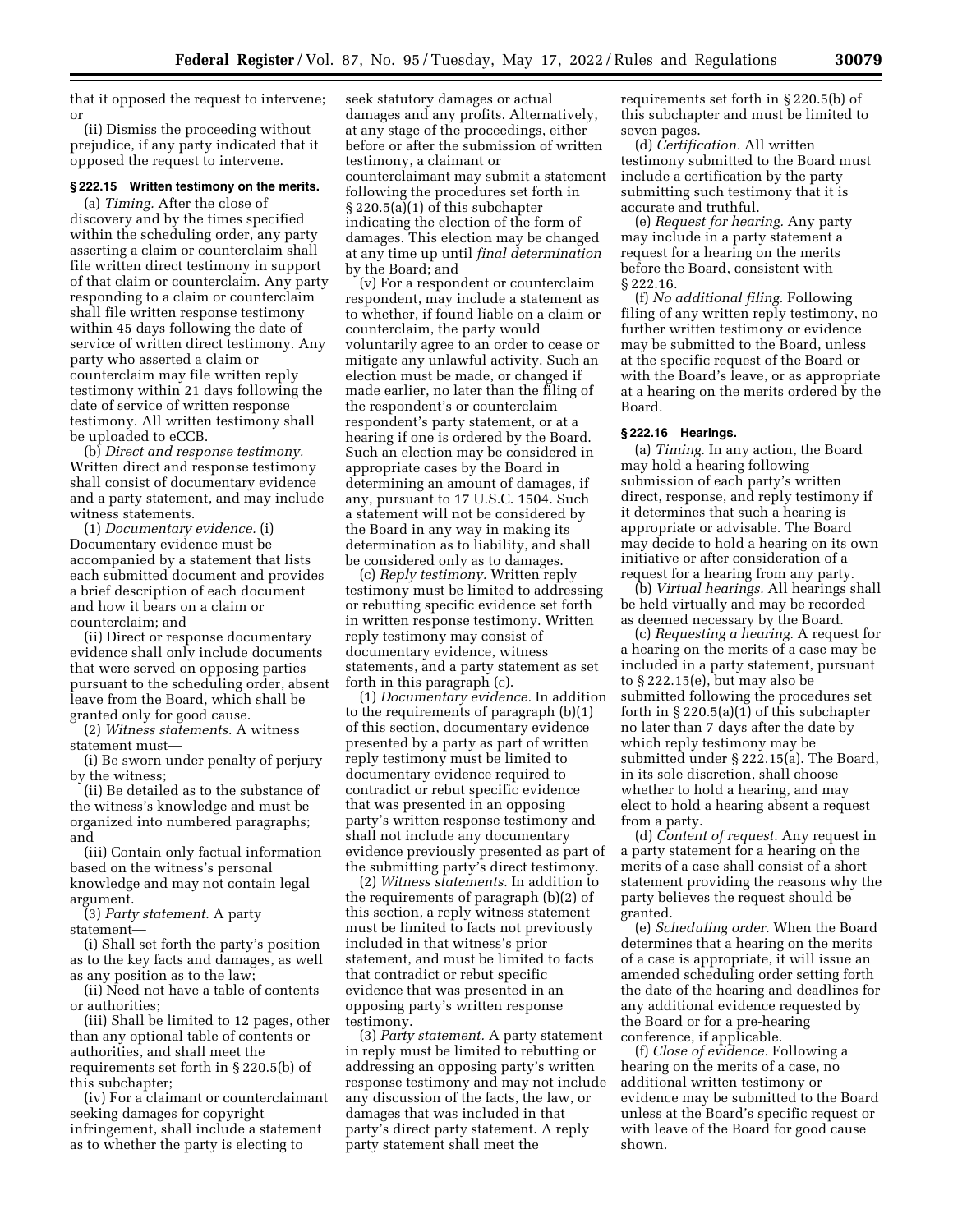### **§ 222.17 Withdrawal of claims; dismissal.**

(a) *General.* A party may request to withdraw its own claim or counterclaim by filing a written request with the Board seeking withdrawal, and therefore dismissal. Such written request shall consist of a brief statement seeking dismissal and shall follow the procedures set forth in § 220.5(a)(1) of this subchapter.

(b) *Withdrawal before a response.* If the written request is received before a response to the claim or counterclaim is filed with the Board, the Board shall dismiss the claim or counterclaim without prejudice, unless all parties agree in a written stipulation filed with the Board that the claim or counterclaim shall be dismissed with prejudice.

(c) *Withdrawal after a response.* If the written request is received after a response to the claim or counterclaim is filed with the Board, the Board shall issue a *final determination* dismissing the claim or counterclaim with prejudice, unless the Board determines in the interests of justice that such dismissal shall be without prejudice or all parties agree in a written stipulation filed with the Board that the claim or counterclaim shall be dismissed without prejudice.

(d) *Effect of dismissal.* Dismissal of a claim or counterclaim under this section will not affect remaining claims or counterclaims in the proceeding.

### **§ 222.18 Settlement.**

(a) *General.* The Board shall facilitate voluntary settlement between the parties of any claims or counterclaims. The appropriateness of a settlement conference, at a minimum, shall be raised by the Board at the pre-discovery and post-discovery conferences set forth in § 222.11(b).

(b) *Requesting a settlement conference—*(1) *Timing.* At any point in an *active proceeding,* some or all of the parties may jointly request a conference with an Officer to facilitate settlement discussions.

(2) *Form and content of request.* The request can be made orally at any Board conference or it can be made in writing. If made in writing, the request shall consist of a brief statement requesting a settlement conference and indicating which parties join in the request. Parties may also include a request to stay the proceedings while settlement discussions are ongoing. Granting a request for a stay shall be at the Board's discretion. Requests for a settlement conference and any responses thereto shall follow the procedures set forth in § 220.5(a)(1) of this subchapter.

(c) *Scheduling settlement conference.*  If the request for a settlement

conference, and any request for a stay, is jointly made among the parties, or if no party files a response within seven days of the date of service of the request, the Board shall schedule a settlement conference with all parties subject to the request. If one or more parties files a response, upon consideration of the objections and whether any claims or counterclaims may be resolved with only the consenting parties in attendance, the Board may schedule a conference with some or all parties.

(d) *Settlement proceedings.* Three days prior to a settlement conference, each party participating in the conference shall submit a position statement to the presiding Officer by email and, when there is agreement among the parties, send such statement to the other participating parties outside of eCCB. The position statement shall not exceed five pages, and shall attach no more than 20 pages of exhibits, absent leave of the presiding Officer, although leave shall not be necessary should the page limit be exceeded due to an exhibit being a necessary agreement or contract. Settlement statements shall meet the requirements set forth in § 220.5(b) of this subchapter, but shall not be filed on eCCB. The statement must set forth:

(1) A brief overview of the facts and contentions;

(2) The relief sought, including the amount of damages, if any;

(3) Whether or to what extent the alleged wrongful conduct is currently taking place; and

(4) Any prior attempts at resolution, including any offers or counteroffers made to the other party.

(e) *Recusal of presiding Officer.* The Officer presiding over the settlement conference shall not participate in rendering a determination in the proceeding, unless the other Officers cannot reach a consensus as to the determination. The presiding Officer may review the record and attend any hearing that is held but shall not actively participate in the hearing or any substantive discussion among the Officers concerning the proceeding or the determination, except that such discussions may be allowed once it is known that the other Officers cannot reach a consensus as to the determination.

(f) *Stay of proceeding.* To provide the parties with an opportunity to pursue settlement and negotiate any resulting settlement agreement, the Board in its discretion may stay the proceeding for a period of 30 days concurrently with an order scheduling a settlement conference, at the time of or following the settlement conference, or at the

request of the parties. The parties may request an extension of the stay in good faith to facilitate ongoing settlement discussions. Requests to stay or extend a stay of the proceeding and any responses thereto shall follow the procedures set forth in § 220.5(a)(1) of this subchapter. If a settlement has not been reached at the time the stay, or any extension thereof, has expired, the Board shall issue an amended scheduling order to govern the remainder of the proceeding.

(g) *Settlement agreement.* If some or all parties reach a settlement, such parties may submit to the Board a joint request to dismiss some or all of the claims and counterclaims. The parties may include a request that the Board adopt some or all of the terms of the settlement in its *final determination.*  Joint requests for dismissal shall follow the procedures set forth in § 220.5(a)(1) of this subchapter.

(h) *Effect of settlement agreement.*  Upon receipt of a joint request to dismiss claims due to settlement, the Board shall dismiss the claims or counterclaims contemplated by the agreement with prejudice, unless the parties have included in their request that the claims or counterclaims shall be dismissed without prejudice. If the parties have requested that the Board adopt some or all of the terms of the settlement in its *final determination,* the Board may issue a *final determination*  incorporating such terms unless the Board finds them clearly unconscionable.

### **§ 222.19 Protective orders; personally identifiable information.**

(a) *Standard protective order.* At the request of any party, the Board's standard protective order, as described in this section, shall govern all discovery material exchanged during the proceeding to protect against improper use or disclosure. Requests for a standard protective order shall follow the procedures set forth in § 220.5(a)(1) of this subchapter.

(1) *Standard of use.* Discovery material received from another party may be used only in connection with the proceeding, and all copies must be returned or disposed of within 30 days of a determination or dismissal, or within 30 days of the exhaustion of the time for any review or appeal of the Board's *final determination,* whichever is later.

(2) *Confidentiality.* Discovery material may be designated as ''confidential'' only if the party reasonably and in good faith believes that it consists of: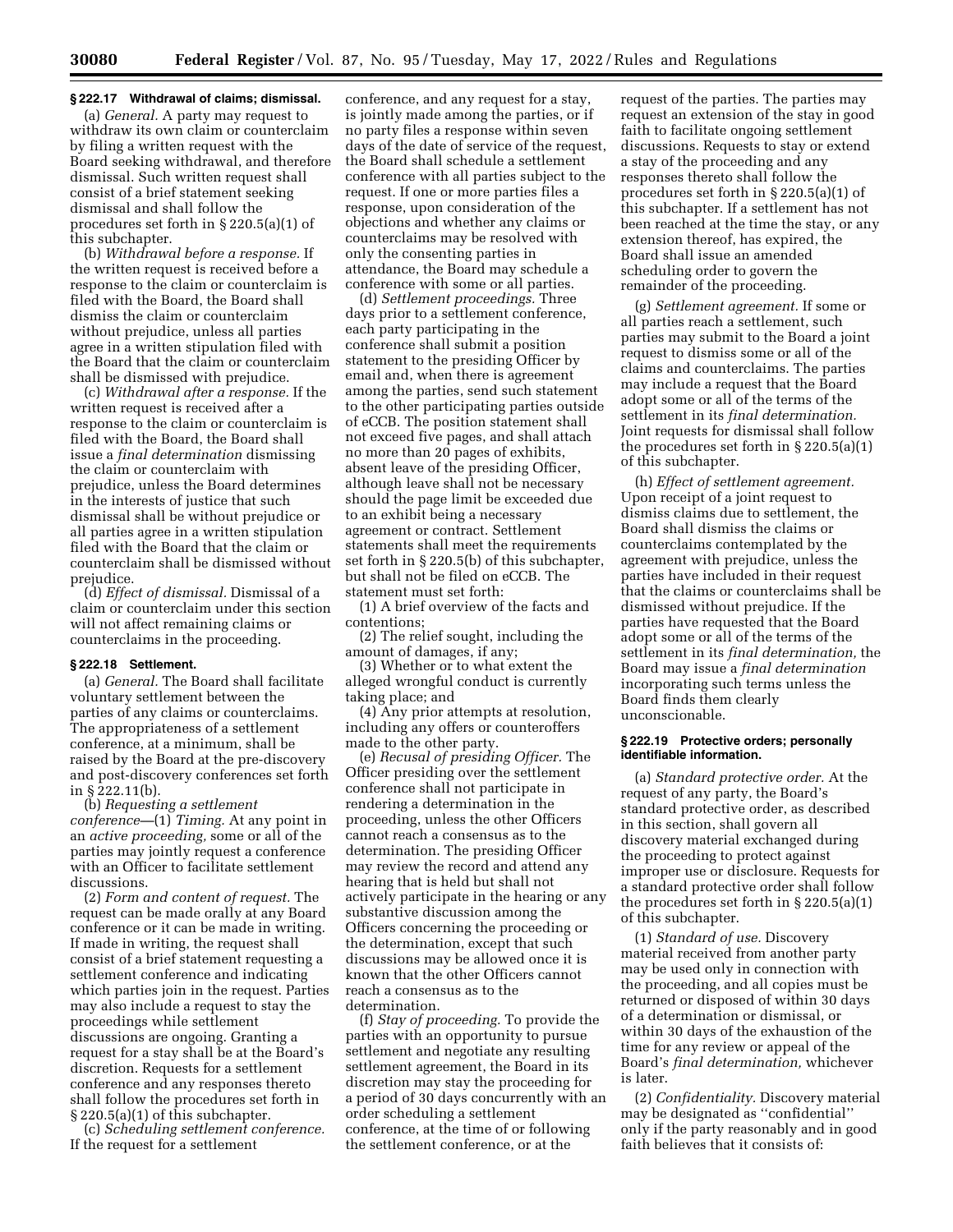(i) Bona fide confidential financial information previously not disclosed to the public;

(ii) Bona fide confidential and nonobvious business plans, product development information, or advertising or marketing plans previously not disclosed to the public;

(iii) Any information of a truly personal or intimate nature regarding any individual not known by the public; or

(iv) Any other category of information that the Board grants leave to designate as ''confidential.''

(3) *Case-by-case basis.* Parties must make confidentiality determinations on a document-by-document basis and shall not designate as ''confidential'' all discovery material produced in bulk.

(4) *Submitting confidential information.* Confidential discovery materials, or references to or discussions of confidential discovery materials in other documents, may be submitted to the Board by either filing them under seal or redacting the confidential document. If filed under seal, the confidential document must be accompanied by a redacted copy that may be included in the public record.

(5) *Determination of confidentiality by the Board.* After notice and an opportunity for the designating party to respond, the Board in its discretion may remove a confidentiality designation from any material on its own initiative or upon consideration of a request from a party. Parties must attempt to resolve disputes over confidentiality designations before bringing such disputes to the Board. Requests to remove a confidentiality designation and any responses thereto shall follow the procedures set forth in § 220.5(a)(1) of this subchapter.

(b) *Custom protective orders.* Custom protective orders negotiated by the parties are disfavored. The parties may request that the Board enter a custom protective order that has been negotiated by the parties and that may provide for additional protections for highly sensitive materials. Such a request must be accompanied by a stipulation between the parties that explains the need for such a custom protective order and shall follow the procedures set forth in § 220.5(a)(1) of this subchapter. The custom protective order must be attached as an exhibit to the request. The Board may in its discretion decide whether to grant the parties' request for a custom protective order.

(c) *Personally identifiable information.* Regardless of whether discovery material has been designated as ''confidential,'' parties must redact

social security numbers, taxpayer identification numbers, birth dates, health information protected by law, the names of any individuals known to be minors, and financial account numbers from any public filings.

(d) *Violations of protective order.*  Violations of a protective order may constitute *bad-faith conduct* pursuant to § 232.3 of this subchapter.

### **§ 222.20 Evidence.**

(a) *Admissibility.* All evidence that is relevant and not unduly repetitious or privileged shall be admissible. Evidence which has authentication or credibility issues will have its weight discounted accordingly. The Board reserves the right to discount evidence or not admit evidence with serious credibility issues entirely, or to request clarification from a party.

(b) *Examination of witnesses.* All witnesses testifying at a hearing before the Board shall be required to take an oath or affirmation before testifying. At a hearing, any member of the Board may administer oaths and affirmations, ask questions of any witness, and each party shall have the opportunity to ask questions of each witness and the other parties. The Board shall manage the conduct of the hearing and may limit the number of witnesses or scope of questioning.

(c) *Exhibits in hearing—*(1) *Submission.* Unless they are specifically excluded by the Board's own initiative or due to the Board's ruling on an objection raised by a party, all documents submitted by the parties through their statements submitted under § 222.15 shall be deemed admitted and marked as exhibits in the same order as presented through the documentary evidence a party submitted with the party statement. To the extent additional documents are allowed by the Board at a hearing on the merits, such evidence may also be presented as exhibits to all parties and marked by the presenting party starting with the next number after the exhibits attached to the party's document statement.

(2) *Summary exhibits.* The contents of voluminous documentary evidence which cannot be conveniently examined at the hearing may be presented in the form of a chart, summary, or calculation. Absent leave of the Board, evidence supporting the summary exhibit must have been produced to the other parties in discovery and admitted as exhibits, and the summary exhibit must be disclosed to the other parties in the proceeding at least seven days before the hearing.

(d) *New exhibits for use in crossexamination or redirect examination.*  Exhibits not submitted as part of written testimony may not be used at a hearing without leave of the Board. Leave to use such exhibits may be requested before or during the hearing. Requests to use an exhibit not submitted as part of written testimony and any responses thereto shall follow the procedures set forth in § 220.5(a)(1) of this subchapter.

### **PART 224—REVIEW OF CLAIMS BY OFFICERS AND ATTORNEYS**

■ 11. The authority citation for part 224 continues to read as follows:

**Authority:** 17 U.S.C. 702, 1510.

■ 12. Amend § 224.2 by revising paragraphs (b) and (c) to read as follows:

### **§ 224.2 Dismissal for unsuitability.**

\* \* \* \* \*

(b) *Dismissal by the Board for unsuitability.* (1) If, upon recommendation by a Copyright Claims Attorney as set forth in paragraph (a) of this section or at any other time in the proceeding upon the request of a party or on its own initiative, the Board determines that a claim or counterclaim should be dismissed for unsuitability under 17 U.S.C. 1506(f)(3), the Board shall issue an order stating its intention to dismiss the claim without prejudice.

(2) Within 30 days following issuance of an order under paragraph (b) of this section, the claimant or counterclaimant may request that the Board reconsider its determination of unsuitability. If the proceeding is active, the respondent or counterclaim respondent may file a response within 30 days following filing of the claimant's request. A request or response made under this paragraph shall not exceed 7 pages and shall meet the requirements set forth in § 220.5(b) of this subchapter.

(3) Following the expiration of the time for the respondent or counterclaim respondent to submit a response, the Board shall render its final decision whether to dismiss the claim for unsuitability.

(c) *Request by a party to dismiss a claim or counterclaim for unsuitability.*  At any time, any party who believes that a claim or counterclaim is unsuitable for determination by the Board may file a request that shall not exceed five pages providing the basis for such belief. An opposing party may file a response within 14 days setting forth the basis for such opposition to the request. A request or response made under this paragraph shall meet the requirements set forth in § 220.5(a)(2) of this subchapter.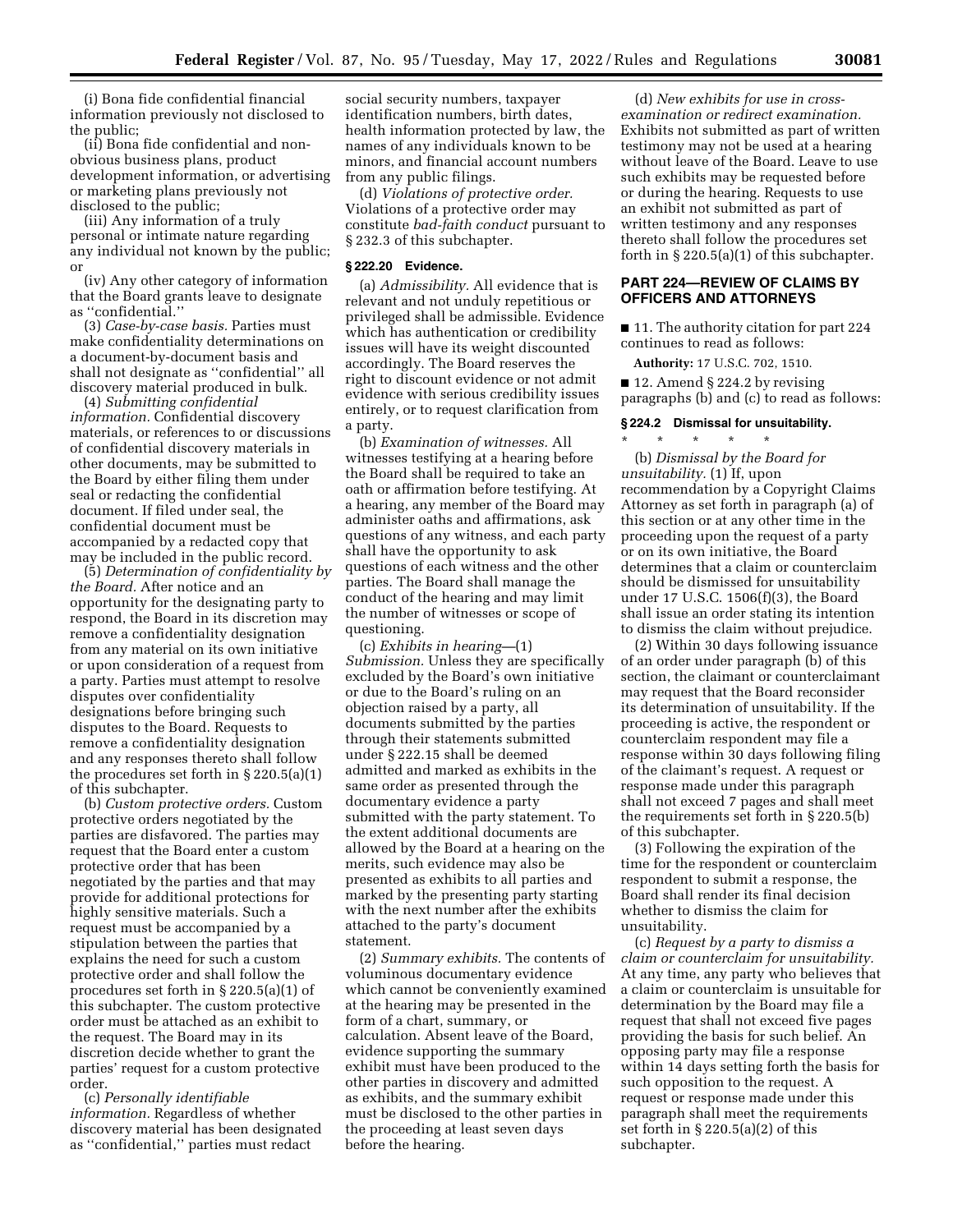■ 13. Part 225 is added to read as follows:

#### **PART 225—DISCOVERY**

Sec.

- 225.1 General practices.<br>225.2 Standard interroga
- 225.2 Standard interrogatories.<br>225.3 Standard requests for the
- Standard requests for the production of documents.<br>225.4 Additional
- Additional discovery.
- 225.5 Disputes and sanctions.

**Authority:** 17 U.S.C. 702, 1510.

### **§ 225.1 General practices.**

(a) *Standard discovery practice.*  Except as otherwise provided in this section, discovery in proceedings before the Copyright Claims Board (Board) shall be limited to the methods set forth in this part and shall use the standard forms provided on the Board's website. Discovery responses and documents shall be served on the other parties in accordance with § 222.5(e) of this subchapter and shall not be filed with the Board unless as part of written testimony or as needed in support of other filings.

(1) *Certifications.* All discovery material exchanged among the parties must include a certification by the party submitting such material.

(i) For responses to interrogatories or any requests for admission permitted by the Board, the certification shall affirm that the responses are accurate and truthful to the best of the submitting party's knowledge.

(ii) For the production of documents, the certification shall affirm that the produced documents are genuine and unaltered to the best of the producing party's knowledge.

(2) *Form of requests to Board.*  Requests to the Board related to discovery may be raised to the Board during a conference or by written request, as set forth in this section.

(3) *Reasonable investigation.* Parties shall make a reasonable investigation under the circumstances to adequately respond to discovery requests.

(b) *Timing of discovery.* The exchange of discovery material shall take place at the times and within the deadlines specified by the scheduling order. The Board may modify the discovery deadlines set forth in the scheduling order at the request of any party upon a showing of good cause or on its own initiative. Such requests may be made orally during a conference with the Board or by written request. Written requests for modification of a discovery deadline and any responses thereto shall follow the procedures set forth in § 220.5(a)(1) of this subchapter.

(c) *Conferences.* The Board shall hold a pre-discovery conference and a post-

discovery conference, as set forth in § 222.11(b) of this subchapter. The Board may hold additional conferences to manage discovery and resolve any disputes, at its own election or at the request of any party. Requests for a discovery conference not involving a dispute and any responses thereto shall follow the procedures set forth in § 220.5(a)(1) of this subchapter. Requests for a discovery conference involving a dispute and any responses thereto shall follow the procedures set forth in § 220.5(a)(2). Such conferences may be held by one or more Copyright Claims Officers. Conferences shall be held virtually.

(d) *Documents.* As used in this part, the term ''document'' shall refer to any tangible piece of information including writings, drawings, graphs, charts, photographs, sound recordings, images, and other data or data compilations—stored in any medium from which information can be obtained either directly or, if necessary, after translation by the responding party into a reasonably usable form, whether in written or electronic form, an object, or otherwise. The Board shall read this definition broadly so that there is a comprehensive production of materials by each side needed to fairly decide matters before the Board, so long as that production can be easily accomplished by a layperson.

#### **§ 225.2 Standard interrogatories.**

(a) *General.* Parties in an *active proceeding* shall use the set of *standard interrogatories* provided on the Board's website. *Standard interrogatories* shall consist of information pertaining to:

(1) The identity of witnesses whom the parties plan to use in the proceeding, including contact information for the witnesses, if known, and a brief description of the subject matter on which they may testify;

(2) The identity of any other individuals who may have material information related to the claims or defenses, including contact information for the individuals, if known;

(3) Any agreement or other relationship between the parties relevant to the claim;

(4) Any harm suffered or damages sought; and

(5) Any materially responsive documents that the party is aware exist or once existed, but are not in the possession of that party.

(b) *For a party asserting infringement.*  In addition to paragraph (a) of this section, the *standard interrogatories* for a party asserting an infringement claim or responding to a claim for noninfringement shall consist of information pertaining to:

(1) The allegedly infringed work's copyright registration, to the extent such information differs from or adds to information provided in the claim;

(2) For works requiring copyright formalities, the extent the allegedly infringed work complied with such copyright formalities;

(3) The party's ownership of the copyright in the allegedly infringed work;

(4) Publication of the allegedly infringed work;

(5) The creation date and creation process for the allegedly infringed work, including whether the work is a joint or derivative work or was created through employment or subject to an agreement;

(6) Where the allegedly infringed work is a derivative work, the preexisting elements in the work, including ownership of those preexisting elements, and rights to use those preexisting elements;

(7) A description of how the party believes the alleged infringer gained access to the allegedly infringed work;

(8) The basis for the party's belief that the opposing party's activities constitute infringement of the allegedly infringed work;

(9) The discovery of the opposing party's alleged infringement by the party;

(10) A description of any harm suffered and, to the extent known, a calculation of the damages requested by the party as a result of the alleged infringement; and

(11) Any attempts by the party to cause the infringement to be ceased or mitigated prior to bringing the claim.

(c) *For a party asserting noninfringement.* In addition to the information in paragraph (a) of this section, the *standard interrogatories* for a party responding to an infringement claim or asserting a claim for noninfringement shall consist of information pertaining to:

(1) The party's ownership of the copyright in the allegedly infringing material;

(2) The dissemination history of the allegedly infringing material;

(3) The creation date and creation process for the allegedly infringing material, including whether any allegedly infringing work is a joint or derivative work or was created through employment or subject to an agreement;

(4) Where the allegedly infringing material is a derivative work, the preexisting elements in the work, including ownership of those preexisting elements, and rights to use those preexisting elements;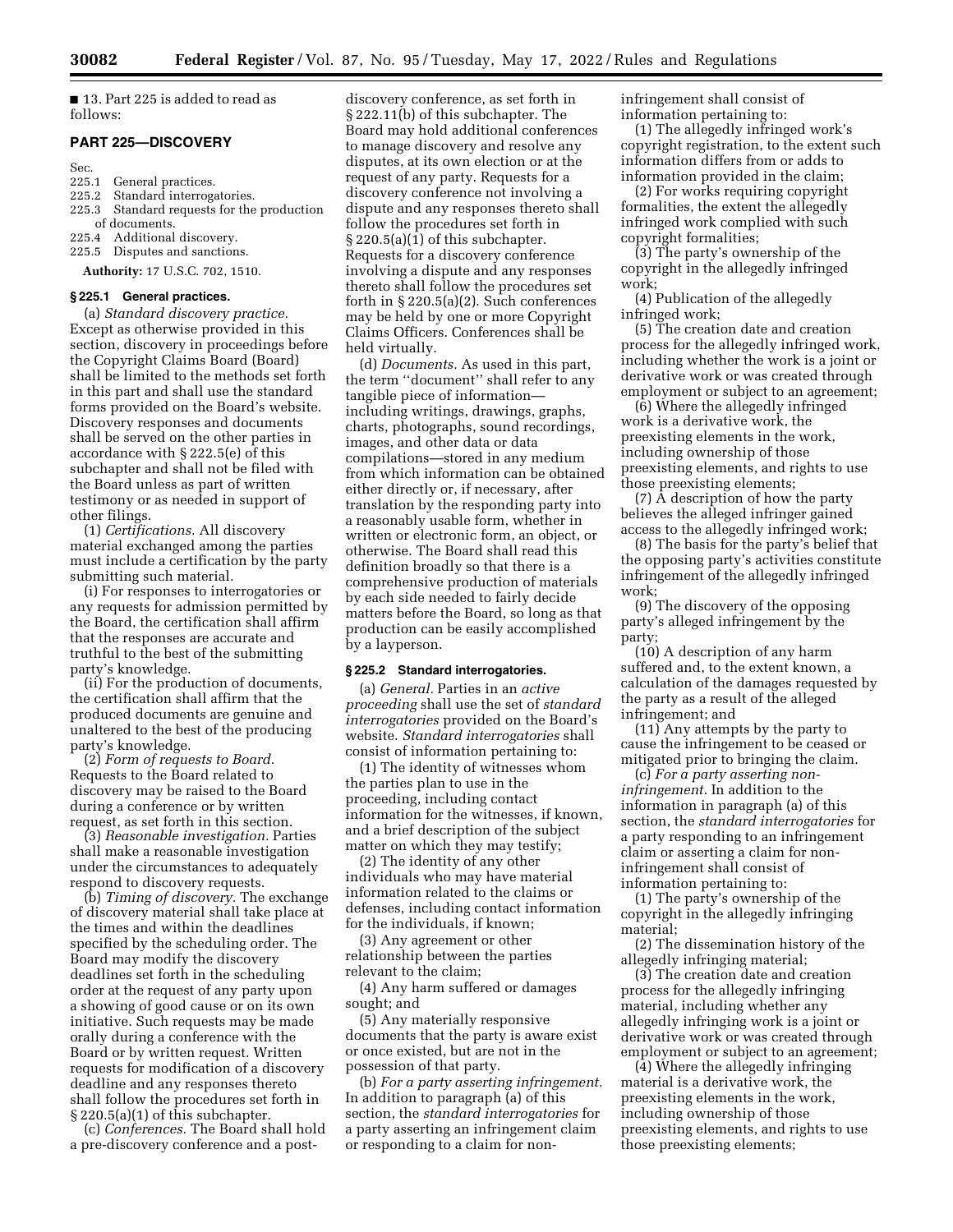(5) Any information indicating that the party alleging infringement does not own a copyright in the allegedly infringed work;

(6) All defenses to infringement asserted by the party and a detailed basis for those defenses. Defenses listed in timely answers and timely updated answers to the *standard interrogatories*  shall be considered by the Board and will not require an amendment of the response to an infringement claim or an amendment of a claim for noninfringement;

(7) The basis for any other reasons the party believes that its actions do not constitute infringement;

(8) Any continued use or

dissemination of the allegedly infringing material; and

(9) For a party responding to infringement claims or counterclaims, the revenues and profits the party has received that are directly related to the sale or use of the allegedly infringing material, as well as the deductible expenses directly related to that sale or use, and any elements of profit for that sale or use that the party believes are attributable to factors other than the copyrighted work.

(d) *For a party asserting misrepresentation.* In addition to the information in paragraph (a) of this section, the *standard interrogatories* for a party asserting a claim of misrepresentation under 17 U.S.C. 512(f) shall consist of information pertaining to:

(1) The notification or counter notification that allegedly contained a misrepresentation;

(2) The identity of the internet service provider to which the notification or counter notification was sent;

(3) Identification and a description of any communications with the internet service provider, the parties, or others related to the notification or counter notification at issue;

(4) The basis for the party's belief that the notification or counter notification included a misrepresentation; and

(5) The harm, including a description and calculation of damages, caused by the alleged misrepresentation.

(e) *For a party responding to misrepresentation claims.* In addition to the information in paragraph (a) of this section, the *standard interrogatories* for a party responding to a claim of misrepresentation under 17 U.S.C. 512(f) shall consist of information pertaining to:

(1) All defenses asserted to the misrepresentation claim and the basis for those assertions. Defenses listed in timely answers and timely updated answers to the *standard interrogatories*  shall be considered by the Board and will not require an amendment of the response;

(2) The basis for any other reasons the party believes that its statement did not constitute a misrepresentation; and

(3) Identification and a description of any communications with the internet service provider, the parties, or others related to the notification or counter notification at issue.

(f) *Duty to update.* A party has an obligation to update its interrogatory responses and serve updated responses on the other parties as soon as practicable after the discovery of new or updated information.

### **§ 225.3 Standard requests for the production of documents.**

(a) *General.* Parties in an *active proceeding* shall use the relevant set of *standard requests for the production of documents* provided on the Board's website. *Standard requests for the production of documents* shall include copies of:

(1) All documents the party is likely to use in support of its claims or defenses;

(2) All other documents of which the party is reasonably aware that conflict with the party's claims or defenses in the proceeding;

(3) All documents referred to in, or that were used in preparing, any of the party's responses to *standard interrogatories;* and

(b) *For a party asserting infringement.*  In addition to the information in paragraph (a) of this section, the *standard requests for the production of documents* for a party asserting an infringement claim or responding to a claim for non-infringement shall include copies of:

(1) The work claimed to be infringed, its copyright registration, and all correspondence with the Copyright Office regarding that registration;

(2) The allegedly infringing material, if reasonably available;

(3) Where the allegedly infringed work is a derivative work, documents showing the preexisting works used and related to ownership of and rights to use those preexisting elements;

(4) Documents related to the allegedly infringing material, including communications about the allegedly infringing material;

(5) Documents showing or negating the ownership or rights of the party claiming infringement in the works at issue, including agreements showing the ownership or transfer or rights in the works;

(6) Documents sufficient to show the damages suffered by the party as a result of the alleged infringement; and

(7) Documents showing attempts by the party to cause the cessation or mitigation of infringement prior to bringing the claim.

(c) *For a party asserting noninfringement.* In addition to the information in paragraph (a) of this section, the *standard requests for the production of documents* for a party responding to an infringement claim or asserting a claim for non-infringement shall include copies of:

(1) The allegedly infringing material;

(2) Documents related to the allegedly infringed work, including communications regarding the allegedly infringed work;

(3) Documents related to the creation of the allegedly infringing material, including documents showing or negating rights to use the allegedly infringing material; and

(4) For a party responding to infringement claims or counterclaims, documents sufficient to show the revenues and profits the party has received directly related to the sale or use of the allegedly infringing material, as well as the deductible expenses directly related to that sale or use, and the elements of profit for that sale or use that the party believes are attributable to factors other than the copyrighted work.

(d) *For a party asserting misrepresentation.* In addition to the information in paragraph (a) of this section, the *standard requests for the production of documents* for a party asserting a claim of misrepresentation under 17 U.S.C. 512(f) shall include copies of:

(1) The notification or counter notification at issue;

(2) Communications with the internet service provider concerning the notification or counter notification at issue;

(3) Documents directly pertaining to the truth or falsity of any representations made in the notification or counter notification; and

(4) Documents sufficient to show the damages suffered by the party as a result of the alleged misrepresentation.

(e) *For party responding to misrepresentation claims.* In addition to the information in paragraph (a) of this section, *the standard requests for the production of documents* for a party responding to a claim of misrepresentation under 17 U.S.C. 512(f) shall include copies of:

(1) Communications with the internet service provider concerning the notification or counter notification at issue; and

(2) Documents directly pertaining to the truth or falsity of any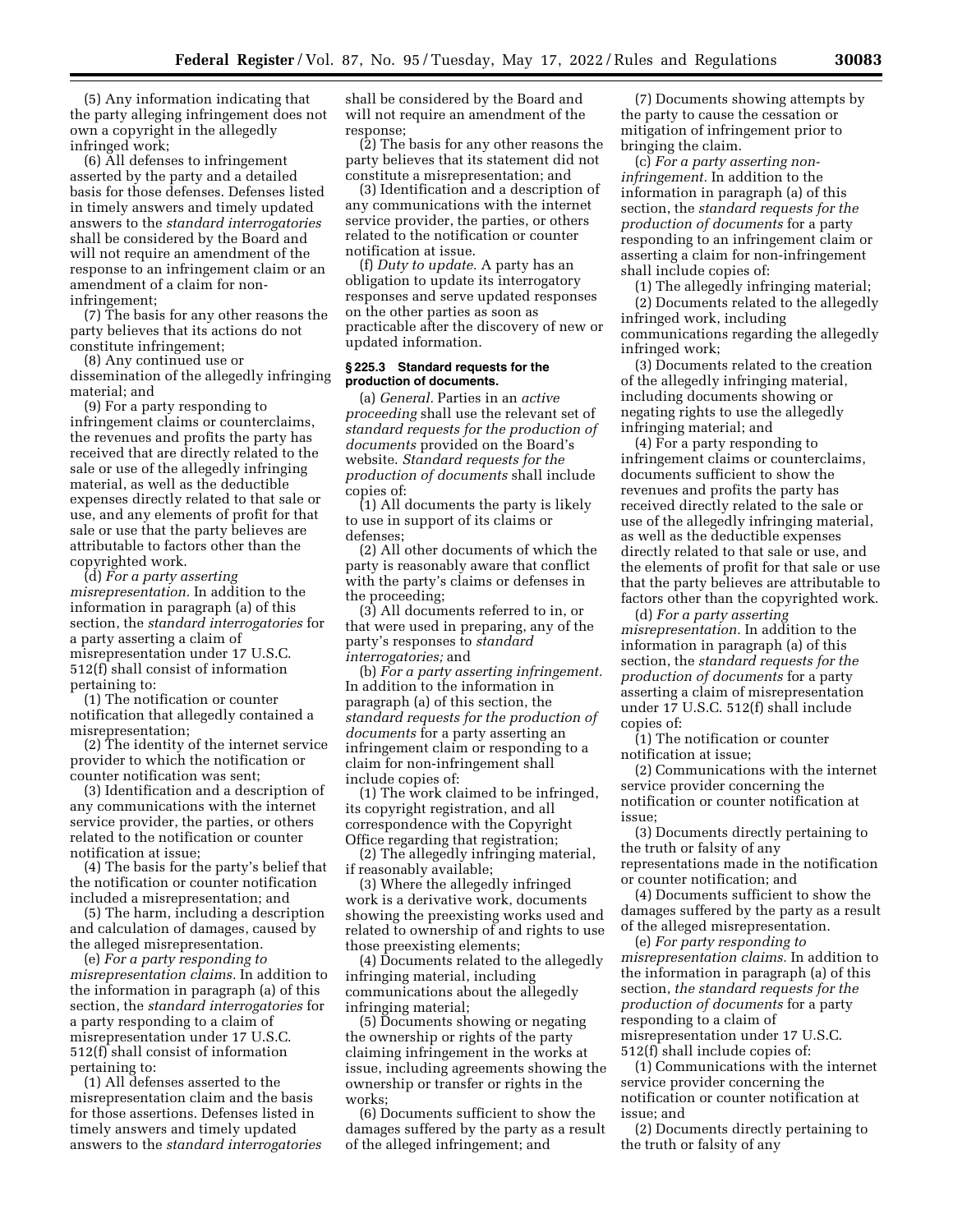representations made in the notification or counter notification.

(f) *Document searches and productions—*(1) *General.* Each party shall have an obligation to conduct a reasonable search for any responsive documents of any files in its possession or under its control, including the files of any of the party's agents, employees, representatives, or others acting on the party's behalf who the party reasonably believes may have responsive documents.

(2) *Electronically stored information.*  Documents responsive to the *standard requests for the production of documents,* or any additional requests permitted by the Board, including electronically stored information (ESI), including emails and computer files. A reasonable search under the circumstances shall include the ESI of the party and the party's agents, employees, representatives, or others acting on the party's behalf who the party reasonably believes may have responsive documents, except that—

(i) ESI searches need not exceed manual searches that are easily accomplished by a layperson; and

(ii) Parties need not conduct searches that would reasonably require the assistance of third parties, such as a document vendor that the party would have to hire to assist with or accomplish document collection or storage.

(3) *Voluminous productions.*  Responses to document requests that include large amounts of irrelevant or duplicative material are prohibited and may constitute *bad-faith conduct.* 

(4) *Duty to update.* A party has an obligation to preserve all material documents and to update its production of documents by providing to the other parties any documents it later finds responsive to the Board's *standard requests for the production of documents* or any other document requests allowed by the Board as soon as practicable after the discovery of such documents.

(g) *Privileged documents.* Confidential communications with external counsel or in-house counsel reflecting or seeking legal advice related to the merits of the proceeding shall be considered privileged and need not be produced or logged. Parties must seek leave of the Board to withhold additional documents as privileged by filing a request with the Board. Requests to withhold additional documents as privileged and any responses thereto shall follow the procedures set forth in § 220.5(a)(1) of this subchapter.

### **§ 225.4 Additional discovery.**

(a) *Requests for additional discovery.*  Any party may request additional discovery within the deadlines set forth in the scheduling order.

(1) *Allowable discovery.* Except for the standard discovery provided in this part, any additional discovery requested must be narrowly tailored to the issues at hand, not covered by the standard discovery set forth in this part, highly likely to lead to the production of information relevant to the core issues of the matter, and not result in an undue burden on the party responding to the request.

(2) *Standard for additional discovery.*  The Board will grant a request for additional discovery upon a showing of good cause. In considering a request for additional discovery, the Board shall balance the needs and circumstances of the case against the burden of additional discovery on any party, along with the amount in dispute and the overall goal of efficient resolution of the proceeding.

(3) *Consent from parties.* Prior to filing a request for additional discovery, the requesting party should make reasonable efforts to secure the consent of, or a compromise with, the other party regarding the proposed additional discovery request.

(4) *Form of request.* Requests for additional discovery and any responses thereto shall follow the procedures set forth in § 220.5(a)(2) of this subchapter. Unless otherwise specified in this section, a request for additional discovery must—

(i) Specifically indicate the type of additional discovery requested and the information sought, including the specific requests themselves;

(ii) Set forth in detail the need for the request; and

(iii) Indicate whether the other parties consent or object to the request.

(b) *Requests for expert witnesses.* An expert witness may be used in a proceeding only with leave of the Board. The use of expert witnesses in proceedings before the Board is highly disfavored and requests shall be rarely granted.

(1) *Standard for permitting expert witnesses.* The Board shall grant a request by a party to introduce an expert witness only in exceptional circumstances and upon a showing that the case cannot fairly proceed without the use of the expert. In considering a request for an expert witness, the Board shall balance the needs and circumstances of the case, and whether the request is made by one party or jointly among the parties, against the burden that permitting the expert testimony would impose on any other

party, the costs to the opposing party of retaining a rebuttal witness, the amount in dispute, and the overall goal of efficient resolution of the proceeding. If the Board grants a request by a party to introduce an expert witness, an opposing party shall have the opportunity to introduce a rebuttal expert witness as a matter of course within an appropriate amount of time set by the Board. The Board will set a schedule for the service of the expert report and any rebuttal report and will adjust the dates in the existing scheduling order as needed.

(2) *Form of request.* Requests for an expert witness and any responses thereto shall follow the procedures set forth in  $\S 220.5(a)(2)$  of this subchapter. The request must specifically indicate the topics of the expert's proposed testimony, the name of the proposed expert, and the anticipated cost of retaining the expert, and must set forth the basis and justifications for the request, and indicate whether the other parties consent or object to the request.

(3) *Form of expert testimony.* Any expert testimony permitted by the Board shall be submitted along with the offering party's written direct or response testimony in the form of an expert statement. An expert statement must—

(i) Be sworn under penalty of perjury by the expert witness;

(ii) Be organized into numbered paragraphs;

(iii) Be detailed as to the substance of the expert's opinion and the basis and reasons therefor;

(iv) Disclose the facts or data considered by the expert witness in forming the expert witness's opinions;

(v) Describe the expert witness's qualifications, including a list of all publications authored and speaking engagements in the previous 10 years;

(vi) Include a list of all other cases in which the expert witness testified as an expert at trial or by deposition during the previous four years; and

(vii) Include a statement of the compensation to be paid for the study and testimony in the case.

(4) *Unauthorized expert testimony.*  Any expert testimony that is introduced in any way without the Board's express permission shall be stricken by the Board and shall not be considered in the Board's determination.

(c) *Requests for admission.* Requests for admission may be served in a proceeding only with leave of the Board. Requests for admission are disfavored and requests to serve requests for admission may only be granted at the Board's discretion upon a showing of good cause. A request to serve requests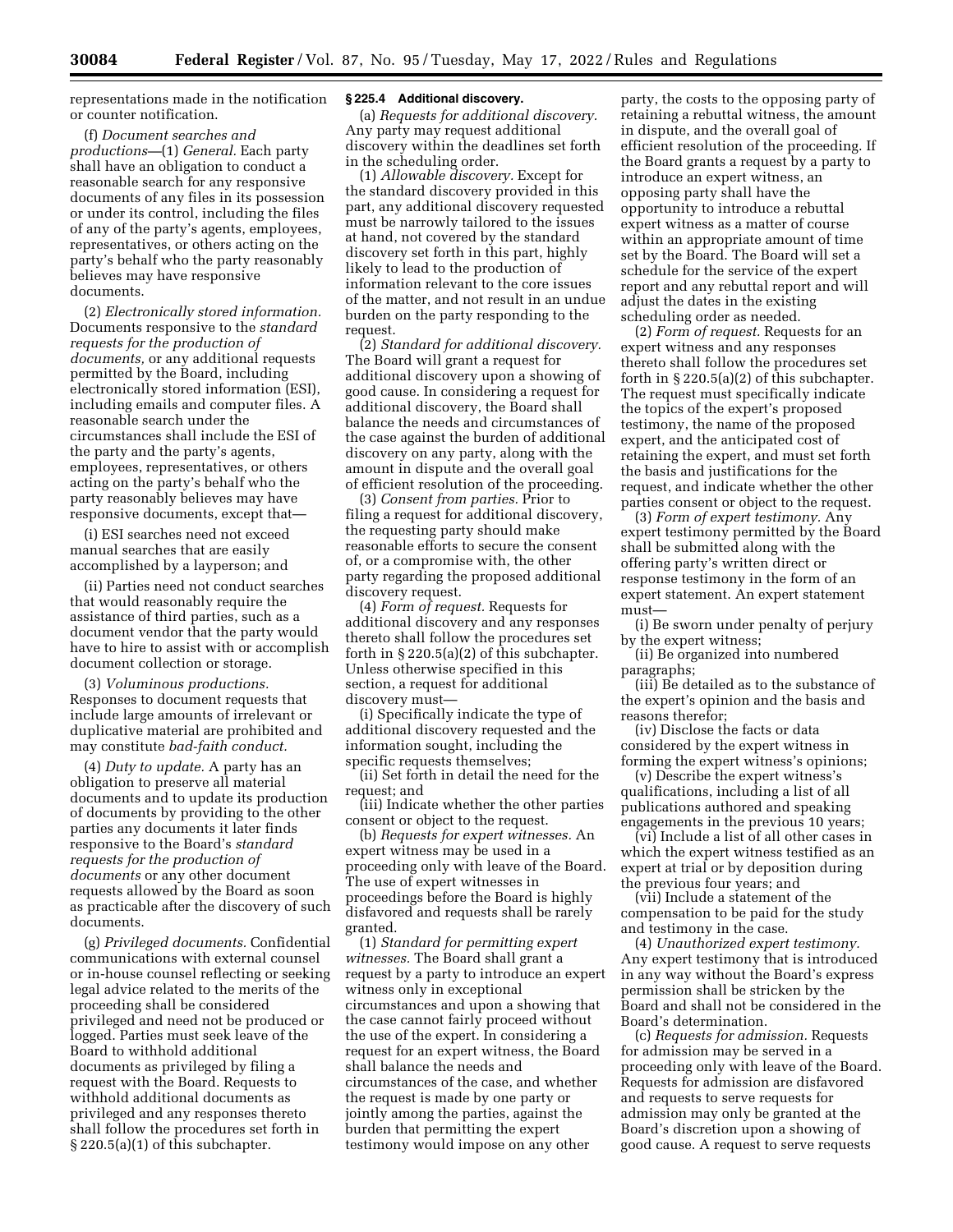for admission, and any responses, shall follow the procedures set forth in paragraph (a) of this section.

(1) *Subject matter.* Requests for admission may pertain to:

(i) Facts, the application of law to fact, or opinions about either; and

(ii) The genuineness of any described documents, a copy of which must be attached to the request for admission.

(2) *Form of requests for admission.*  Each matter must be separately stated in a request for admission in a numbered paragraph. Compound requests for admission shall not be permitted.

(3) *Responses to requests for admission.* A response to a request for admission must be served by the time specified by the Board. A matter admitted is conclusively established unless the Board, on request and for good cause shown, permits the admission to be withdrawn or amended. If a matter is not admitted, the answer must specifically deny it or state in detail why the responding party cannot truthfully admit or deny it. A denial must fairly respond to the substance of the matter, and when good faith requires that a party qualify an answer or deny only part of a matter, the answer must specify the part admitted and qualify or deny the rest. The responding party may assert lack of knowledge or information as a reason for failing to admit or deny only if the party states that it has made reasonable investigation and that the information it knows or can readily obtain is insufficient to enable it to admit or deny.

(4) *Failure to respond.* A matter is not automatically admitted if a party fails to respond to a request for admission within the required timeframe. However, the Board may deem it admitted in the Board's discretion subject to the Board's power to apply adverse inferences to discovery violations under 17 U.S.C. 1506(n)(3) according to the procedures set forth in § 225.5.

(d) *Depositions.* Depositions shall not be permitted in proceedings before the Board.

#### **§ 225.5 Disputes and sanctions.**

(a) *Obligation to attempt resolution.*  Parties shall attempt in good faith to resolve any discovery disputes without the involvement of the Board. A party must confer with an opposing party in an attempt to reach a resolution prior to raising any discovery dispute with the Board.

(b) *Request for conference to resolve dispute.* If an attempt to resolve a discovery dispute fails, the party seeking discovery may file a request for a conference with the Board. Requests

for conference to resolve a discovery dispute and any responses thereto shall follow the procedures set forth in § 220.5(a)(2) of this subchapter. The request may attach communications related to the discovery dispute or documents specifically discussed in the request related to the inadequacy of the document production and shall:

(1) Describe the dispute;

(2) State that party's position with respect to the dispute;

(3) Explain the attempts made to resolve the dispute without the involvement of the Board; and

(4) Attach any inadequate interrogatory responses or inadequate request for admission responses.

(c) *Determination by Board.* Following receipt of the request and any response, the Board may schedule a conference to address the discovery dispute in its discretion. One or more Officers may participate in the conference. During or following the conference, or, if no conference is held, after the Board reviews the request and any responses, the Board shall issue an order resolving the discovery dispute and, in the event of a decision in favor of the aggrieved party, setting a deadline for compliance.

(d) *Failure to comply with order.* If a party fails to timely comply with the Board's discovery order, the party seeking discovery may send a notice to the noncompliant party giving the noncompliant party 10 days to comply. If the noncompliant party fails to comply within 10 days of receipt of the notice, the aggrieved party may file a request for sanctions with the Board.

(e) *Sanctions—*(1) *Form of request for sanctions.* A request for sanctions and any response thereto shall be uploaded to eCCB and shall meet the requirements set forth in § 220.5(a)(2) of this subchapter. A request for sanctions shall attach the relevant and allegedly inadequate discovery responses already provided by the opposing party, except for disputes pertaining to responses to document requests, and shall set forth the basis for the request.

(2) *Standard for granting request.*  Following receipt of a request for sanctions and any response from the opposing party, the Board may hold a conference to address the request for sanctions. In the Board's sole discretion and upon good cause shown, sanctions may be imposed if the opposing party is found to be noncompliant with the Board's discovery order.

(3) *Relief.* Sanctions imposed for noncompliance with a discovery order of the Board may include an adverse inference with respect to the disputed facts directly related to the discovery in

question against the noncompliant party.

(4) *Implications for award of attorneys' fees and costs.* The Board may consider the assessment of discovery sanctions when considering the awarding of attorneys' fees and costs during a *final determination.* 

■ 14. Part 226 is added to read as follows:

#### **PART 226—SMALLER CLAIMS**

Sec.

- 226.1 General.
- 226.2 Requesting a smaller claims proceeding.
- 226.3 Effect of counterclaims on a smaller claims proceeding.
- 226.4 Nature of a smaller claims proceeding.
	- **Authority:** 17 U.S.C. 702, 1510.

#### **§ 226.1 General.**

When total monetary relief sought in a claim does not exceed \$5,000 (exclusive of attorneys' fees and costs), the claimant may choose to have the proceeding adjudicated under the procedures set forth in this part. The provisions of 37 CFR parts 220, 221, 223, 224, 227, 228, 229, 230, 231, 232, 233, and 234 and 37 CFR 222.1 through 222.10, 222.17, and 222.19 shall also apply to proceedings adjudicated under this part and no other procedures other than those set forth in this part shall apply, unless the Copyright Claims Board (Board) decides in its discretion that such application or non-application would not be in the interest of justice.

#### **§ 226.2 Requesting a smaller claims proceeding.**

A claimant may request consideration of a claim under the smaller claim procedures in this part at the time of filing a claim. The claimant may change its choice as to whether to have its claim considered under the smaller claim procedures at any time before service of the *initial notice.* If the claimant changes its choice, but the *initial notice*  has already been issued, the claimant shall request reissuance of the *initial notice* indicating the updated choice. Once the claimant has served the *initial notice* on any respondent, the claimant may not amend its choice without consent of the other parties and leave of the Board.

#### **§ 226.3 Effect of counterclaims on a smaller claims proceeding.**

Where a claimant has chosen to proceed via a smaller claims proceeding, a respondent only may assert a counterclaim that seeks total monetary relief of \$5,000 or less (exclusive of attorneys' fees or costs).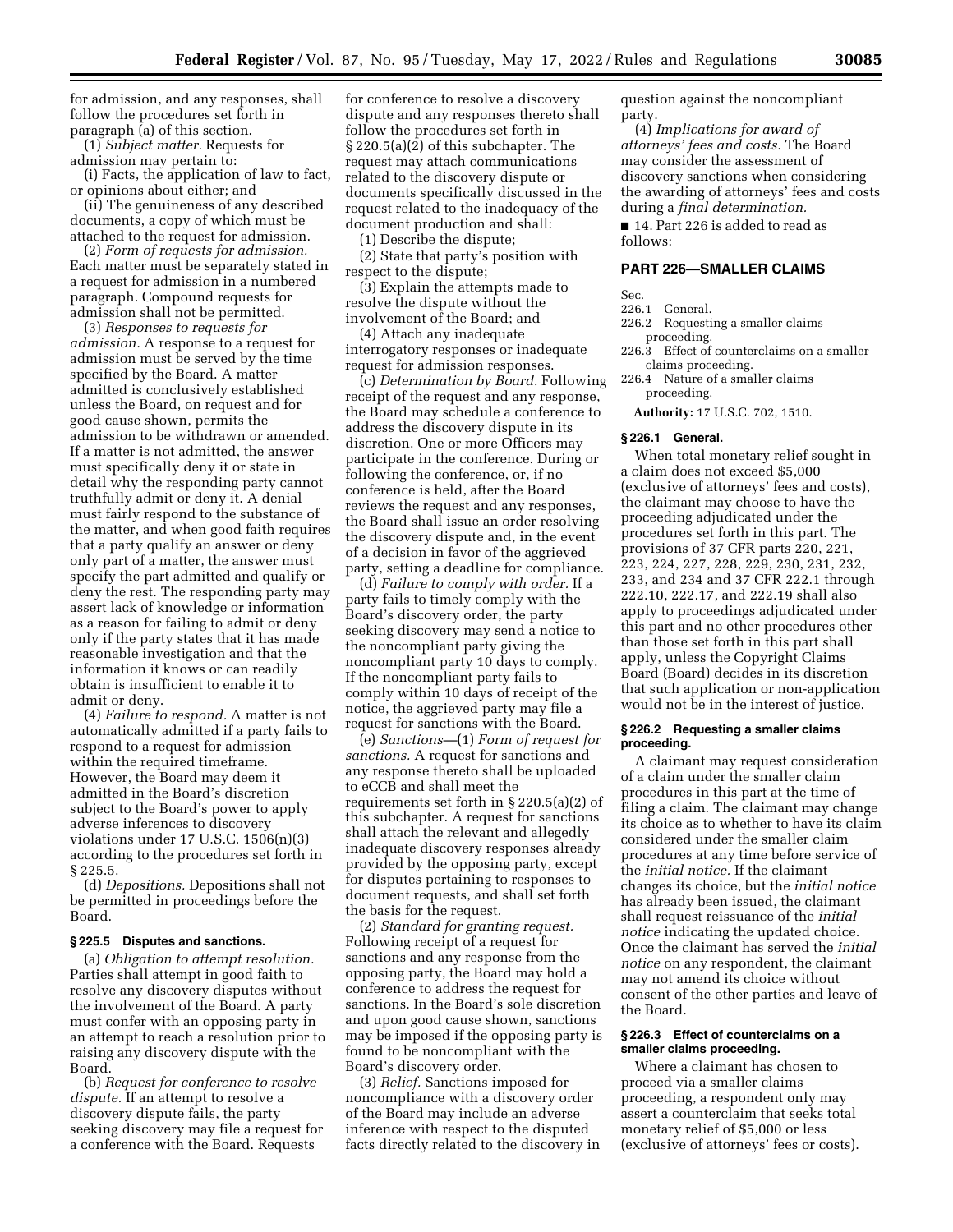Any permissible counterclaims asserted by a respondent shall be adjudicated under the procedures set forth in this part.

### **§ 226.4 Nature of a smaller claims proceeding.**

(a) *Proceeding before a Copyright Claims Officer.* A smaller claims proceeding shall be heard by one Copyright Claims Officer (Officer). One of the three Officers shall hear smaller claims proceedings on a rotating basis at the Board's discretion.

(b) *Initial scheduling order.* Upon confirmation that a proceeding has become active and the claimant has paid the second payment of the filing fee set forth in 37 CFR 201.3 $(g)$ , and after completion of the 14-day period specified in the Board's order pursuant to § 222.7 of this subchapter, the Board shall issue an initial scheduling order that shall include the dates or deadlines for filing of a response to the claim and any counterclaims by the respondent and an initial conference with the Officer presiding over the proceeding. The Board or presiding Officer may issue additional scheduling orders or amend the scheduling order at its own discretion or upon request of a party pursuant to § 222.11(d) of this subchapter.

(c) *Initial conference—*(1) *In general.*  An initial conference will take the place of the pre-discovery conference held in non-smaller claims proceedings. During the initial conference, the presiding Officer shall explain the steps of the proceeding, and the parties shall discuss the nature of the claims and any counterclaims and defenses as well as the possibility of settlement with the presiding Officer. While the presiding Officer in a smaller claims proceeding may discuss settlement with the parties, if a separate settlement conference is held, that settlement conference shall be held before an Officer who is not the presiding Officer.

(2) *Discovery.* During the initial conference, the presiding Officer shall discuss with the parties whether additional documents and information beyond any materials attached to the claim and response are necessary to reach a determination. Any order requiring documents or information to be produced shall be narrowly tailored to the merits of the proceeding and highly likely to lead to the production of information relevant to the core issues of the matter and not result in an undue burden on any party. If the presiding Officer determines that such documents and information are necessary, the presiding Officer shall order the parties to serve such

documents and information on each other and set the date for such service to be accomplished.

(d) *Merits conference—*(1) *Timing of merits conference.* During or following the initial conference, the presiding Officer shall schedule a conference to further discuss the merits of the case.

(2) *Submission of materials before merits conference.* No later than 14 days before the merits conference, each party—

(i) Shall file with the presiding Officer evidence it wishes to be considered for the presiding Officer to decide the case as well as any evidence requested by the presiding Officer. All such evidence must have been served on the other parties to the proceeding before such filing, unless the evidence was received from the other side;

(ii) May submit a written statement that set forth its positions as to the claims, defenses, and any counterclaims, along with any damages sought and the types of damages sought. Such written statement shall follow the procedures set forth in § 220.5(b) of this subchapter and shall be limited to seven pages. No written responses shall be permitted; and

(iii) May submit witness statements that comply with § 222.15(b)(2) of this subchapter. No later than seven days before the merits conference, an opposing party may request that the witness whose statement was submitted appear at the merits conference so that the party may ask the witness questions relating the witness's testimony. The failure of a witness to appear in response to such a request shall not preclude the presiding Officer from accepting the statement, but the presiding Officer may take the inability to question the witness into account when considering the weight of the witness's testimony.

(3) *Failure to submit evidence.* If a party fails to submit evidence in accordance with the presiding Officer's request, or submits evidence that was not served on the other parties or provided by the other side, the presiding Officer may discuss such failure with the parties during the merits conference or may schedule a separate conference to discuss the missing evidence with the parties. The presiding Officer shall determine an appropriate remedy, if any, for the failure to submit evidence in accordance with the presiding Officer's request, including but not limited to drawing an adverse inference with respect to disputed facts, pursuant to 17 U.S.C.  $1506(n)(3)$ , if it would be in the interests of justice.

(4) *Conduct of merits conference.*  During the merits conference, each party shall have an opportunity to address the materials submitted by any other party and to present their position on the claims, defenses, and any counterclaims, along with any damages sought, if any, to the presiding Officer. The presiding Officer may also ask questions to any party or any witness.

(e) *Proposed findings of fact.*  Following the merits conference, the presiding Officer shall prepare proposed findings of fact and shall serve the proposed findings of fact on each party. The proposed findings of fact shall include any adverse inference that the presiding Officer is considering applying due to a failure to submit evidence pursuant to paragraph (d)(3) of this section. Within 21 days from the date the proposed findings of fact are served—

(1) *Response to proposed findings of fact.* Any party may submit a written response to the proposed written findings of fact, including any adverse inferences identified by the presiding Officer. Such written response shall follow the procedures set forth in § 220.5(b) and be limited to five pages. Such written responses may not reference or attach any evidence that was not previously filed, unless the presiding Officer grants leave to do so. If the presiding Officer grants leave to reference or attach additional evidence, the other parties shall be provided an opportunity to respond to the new evidence in writing or during a conference;

(2) *Statement as to damages.* To the extent the claimant or counterclaimant has not already made an election as to whether it is seeking actual damages or statutory damages, a claimant or counterclaimant seeking damages shall file a statement, which may be included in its response to the proposed findings of fact, as to whether the party is seeking statutory damages or actual damages and any profits. This election may be changed at any time up until a *final determination;* and

(3) *Statement as to voluntary agreement to stop or mitigate unlawful activities.* A respondent or counterclaim respondent may inform the presiding Officer, at any time up to and including the merits conference, that if found liable on a claim or counterclaim, it would voluntarily agree to an order to cease or mitigate the unlawful activity. Such an election may be considered in appropriate cases by the presiding Officer in determining an amount of damages, if any, pursuant to 17 U.S.C. 1504. Such information will not be considered by the presiding Officer in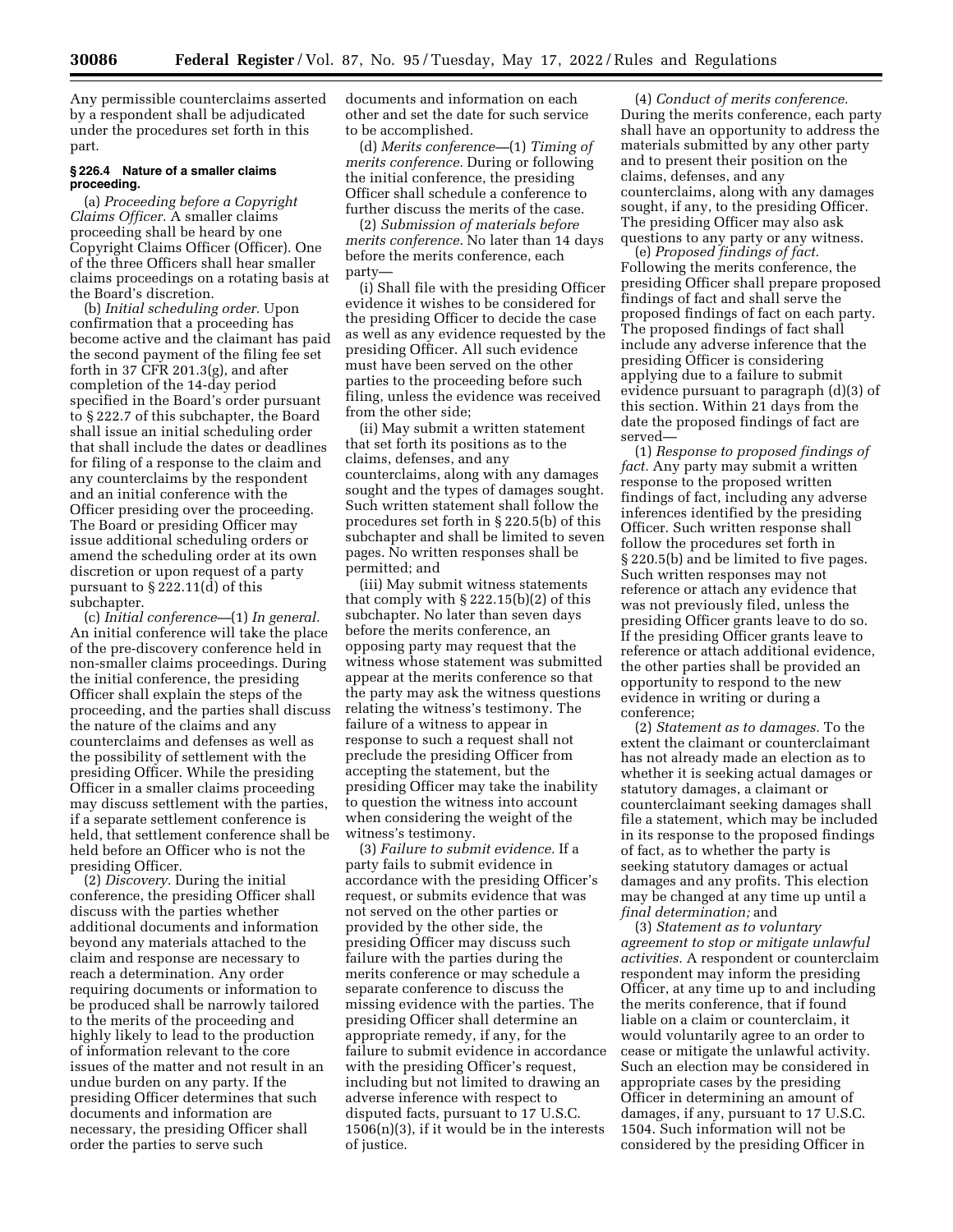any way in making its determination as to liability, and shall be considered only as to damages.

(f) *Final determinations.* (1) After considering the information and arguments provided by the parties during the merits conferences and any other conferences ordered by the presiding Officer, along with any submissions filed by the parties, the presiding Officer shall issue a *final determination.* 

(2) If, as described in § 227.1 of this subchapter, a respondent fails to appear or participate in a proceeding brought under the procedures set forth in this part, the presiding Officer shall transfer the proceedings to proceed under the rules governing default proceedings under part 227 of this subchapter, which may result in a *default determination* or dismissal of the claim. If proceedings continue under the rules governing default proceedings under part 227, any *default determination*  must be issued by no fewer than two Officers. If the respondent cures a missed deadline or requirement, as described under § 227.1(c) of this subchapter, the proceeding shall resume under the procedures set forth in this part and the presiding Officer shall issue a revised scheduling order, if necessary.

(g) *Additional conferences.* In its discretion or upon the request of any party, the presiding Officer may hold additional conferences, including to manage the conduct of the proceeding, address disputes between the parties, settlement and engage in further discussion of the claims, counterclaims, or defenses and supporting evidence. Requests for a conference and any responses thereto shall follow the procedures set forth in § 220.5(a)(1) of this subchapter.

(h) *No expert testimony.* Parties may not submit expert testimony for consideration. Any expert testimony submitted shall be disregarded by the assigned Officer.

■ 15. Part 227 is added to read as follows:

### **PART 227—DEFAULT**

Sec.

- 227.1 Failure by respondent or counterclaim respondent to appear or participate in proceeding.
- 227.2 Submission of evidence by claimant or counterclaimant in support of default determination.
- 227.3 Notice of proposed default determination.
- 227.4 Opportunity for respondent or counterclaim respondent to submit evidence.
- 227.5 Issuance of determination.

**Authority:** 17 U.S.C. 702, 1510.

### **§ 227.1 Failure by respondent or counterclaim respondent to appear or participate in proceeding.**

(a) *Notice of missed deadline or requirement.* If a respondent or counterclaim respondent fails to file a response or fails, without justifiable cause, to meet any filing deadline or other requirement set forth in the scheduling order or other order, upon notice of a party or by its own initiative, the Copyright Claims Board (Board) may issue a notice to the respondent or counterclaim respondent following the missed deadline or requirement. Requests to issue a notice regarding a missed deadline or requirement and any responses thereto shall follow the procedures set forth in § 220.5(a)(1) of this subchapter.

(b) *Contents of default notice—*(1) *First default notice.* A notice issued under this section shall inform the respondent or counterclaim respondent that failure to participate in the proceeding may result in the Board entering a *default determination* against the respondent or counterclaim respondent, including dismissal of any counterclaims asserted by the defaulting respondent, and shall explain the legal effects of a *default determination.* The notice shall provide the respondent or counterclaim respondent with 30 days from the date of the notice to cure the missed deadline or requirement. The notice shall be issued to the respondent or counterclaim respondent through eCCB, as well as by mail and all known email addresses.

(2) *Second default notice.* If the respondent or counterclaim respondent has failed to respond within 15 days after the first notice of the pendency of the *default determination,* the Board shall send a second notice to the respondent or counterclaim respondent according to the procedures set forth in paragraph (b)(1) of this section. Such notice shall attach the first notice and shall remind the respondent or counterclaim respondent that it must cure the missed deadline or requirement within 30 days from the date of the first notice.

(c) *Response to notice.* If the respondent or counterclaim respondent cures the missed deadline or requirement within the time specified by the notice, the proceeding shall resume and the Board shall issue a revised scheduling order, if necessary. If the respondent or counterclaim respondent fails to timely cure but submits a response that indicates an intent to re-engage with the proceeding pursuant to the procedures set forth in

§ 220.5(a)(1) of this subchapter, the Board shall consider the response and either provide the respondent or counterclaim respondent with additional time to meet the deadline or proceed with the *default determination*  process. If the respondent or counterclaim respondent fails to cure the missed deadline or requirement within the time specified by the notice and does not otherwise respond to the notice, the Board shall require the claimant or counterclaimant to submit evidence in support of a *default determination,* as set forth in § 227.2.

(d) *Multiple missed deadlines.* A respondent or counterclaim respondent may cure a missed deadline according to the procedure set forth in this section at least twice without default being issued. If the respondent or counterclaim respondent misses a third deadline in the scheduling order without good cause, the Board may, in its discretion, proceed directly to requiring submission of evidence to proceed with a *default determination* as set forth in § 227.2.

#### **§ 227.2 Submission of evidence by claimant or counterclaimant in support of default determination.**

(a) *General.* If a respondent or counterclaim respondent fails to appear or ceases to participate in the proceeding and the Board elects to proceed to a *default determination,* the Board shall require the claimant or counterclaimant to submit written direct testimony, as set forth in § 222.15(b) of this subchapter.

(b) *Additional evidence.* Following submission of the claimant's or counterclaimant's written testimony in support of a *default determination,* the Board shall consider the claimant's or counterclaimant's submissions and may request any additional evidence from the claimant or counterclaimant within the claimant's or counterclaimant's possession.

### **§ 227.3 Notice of proposed default determination.**

(a) *Consideration of evidence.*  Following submission of evidence by the claimant or counterclaimant, as set forth in § 227.2, the Board shall review such evidence and shall determine whether it is sufficient to support a finding in favor of the claimant or counterclaimant under applicable law. As part of its review, the Board shall consider whether the respondent or counterclaim respondent has a meritorious defense. If the Board finds the evidence sufficient to support a finding in favor of the claimant or counterclaimant, it shall determine the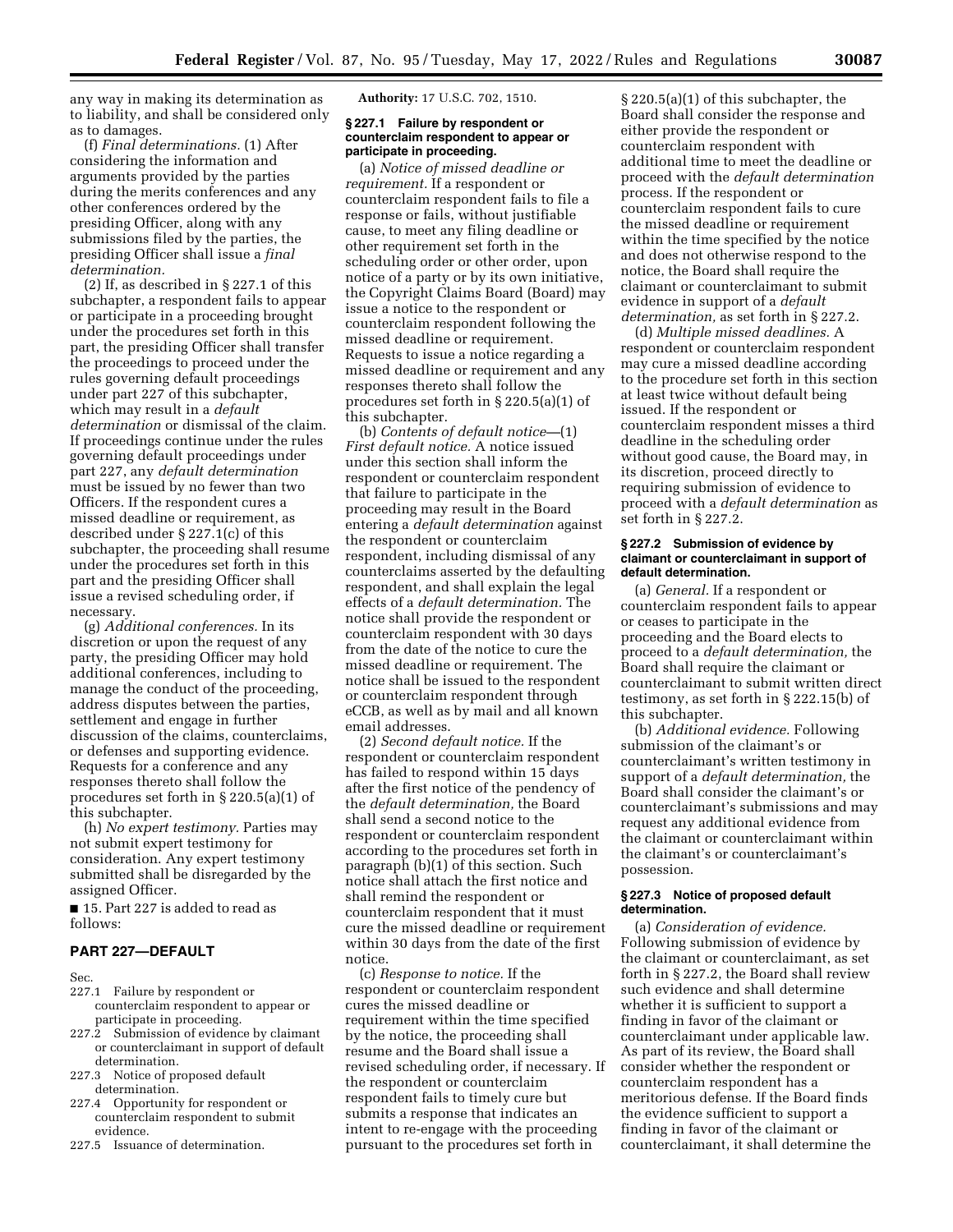appropriate relief and damages, if any, to be awarded.

(1) If the Board determines that the evidence is sufficient to support a finding in favor of the claimant or counterclaimant, the Board shall prepare a proposed *default determination.* 

(2) If the Board determines that the evidence is insufficient to support a finding in favor of the claimant or counterclaimant, the Board shall prepare a proposed determination dismissing the proceeding without prejudice and shall provide written notice of such proposed determination to the claimant or counterclaimant. The claimant or counterclaimant may submit a response to the proposed determination within 30 days of the date of the notice of proposed determination. Such response shall follow the procedures set forth in § 220.5(b) of this subchapter and be limited to seven pages. After considering any response from the claimant or counterclaimant, the Board shall either maintain its proposed determination and dismiss the proceeding without prejudice or determine that the evidence is sufficient to support a finding in favor of the claimant or counterclaimant and prepare a proposed *default determination.* 

(b) *Proposed default determination.*  The proposed *default determination*  shall include a finding in favor of the claimant or counterclaimant and the damages awarded, if any. The proposed *default determination* shall also include dismissal of any counterclaims asserted by the defaulting respondent.

(c) *Notice to respondent or counterclaim respondent.* The Board shall provide written notice to the respondent or counterclaim respondent of the pendency of the *default determination* and the legal significance of the *default determination,* including any liability for damages, if applicable, as set forth in 17 U.S.C.  $1506(u)(2)$ . The notice shall be accompanied by the proposed *default determination* and shall provide the respondent or counterclaim respondent 30 days, beginning on the date of the notice, to submit any evidence or other information in opposition to the proposed *default determination.* 

#### **§ 227.4 Opportunity for respondent or counterclaim respondent to submit evidence.**

(a) *Response to notice by respondent or counterclaim respondent.* The respondent or counterclaim respondent may submit in writing any evidence or information in opposition to the

proposed *default determination* within 30 days of the issuance of the proposed *default determination* absent an extension of that time by the Board. The form of that response shall follow the procedures for written response testimony under § 222.15(b) of this subchapter. If the respondent or counterclaim respondent fails to timely submit evidence but submits a response that indicates an intent to submit evidence in opposition to the proposed *default determination,* the Board shall consider the response and either provide the respondent or counterclaim respondent with additional time to submit evidence or proceed with issuing the *default determination.* 

(b) *Response to respondent's or counterclaim respondent's submissions.*  If the respondent or counterclaim respondent provides any evidence or other information in response to the notice of the pending *default determination,* the other parties to the proceeding shall be provided an opportunity to address such a submission by following the procedures for written reply testimony under § 222.15(c) of this subchapter within 21 days of the respondent's submission.

(c) *Hearings.* The Board may hold a hearing related to *default determinations* at its discretion.

#### **§ 227.5 Issuance of determination.**

(a) *Determination after respondent or counterclaim respondent submits evidence.* If the respondent or counterclaim respondent provides evidence or information as set forth in § 227.4, the Board shall consider all submissions, including any responses to the respondent's or counterclaim respondent's submission. The Board then shall maintain or amend its proposed *default determination.* The resulting determination shall not be a *default determination* and instead shall be a *final determination.* The respondent or counterclaim respondent may not challenge such determination under 17 U.S.C. 1508(c)(1)(C) and may only request reconsideration pursuant to 17 U.S.C. 1506(w) and the procedures set forth in part 230 of this subchapter.

(b) *Determination after respondent or counterclaim respondent fails to respond to notice.* If the respondent or counterclaim respondent fails to respond to the notice of pending *default determination,* the Board shall issue the proposed *default determination* as a *final determination.* The respondent or counterclaim respondent may only challenge such determination to the extent permitted under 17 U.S.C. 1508(c) or the procedures set forth in paragraph (c) of this section.

(c) *Vacating a default determination.*  If additional proceedings have not been initiated under 17 U.S.C. 1508(c), the respondent or counterclaim respondent may request in writing that the *default determination* be vacated and provide the reasons why the decision should be vacated. A request to vacate the *default determination* must be filed within 30 days of the determination, shall be no more than 12 pages, and shall meet the requirements set forth in § 220.5(b) of this subchapter; and a response to that request must be filed within 30 days of the request to vacate, shall be no more than 12 pages, and shall meet the requirements set forth in § 220.5(b). The Board may vacate the *default determination* in the interests of justice. ■ 16. Part 228 is added to read as follows:

### **PART 228—CLAIMANT'S FAILURE TO PROCEED**

Sec.

- 228.1 Claimant or counterclaimant's failure to complete service.
- 228.2 Claimant or counterclaimant's failure to prosecute.

**Authority:** 17 U.S.C. 702, 1510.

#### **§ 228.1 Claimant or counterclaimant's failure to complete service.**

(a) *Failure to serve a respondent who is not a necessary party.* If a claimant fails to timely complete service on a respondent who is not a necessary party, pursuant to § 222.14 of this subchapter, the Copyright Claims Board (Board) shall dismiss that respondent from the proceeding without prejudice. The proceeding shall continue against any remaining respondents.

(b) *Failure to serve a respondent who is a necessary party.* If a claimant fails to timely complete service on a respondent who is a necessary party, pursuant to § 222.14 of this subchapter, the Board shall dismiss the proceeding without prejudice.

(c) *Complete failure to serve respondents.* For a claim to proceed, a claimant must complete service on at least one respondent. If a claimant does not timely file any proof of service, the Board shall dismiss the proceeding without prejudice.

### **§ 228.2 Claimant or counterclaimant's failure to prosecute.**

(a) *General.* If a claimant or counterclaimant fails to proceed in an *active proceeding* without justifiable cause, as demonstrated by a failure to meet any filing deadline or requirement set forth in the scheduling order or other order, upon request of a party or on its own initiative, the Board shall issue a notice following the missed deadline or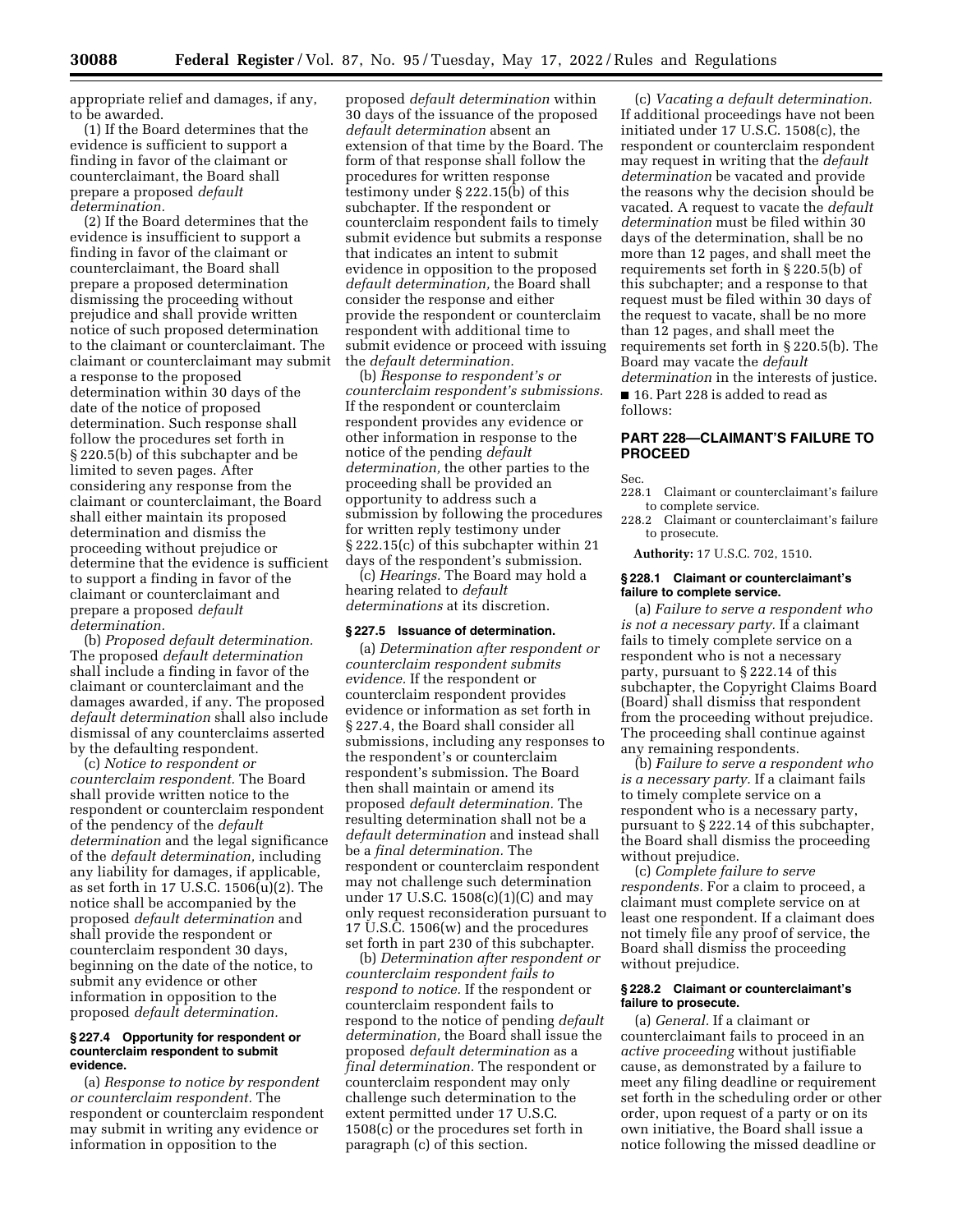requirement. Requests to issue a notice regarding a missed deadline or requirement and any responses thereto shall follow the procedures set forth in § 220.5(a)(1) of this subchapter.

(b) *Contents of failure to prosecute notice.* (1) A notice issued under paragraph (a) of this section shall inform the claimant or counterclaimant that failure to proceed in the proceeding may result in the Board issuing a determination dismissing the claimant's or counterclaimant's claims, including an award of attorneys' fees and costs where appropriate, and shall explain the legal effects of such a determination. The notice shall provide the claimant or counterclaimant with 30 days, beginning on the date of the notice, to respond to the notice and meet the missed deadline or requirement. The notice shall be issued to the claimant or counterclaimant by mail and all known email addresses.

(2) If the claimant or counterclaimant has failed to respond 15 days after the notice of the failure to proceed, the Board shall send a second notice to the claimant or counterclaimant according to the procedures set forth in paragraph (b)(1) of this section. Such notice shall attach the first notice and shall remind the claimant or counterclaimant that it must respond and meet the missed deadline or requirement within 30 days from the date of the first notice.

(c) *Response to failure to prosecute notice.* (1) If the claimant or counterclaimant cures the missed deadline or requirement within the time specified by the notice, the proceeding shall resume and the Board shall issue a revised scheduling order, if necessary.

(2) If the claimant or counterclaimant fails to cure the missed deadline or requirement within the time specified by the notice but submits a response that indicates an intent to re-engage with the proceeding pursuant to the procedures set forth in § 220.5(a)(1) of this subchapter, the Board shall consider the response and either provide the claimant or counterclaimant with additional time to cure the missed deadline or requirement or issue a determination dismissing the claims or counterclaims.

(3) If the claimant or counterclaimant fails to cure the missed deadline or requirement within the time specified by the notice and does not otherwise respond to the notice, the Board shall issue a determination dismissing the claims or counterclaims.

(d) *Determination dismissing claims or counterclaims.* A determination dismissing the claims or counterclaims for failure to proceed in the *active proceeding* shall be with prejudice and

shall include an award of attorneys' fees and costs pursuant to § 232.3 of this subchapter, if appropriate. The claimant or counterclaimant may only challenge such determination to the extent permitted under 17 U.S.C. 1508 $\epsilon$  or the procedures set forth in paragraph(e) of this section.

(e) *Vacating a determination dismissing claims or counterclaims.* If additional proceedings have not been initiated under 17 U.S.C. 1508(c), the claimant or counterclaimant may request in writing that the determination be vacated and provide the reasons supporting the request. A request to vacate the determination must be filed within 30 days of the determination, shall be no more than 12 pages, and shall meet the requirements set forth in § 220.5(b) of this subchapter; and a response to that request must be filed within 30 days of the request to vacate, shall be no more than 12 pages, and shall meet the requirements set forth in § 220.5(b). The Board may vacate the determination of dismissal in the interests of justice.

(f) *Multiple missed deadlines.* A claimant or counterclaimant may cure a missed deadline according to the procedure set forth in this section at least twice without dismissal for failure to prosecute. If the claimant or counterclaimant misses a third deadline in the scheduling order without good cause, the Board may, in its discretion, proceed directly to issuing a determination dismissing the claims or counterclaims for failure to proceed under paragraph (d) of this section.

■ 17. Part 229 is added to read as follows:

#### **PART 229—RECORDS AND PUBLICATION**

Sec.

229.1 Access to records and proceedings. 229.2 Record certification.

**Authority:** 17 U.S.C. 702, 1510.

### **§ 229.1 Access to records and proceedings.**

(a) *Official written record.*  Submissions by parties to a proceeding and documents issued by the Copyright Claims Board (Board) shall constitute the official written record.

(b) *Access to record.* Any member of the public may inspect the official written record through eCCB, except any materials that have been marked confidential pursuant to § 222.19 of this subchapter.

(c) *Attendance at hearing.* Attendance at a Board hearing, including virtual hearings, is limited to the parties to the proceeding, including any legal counsel

or *authorized representatives,* and any witnesses, except with leave of the Board. The Board may order that a witness be excluded from a hearing except when a question is directed to the witness. A request for attendance may be made in writing. Requests for a third-party non-witness to attend a hearing and any responses thereto shall follow the procedures set forth in  $\S 220.5(a)(2)$  of this subchapter.

(d) *Hearing transcript.* The Board may cause a transcript of a hearing to be made by using an official reporter or any technology that is available to the Board. At the request of any party, the Board may designate an official reporter to attend and transcribe a hearing or to prepare a transcript from a recording of a hearing. Requests to designate an official reporter and any responses thereto shall follow the procedures set forth in  $\S 220.5(a)(1)$  of this subchapter. The requesting party or parties shall pay the reporter directly for the cost of creating an official transcript.

### **§ 229.2 Record certification.**

Upon a written request to the Records Research and Certification Section of the U.S. Copyright Office pursuant to 37 CFR 201.2(1), and payment of the appropriate fee pursuant to 37 CFR 201.3, the Board will certify the official record of a proceeding.

■ 18. Part 230 is added to read as follows:

### **PART 230—REQUESTS FOR RECONSIDERATION**

Sec.

- 230.1 General.
- 230.2 Request for reconsideration.<br>230.3 Response to request.
- Response to request.
- 230.4 No new evidence.<br>230.5 Determination.
	- Determination.

**Authority:** 17 U.S.C. 702, 1510.

#### **§ 230.1 General.**

This part prescribes rules pertaining to procedures for reconsideration of a *final determination* issued by the Copyright Claims Board (Board). A party may request reconsideration according to the procedures in this part if the party identifies a clear error of law or fact material to the outcome or a technical mistake.

#### **§ 230.2 Request for reconsideration.**

Upon receiving a *final determination*  from the Board, any party may request that the Board reconsider its determination. Such a request must be filed within 30 days of the determination, shall be no more than 12 pages, and shall meet the requirements set forth in § 220.5(b) of this subchapter. The request must identify a clear error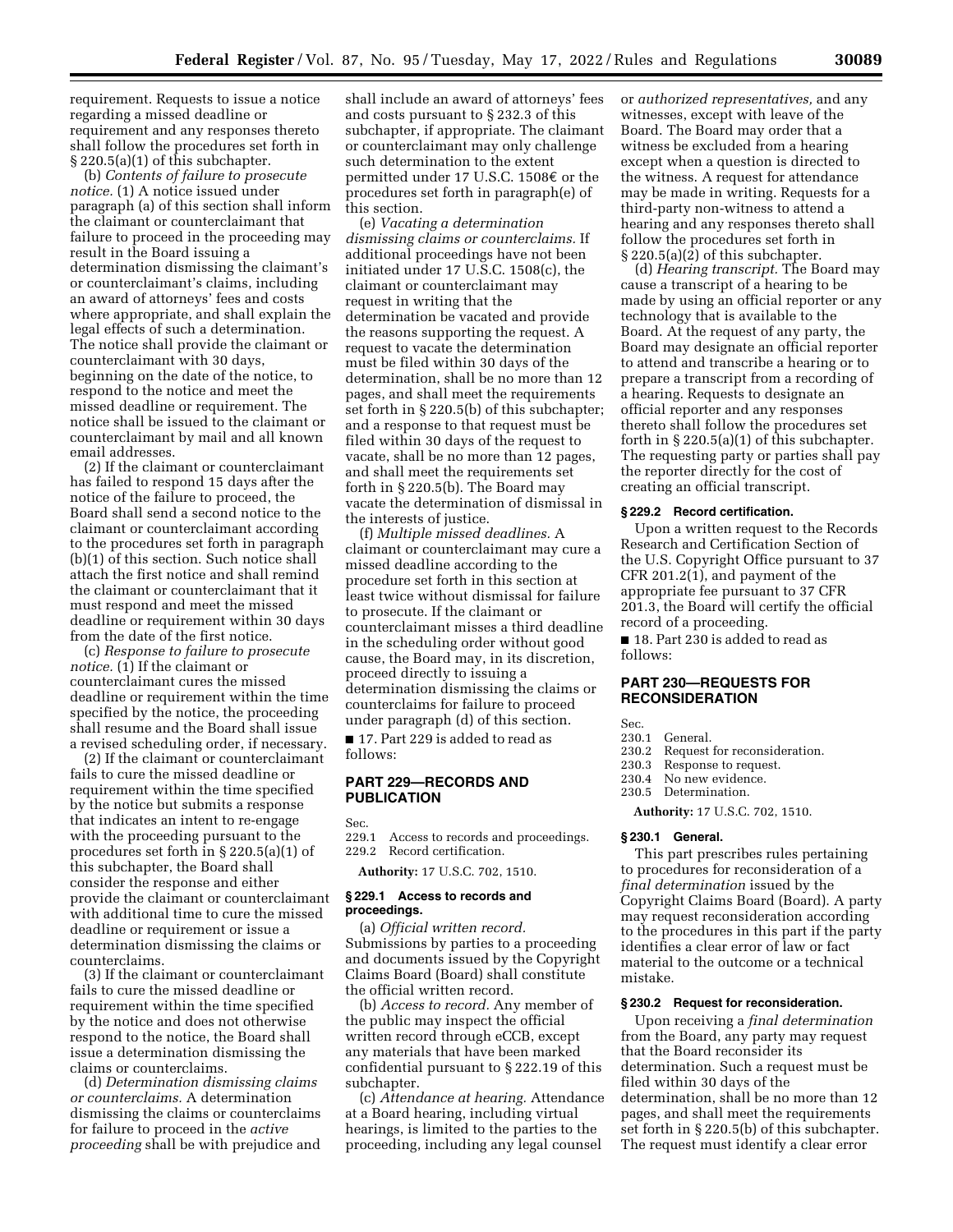of law or fact that was material to the outcome or a technical mistake. The request shall not merely repeat any oral or written argument made to the Board as part of the proceeding but shall be specific as to the purported error or technical mistake that is the subject of the request. For the purposes of this section, the term *final determination*  shall include an amended *final determination.* 

# **§ 230.3 Response to request.**

A party opposing a request for a reconsideration may file a response to the request within 30 days of the date of service of the request. Such response shall be no more than 12 pages and shall meet the requirements set forth in § 220.5(b) of this subchapter.

### **§ 230.4 No new evidence.**

Evidence that was not previously submitted to the Board as part of written testimony or at a hearing or in response to a specific request for evidence from the Board shall not be submitted as part of a request for reconsideration or a response to a request, except where the party demonstrates, through clear and convincing evidence, that the evidence was not available to that party in the exercise of reasonable diligence prior to the submission of written testimony or prior to the hearing.

#### **§ 230.5 Determination.**

After the filing of response papers or after the time for a party opposing the request for reconsideration to file a response has elapsed, the Board shall consider the request and any response and shall either deny the request for reconsideration or issue an amended *final determination.* The Board will base its decision on the party's written submissions.

■ 19. Part 231 is added to read as follows:

# **PART 231—REGISTER'S REVIEW**

- Sec.<br>231.1
- General.
- 231.2 Request for Register's review.
- 231.3 Response to request for Register's review.
- 231.4 No new evidence.
- 231.5 Standard of review.
- 231.6 Determination.

#### **Authority:** 17 U.S.C. 702, 1510.

#### **§ 231.1 General.**

This part prescribes rules pertaining to procedures for review by the Register of Copyrights of a *final determination*  by the Copyright Claims Board (Board). A party whose request for reconsideration has been denied under

§ 230.5 of this subchapter may seek

review of the *final determination* by the Register of Copyrights not later than 30 days after a request for reconsideration has been denied in whole or in part.

### **§ 231.2 Request for Register's review.**

A party may not file for review of the Board's *final determination* by the Register of Copyrights unless it has first filed, and had denied, a request for reconsideration. Where the Board has denied a request for reconsideration, the party who requested reconsideration may request review of the *final determination* by the Register of Copyrights. Such a request must be filed within 30 days of the denial of a request for reconsideration, shall be no more than 12 pages, and shall meet the requirements set forth in § 220.5(b) of this subchapter. The request must include the reasons the party believes there was an abuse of discretion in denying the request for reconsideration. The request must be accompanied by the filing fee set forth in 37 CFR  $201.3(g)(3)$ .

### **§ 231.3 Response to request for Register's review.**

A party opposing the request for review may file a response to the request for review within 30 days of the date of service of the request. Such response shall be no more than 12 pages and shall meet the requirements set forth in § 220.5(b) of this subchapter. The request must include the reasons the party believes there was no abuse of discretion in denying the request for reconsideration. No reply filings shall be permitted.

#### **§ 231.4 No new evidence.**

Evidence that was not previously submitted to the Board as part of written testimony or at a hearing or in response to a specific request for evidence from the Board shall not be submitted as part of a request for review or a response to a request for review.

#### **§ 231.5 Standard of review.**

The Register's review shall be limited to consideration of whether the Board abused its discretion in denying reconsideration of the determination.

#### **§ 231.6 Determination.**

After the filing of response papers or after the time for a party opposing the request for review to file a response has elapsed, the Register shall consider the request and any response and shall either deny the request for review or remand the proceeding to the Board for reconsideration of issues specified in the remand and for issuance of an amended *final determination.* The

Register will base such a decision on the party's written submissions. ■ 20. Part 232 is added to read as

follows:

# **PART 232—PARTY CONDUCT**

- Sec.
- 232.1 General.<br>232.2 Represer Representations to the Board.
- 232.3 Bad-faith conduct.
- 232.4 Bar on initiating and participating in claims.
- 232.5 Legal counsel and authorized representative conduct.
	- **Authority:** 17 U.S.C. 702, 1510.

#### **§ 232.1 General.**

(a) For purposes of this part, a *participant* includes all parties, including any legal counsel or other *authorized representatives* participating in CCB proceedings.

(b) All *participants* shall act with the utmost respect for others and shall behave ethically and truthfully in connection with all submissions and appearances before the Copyright Claims Board (Board).

#### **§ 232.2 Representations to the Board.**

By submitting materials or advocating positions before the Board, a *participant*  certifies that to the best of the *participant's* knowledge, information, and belief, formed after a reasonable inquiry under the circumstances:

(a) It is not being presented for any improper purpose;

(b) Any legal contentions are made in good faith based on the *participant's*  reasonable understanding of existing law;

(c) Any factual contentions have evidentiary support or, if specifically so identified, will likely have evidentiary support after a reasonable opportunity for further investigation or discovery; and

(d) Any denials of factual contentions have evidentiary support or, if specifically so identified, are reasonably based on belief or a lack of information.

#### **§ 232.3 Bad-faith conduct.**

(a) *General.* The Board shall award costs and attorneys' fees as part of a determination where it is established that a *participant* engaged in *bad-faith conduct,* unless such an award would be inconsistent with the interests of justice.

(b) *Allegations of bad-faith conduct—*  (1) *On the Board's initiative.* On its own, and prior to a *final determination,* the Board may order a *participant* to show cause why certain conduct does not constitute *bad-faith conduct.* Within 14 days, the *participant* accused of *badfaith conduct* shall file a response to this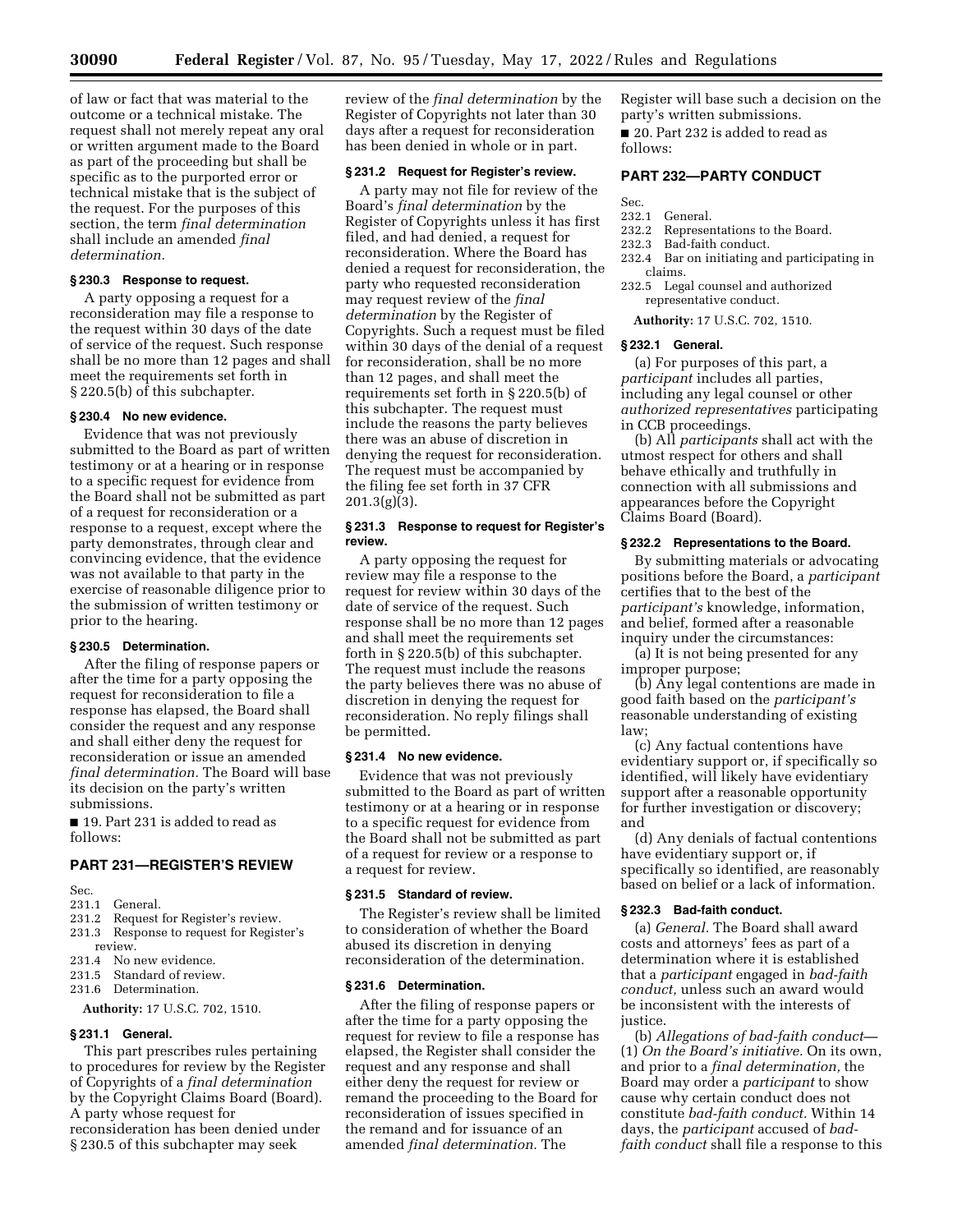order, which shall follow the procedures set forth in § 220.5(a)(2).

(2) *On a party's initiative.* A party that in good faith believes that a *participant*  has engaged in *bad-faith conduct,* may file a request for a conference with the Board, describing the alleged *bad-faith conduct* and attaching any relevant exhibits. Requests for a conference concerning allegations of *bad-faith conduct* and any responses thereto shall follow the procedures set forth in § 220.5(a)(2) of this subchapter.

(c) *Establishing bad-faith conduct.*  After the response of an accused *participant* has been filed under paragraph (b) of this section, or the time to file such a response has passed, the Board shall either make a determination that no *bad-faith conduct* occurred or schedule a conference concerning the allegations.

(d) *Determining the award.* A determination as to any award of attorneys' fees and costs due to *badfaith conduct* shall be made as part of the *final determination.* In determining whether to award attorneys' fees and costs due to *bad-faith conduct,* and the amount of any such award, the Board shall consider the requests and responses submitted, any arguments on the issue, and the accused *participant's*  behavior in other Board proceedings. Such an award shall be limited to an amount of not more than \$5,000, unless—

(1) The adversely affected party appeared *pro se* in the proceeding, in which case the award shall be limited to costs in an amount of not more than \$2,500; or

(2) Extraordinary circumstances are present, such as a demonstrated pattern or practice of *bad-faith conduct,* in which case the Board may award costs and attorneys' fees in excess of the limitations in this section.

## **§ 232.4 Bar on initiating and participating in claims.**

(a) *General.* A *participant* that has been found to have engaged in *bad-faith conduct* on more than one occasion within a 12-month period shall be subject to the penalties set forth in paragraph (d) of this section.

(b) *Allegations of multiple instances of bad-faith conduct—*(1) *On the Board's initiative.* On its own, and at any point during a proceeding, the Board may order a *participant* to show cause why certain conduct engaged in on more than one occasion within a 12 month period does not constitute a pattern of *bad-faith conduct.* Within 14 days, such *participant* shall file a response to this order, which shall

follow the procedures set forth in § 220.5(a)(2) of this subchapter.

(2) *On a party's initiative.* A party that in good faith believes that a *participant*  has engaged in *bad-faith conduct* before the Board on more than one occasion within a 12-month period, may file a request for a conference with the Board at any point after a proceeding has been initiated. Such a request shall describe the alleged instances of *bad-faith conduct,* include the CCB case numbers for any other instances of *bad-faith conduct* if known, and attach any relevant exhibits. Such a request filed by a respondent before the time to opt out of the proceeding has expired shall not operate as a waiver of that respondent's right to opt out of the proceeding. Requests for a conference concerning allegations of a pattern of *bad-faith conduct* and any responses thereto shall follow the procedures set forth in  $\S 220.5(a)(2)$  of this subchapter.

(c) *Establishing a pattern of bad-faith conduct.* After an accused *participant's*  response has been filed under paragraph (b) of this section, or the time to file such a response has passed, the Board shall either make a determination that the *participant* has not engaged in *badfaith conduct* before the Board on more than one occasion within a 12-month period, or shall schedule a conference concerning the allegations. An award of attorneys' fees or costs against an accused party, pursuant to § 232.3, within the prior 12 months shall establish an instance of *bad-faith conduct* within the requisite time period. The Board may consider other evidence of *bad-faith conduct* by the accused *participant* that did not result in an award of attorneys' fees or costs pursuant to § 232.3, including but not limited to, claims that did not proceed because they were reviewed by a Copyright Claims Attorney and found to be noncompliant or where proceedings were initiated but the respondent opted out.

(d) *Penalties.* In determining whether to bar a *participant* from initiating claims or a legal counsel or *authorized representative* from participating on a party's behalf, the Board shall consider the requests and responses submitted by the parties, any arguments on the issue, and the accused *participant's* behavior in other Board proceedings. The Board shall issue its determination in writing. If the Board determines that the accused *participant* has engaged in *bad-faith conduct* on more than one occasion within a 12-month period, such determination shall include:

(1) A provision that the accused *participant* be barred from initiating a claim, or in the case of a legal counsel

or *authorized representative,* barred from participating on a party's behalf, before the Board for a period of 12 months beginning on the date on which the Board makes such a finding;

(2) In the case of a pattern of *bad-faith conduct* by a party, dismissal without prejudice of any proceeding commenced by that claimant or respondent or by the legal counsel or *authorized representative* on behalf of a party that is still pending before the Board at the time the finding is made, except that an *active proceeding* shall be dismissed only if the respondent to that proceeding provides written consent to the dismissal; and

(3) In the case of a pattern of *bad-faith conduct* by a legal counsel or *authorized representative,* a provision that the representative be barred from representing any party before the Board for a period of 12 months beginning on the date on which the Board makes such a finding. In deciding whether the legal counsel or *authorized representative*  shall be barred from representing other parties in already pending proceedings, the Board may take into account the hardship to the parties represented by the sanctioned representative. If a legal counsel or *authorized representative* is barred from further representing a party in a pending claim, the Board will consider requests from that party asking the Board to amend the scheduling order or issue a stay of the pending action to allow that party to find other representation. Whether to amend the scheduling order or issue a stay shall be at the Board's discretion.

### **§ 232.5 Legal counsel and authorized representative conduct.**

(a) *Notices of appearance.* If a party elects to be represented by legal counsel or other *authorized representative* in a proceeding, such legal counsel or *authorized representative,* other than the legal counsel or *authorized representative* who filed the claim on the claimant's behalf, must file a request to link their eCCB user account to the case and to the party or parties in that case whom they represent. The legal counsel or *authorized representative*  must make sure that their eCCB user account accurately contains the legal counsel's bar number in a State in which the legal counsel has been admitted to practice (if applicable), and the legal counsel or *authorized representative's* mailing address, email address, and telephone number. If a legal counsel or *authorized representative* wishes to withdraw its representation, the legal counsel or *authorized representative* must file a Request to Withdraw Representation.